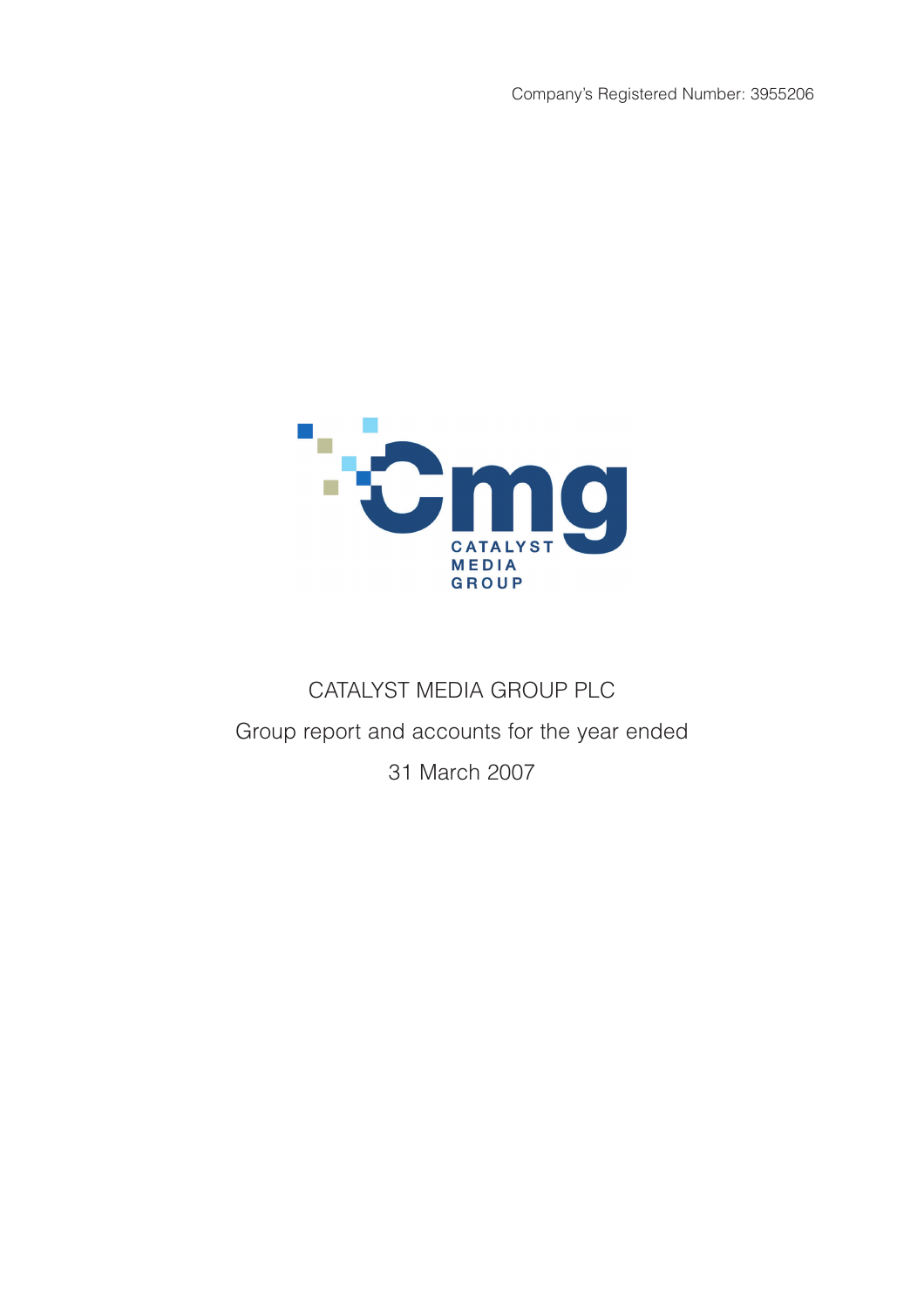## **CONTENTS**

|                                                             | Page |
|-------------------------------------------------------------|------|
| Officers and professional advisers                          | 2    |
| Chairman's statement                                        | 3    |
| Corporate Governance                                        | 6    |
| Directors report                                            | 8    |
| Independent auditors' report                                | 10   |
| Consolidated profit and loss account                        | 12   |
| Consolidated statement of total recognised gains and losses | 13   |
| Consolidated balance sheet                                  | 14   |
| Company balance sheet                                       | 15   |
| Consolidated cash flow statement                            | 16   |
| Notes to the accounts                                       | 17   |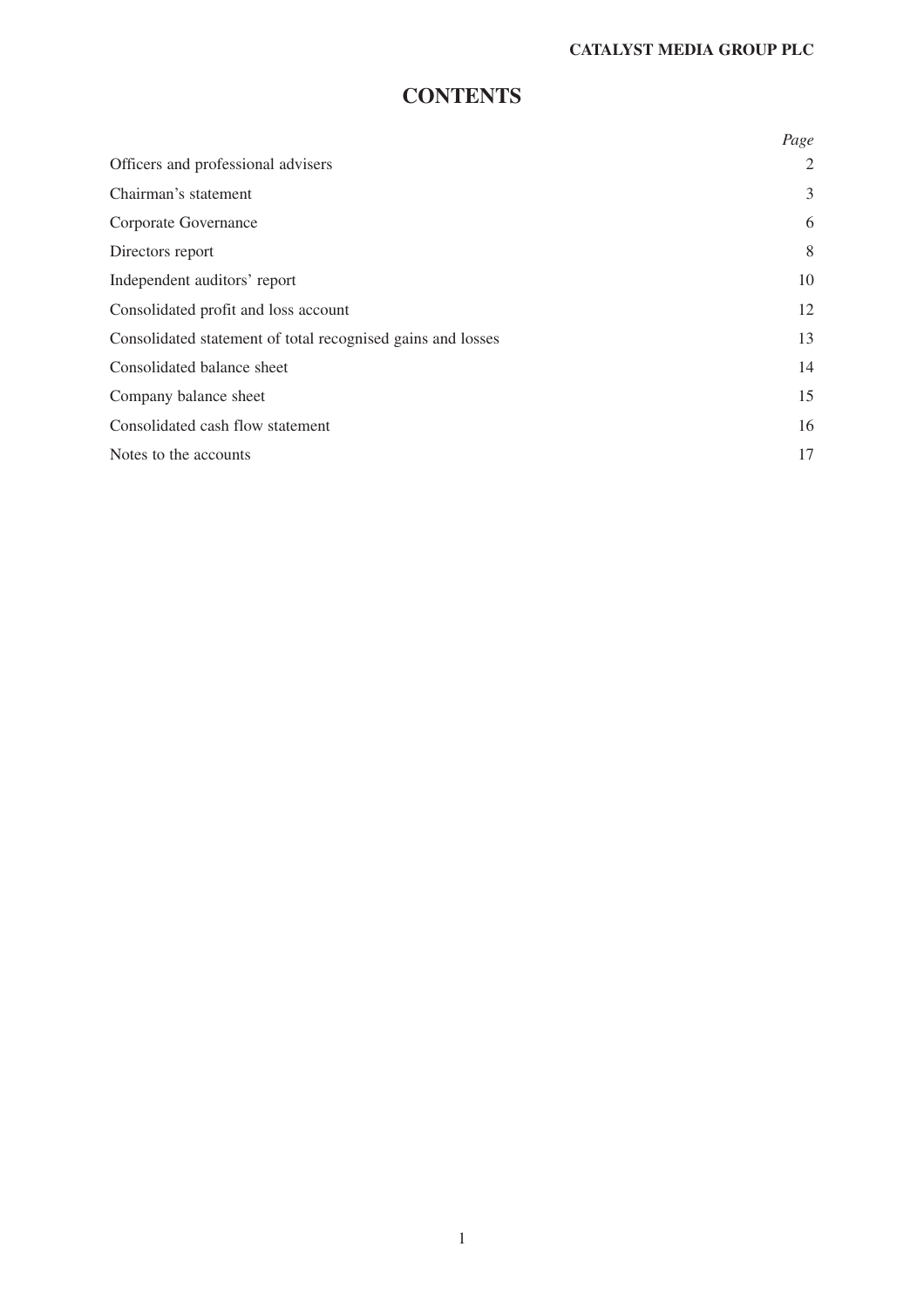## **OFFICERS AND PROFESSIONAL ADVISERS**

## **DIRECTORS**

Michael Rosenberg OBE *Executive Chairman* Anna Prestwich *Chief Finance Officer* Mark Hawtin *Non-executive Director* Melvin Lawson *Non-executive Director* Christopher Mills *Non-executive Director*

## **SECRETARY**

Anna Prestwich

## **REGISTERED OFFICE**

Portland House 4 Great Portland Street London W1W 8QJ

## **BANKERS**

National Westminster Bank Plc Hammersmith Branch 22 Kings Mall London W6 0QD

#### **SOLICITORS**

5 Chancery Lane Adelaide House Clifford's Inn London Bridge London EC4A 1BL London EC4R 9HA

Lewis Silkin LLP Berwin Leighton Paisner LLP

## **NOMINATED ADVISER & BROKER**

Strand Partners Limited 26 Mount Row London W1K 3SQ

#### **REGISTRARS**

Capita IRG Plc 34 Beckenham Road Beckenham Kent BR3 4TU

## **AUDITORS**

Nexia Smith and Williamson 25 Moorgate London EC2R 6AY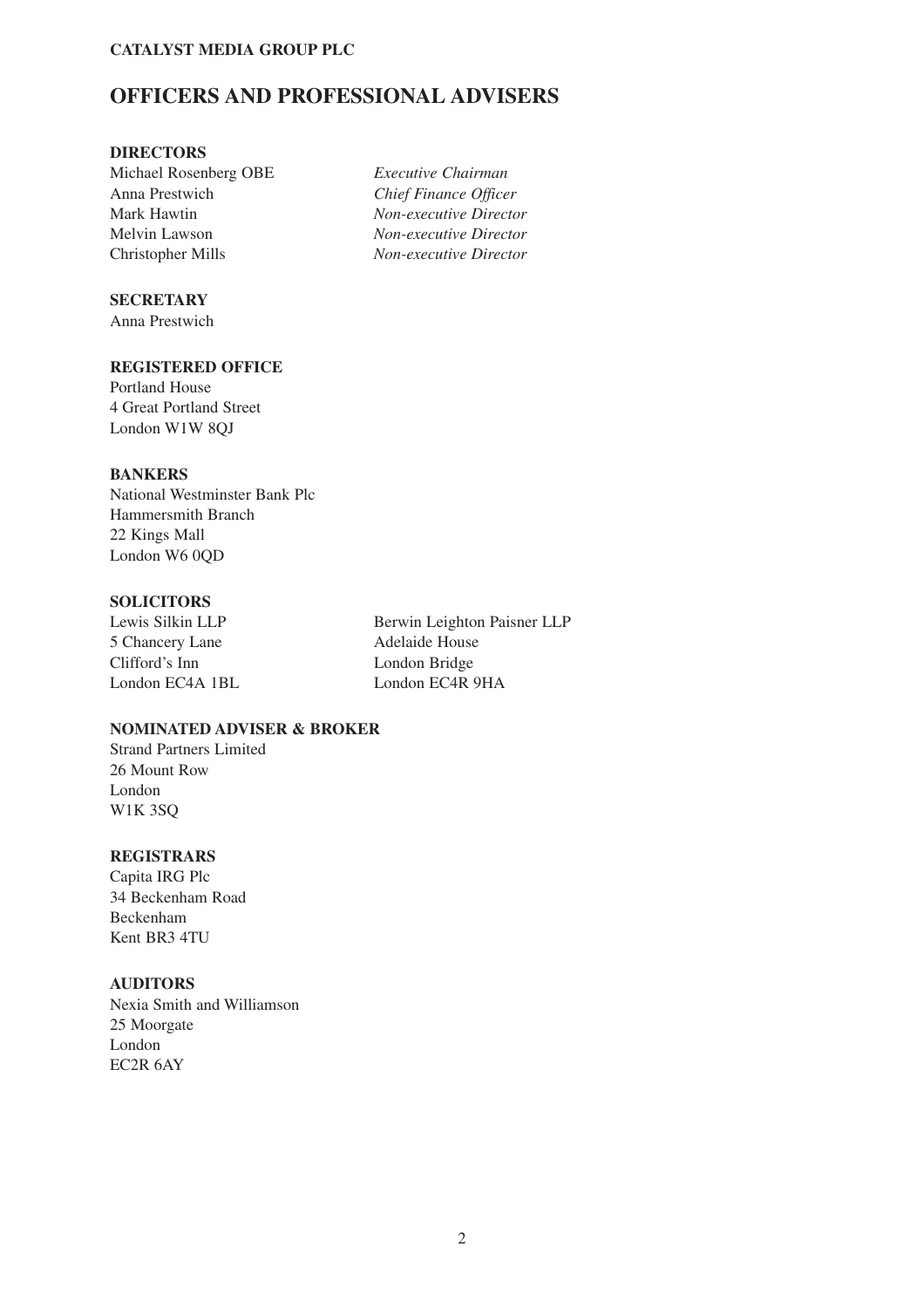## **CHAIRMAN'S STATEMENT**

## **Historical Review**

The principal trading activity of Catalyst Media Group plc and its subsidiaries ("CMG" or "the Company") during the period under review was the exploitation of rights and/or licenses to cultural and historical video content and the marketing of those rights to business, educational and consumer audiences. CMG is also developing an on-line gaming platform with a suite of fixed odds and exclusive head to head games. At 31 March 2007, CMG owned a 20.51 per cent. stake in Satellite Information Services (Holdings) Limited ("SIS").

There has been significant corporate activity during the period under review and beyond.

In September 2006, CMG acquired the remaining 20 per cent. stake in Catalyst Media Holdings Limited ("CMHL"), a subsidiary company that indirectly holds the Group's stake in SIS, for £5.5 million. In order to finance the purchase of this stake and to refinance its existing facilities with The Eureka Interactive Fund Ltd, CMG drew down £17.3 million of a new £18.6 million facility with Investec Bank (UK) Limited ("Investec").

On 29 March 2007, SIS's five principal shareholders sold 7.5 per cent. of SIS to Fred Done of BetFred Bookmakers *pro rata* to their current shareholdings. CMG therefore sold 1.67 per cent. of SIS's issued share capital for £1.9 million to Fred Done, resulting in a share holding of 20.51 per cent. in SIS. The proceeds of the sale were applied to reduce the facility with Investec.

At the time of entering into the facility with Investec in September 2006, SIS historically had a practice of declaring a substantial "super" dividend every four or five years and consequently, in line with this practice, and based upon SIS board discussions, the directors of CMG ("Directors") at that time believed that a significant dividend from SIS would be paid by 31 March 2007. In January 2007, CMG announced that the SIS board had decided that it was no longer its intention to pay a dividend by 31 March 2007 and that SIS's dividend policy would be the payment of regular annual dividends consistent with annual profits instead of "super" dividend payments. In line with this policy, on 2 August 2007, a dividend of £10 million was declared by the board of SIS and paid on 20 August 2007.

Under the terms of the Investec Facility, in the event that the outstanding debt and accrued interest due to Investec was in excess of £10 million at any time after 31 March 2007, then Investec could exercise a warrant to acquire an effective 10 per cent. out of the 22.19 per cent. holding in SIS then held by CMG at a nominal price, giving CMG a resultant holding of 12.19 per cent. in SIS. This term reflected the belief by the Directors at that time that a substantial dividend would be paid by SIS prior to 31 March 2007. Investec subsequently extended this date to 10 April 2007.

By 10 April 2007, CMG had raised £10 million (after expenses) via a Placing and Open Offer at 0.5p per share, which allowed CMG to repay a significant proportion of the facility with Investec so as to safeguard its existing interest in SIS which, following a share buy back by SIS in May 2007 is now 20.54 per cent.

In addition to the proceeds of the Placing and Open Offer, on 10 April 2007, CMG borrowed £3.5 million from North Atlantic Smaller Companies Investment Trust ("NASCIT") and Oryx International Growth Fund Limited to further reduce the loan from Investec to below £5 million. On 24 August 2007, CMG borrowed £3.91 million from National Westminster Bank plc to repay in full the remaining debt that the Company had in place with Investec including a £0.93 million early redemption fee. As a consequence, under the terms of the facility with Investec, Investec is no longer entitled to exercise any warrant in respect of the Company's wholly owned subsidiary, CMHL.

In June 2006, CMG made an investment in the development of an on-line gaming platform together with a suite of fixed odds and head to head games. CMG is partnering with YooMedia plc with regard to these games and the Spoof and Tringo head to head games are now entering their testing and pre-marketing phase. We expect to bring these games to market in the near future with an appropriate partner.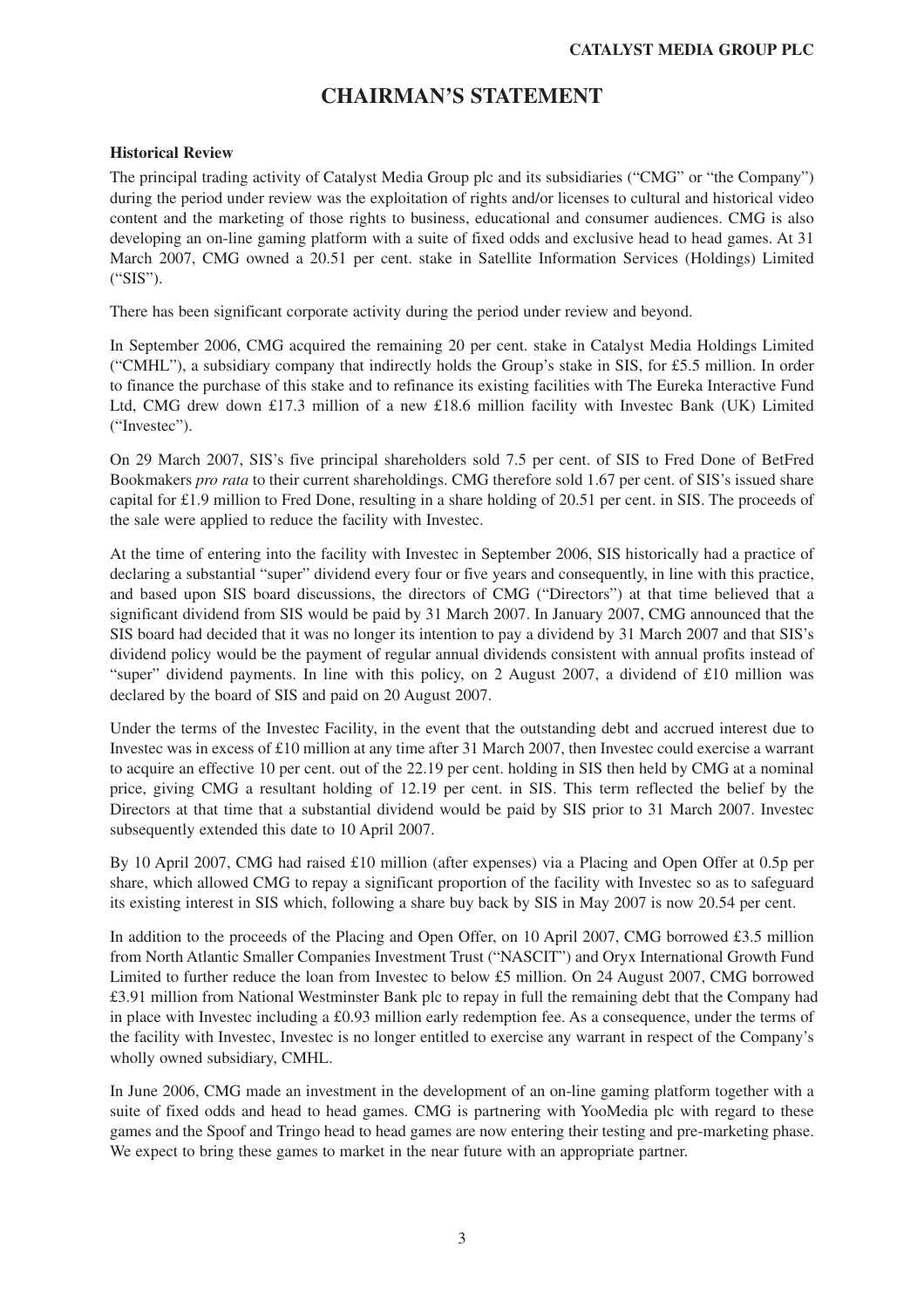## **CHAIRMAN'S STATEMENT (continued)**

Following the end of the period under review, on 27 April 2007, CMG completed the sale of NPG Inc, the Company's US-based on-line portal for sourcing stock footage from multiple libraries. The one remaining asset held by the Company in the USA is the entitlement to royalties on income from Global Media Services Inc until 31 December 2009.

During the period under review substantial reductions have been achieved in annual overheads which are now running at less than half the level incurred for the financial period ended 31 March 2006. Gearing has been reduced by the equity placing and has now reduced further as a result of the receipt of the dividend from SIS paid in August 2007.

## **SIS**

The SIS board has adopted a formal dividend policy to pay out not less than 50 per cent. of distributable earnings each year subject to cash flow considerations. In line with this policy, we were pleased to announce on 2 August 2007 that, SIS approved a £10 million dividend in respect of the retained earnings brought forward balance as at 31 March 2007, which was paid on 20 August 2007 and resulted in a £2.05 million contribution to the group. These monies were used to reduce a proportion of the then outstanding debt with Investec. For the financial year ended 31 March 2007, SIS generated revenue of £135.4 million (2006: £127.6 million) and £16.8 million profit after tax (2006: £14.6 million). Long term contractual agreements are now in place with the majority of SIS's customers. From 1 April 2007, SIS has four year contracts with in excess of 8,000 bookmakers representing over 75 per cent. of its total UK and Ireland bookmaker clients. The remainder of SIS's UK and Irish bookmakers clients are on either existing fixed term or rolling contracts, which give it high visibility on future earnings.

These long term contracts underpin revenues from the licensed betting outlets full audio captions and television service ("LBO FACTS") for the next four years. There is new competition from an alliance between Alphameric plc and 31 of the 59 UK racecourses (known as AMRAC). SIS has long term deals with the remaining 46 per cent. of the racecourses and is currently negotiating with the remaining 2 per cent. for the relaying of pictures from those courses. The content provided exclusively by the 31 racecourses via AMRAC only represents approximately 12 per cent. of SIS's entire picture content offering which it distributes to its bookmakers.

The SIS business is much wider than the LBO FACTS service, which now accounts for 33 per cent. of the profitability of the SIS Group. The SISLink business which is Europe's largest independent satellite uplink provider, is the single largest contributor to SIS Group profitability, with about 35 per cent. of profits attributable to this business sector. Much of this business is covered by long-term contracts. In addition, SIS has thriving production, data and international businesses, which contribute almost one third of SIS Group profits.

SIS management see no reason to revise their expectations for the financial year to 31 March 2008 despite this additional competition from AMRAC and as such anticipate a further year of growth.

## **Financial**

CMHL is now a wholly owned subsidiary of CMG. As Alternateport is a shareholder of SIS it is entitled to appoint a director and alternate director to the SIS board. These positions are now both held by directors of CMG, who play an active role in the strategic decision making of SIS. From 29 September 2006, following the purchase of the 20 per cent. minority stake in CMHL, the Directors consider that they were continuing to exert significant influence over the policies of SIS and now that in excess of 20 per cent. is owned by CMHL, the Directors have accordingly, treated their investment as an associate from that date. As a result CMG is reporting a 20.51 per cent. share of SIS retained profit for the period from 29 September 2006 to 31 March 2007 representing income of £1.73 million in the Company's profit and loss statement.

For the year ended 31 March 2007, the Group made a loss after tax and minority interest of £2.67 million (2006 restated: loss £6.2 million). The Directors have continued to reduce costs in the Group and these are now running at a level nearly 50 per cent. lower level than this time last year. In April 2007, the Company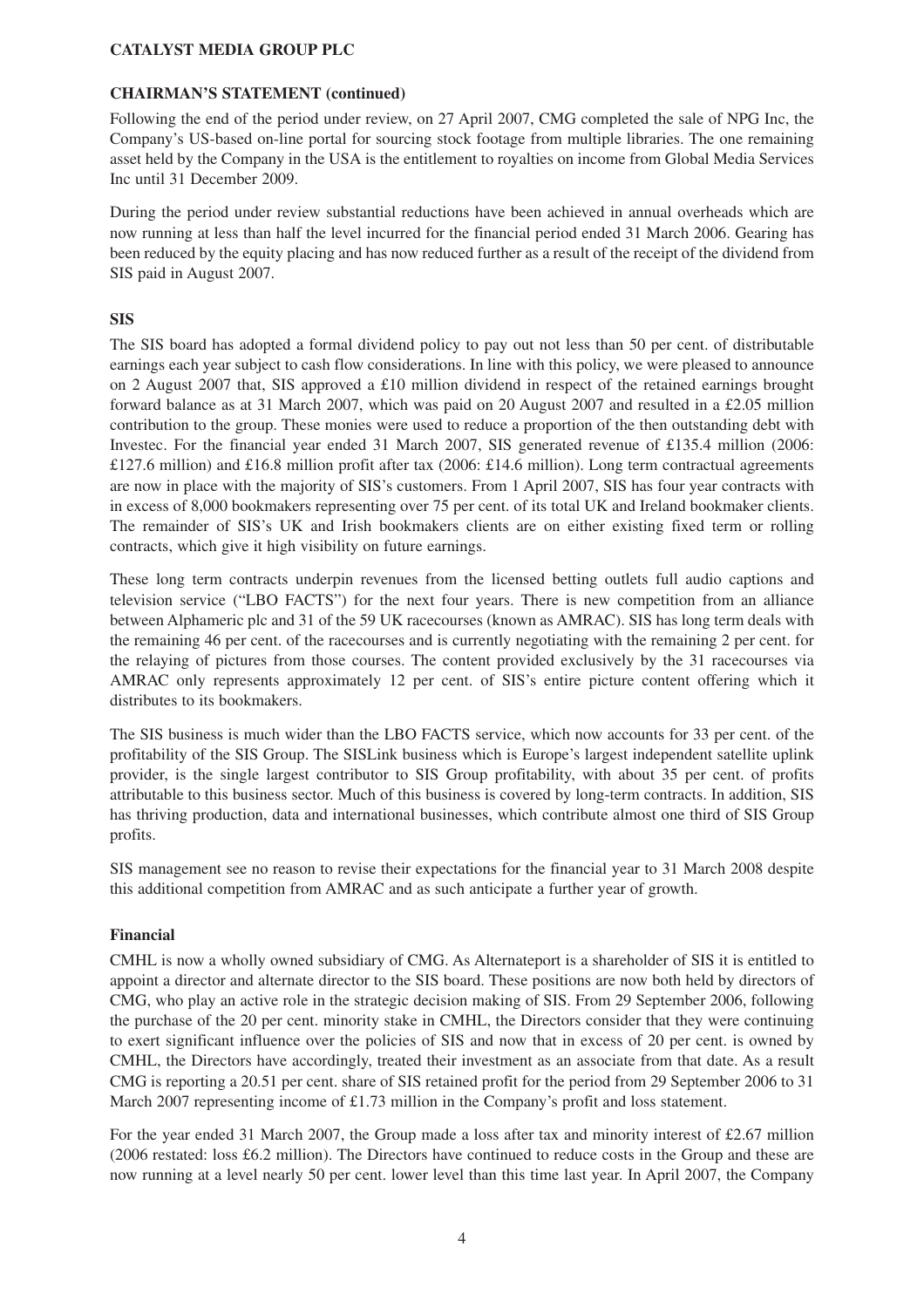completed the sale of its US subsidiary NPG Inc. The Directors have also reviewed the carrying value of its investments in the on line gaming products and have concluded in order to reflect the uncertain revenue stream that may be generated in future years it would be prudent to write down the book costs. This results in a one off impairment charge of £1.84 million.

Following the Placing and Open Offer referred to above and the refinancing arrangements the total debt outstanding at the end of August 2007 for the CMG group was less than £7.6 million (31 March 2007: £18 million) and the net assets have increased to approximately £25.6 million (31 March 2007: £12.5 million). As a result of the placing and open offer the number of issued ordinary shares of 1 pence per share has increased from 714,319,736 to 2,814,319,736 ordinary shares of 0.1 pence per share and 714,319,736 deferred shares of 0.9 pence per share.

#### **Board Changes**

Paul Duffen resigned as Chief Executive Officer in December 2006 to concentrate on new ventures. As a result I was appointed executive chairman at that time. Following the successful Placing and Open Offer I am delighted to welcome Mark Hawtin, Melvin Lawson and Christopher Mills as non executive directors to the board of Catalyst. They bring with them additional experience that will enable CMG to move forward confidently. On 31 May 2007, Sir David Frost O.B.E stepped down from the Board after more than 5 years as a non executive director. The Board would like to record their thanks for Sir David's insurmountable support and commitment over recent years, and wish him well in all his current and future endeavours.

#### **AGM**

The notice of AGM includes two items of special business. The first is a proposed consolidation of the Company's ordinary shares on a 100 for 1 basis to create ordinary shares of 10p each thus reducing the number of ordinary shares in issue from 2.81 billion to a more manageable 28.1 million.

Fractions arising on the consolidation will be aggregated and sold in the market for the benefit of the Company. New share certificates will not be issued and share certificates in respect of existing ordinary shares will continue to be valid.

The Company proposes to change its name from Catalyst Media Group plc to CMG plc. This is to reflect that the business has strategically developed in a different direction to its origins of being a digital content provider.

## **CONCLUSION**

The board is focused on reducing the debt costs of ownership of the stake in SIS. The debt is already substantially lower following the Placing and Open Offer but with the anticipated receipt of dividends and potentially some further restructuring of the remaining debt we hope to bring this down even further. With a forward formal dividend policy now in place at SIS and a much reduced overhead within CMG we can now positively examine the best way to enhance shareholder value for the future.

**Michael Rosenberg OBE** Chairman

21 September 2007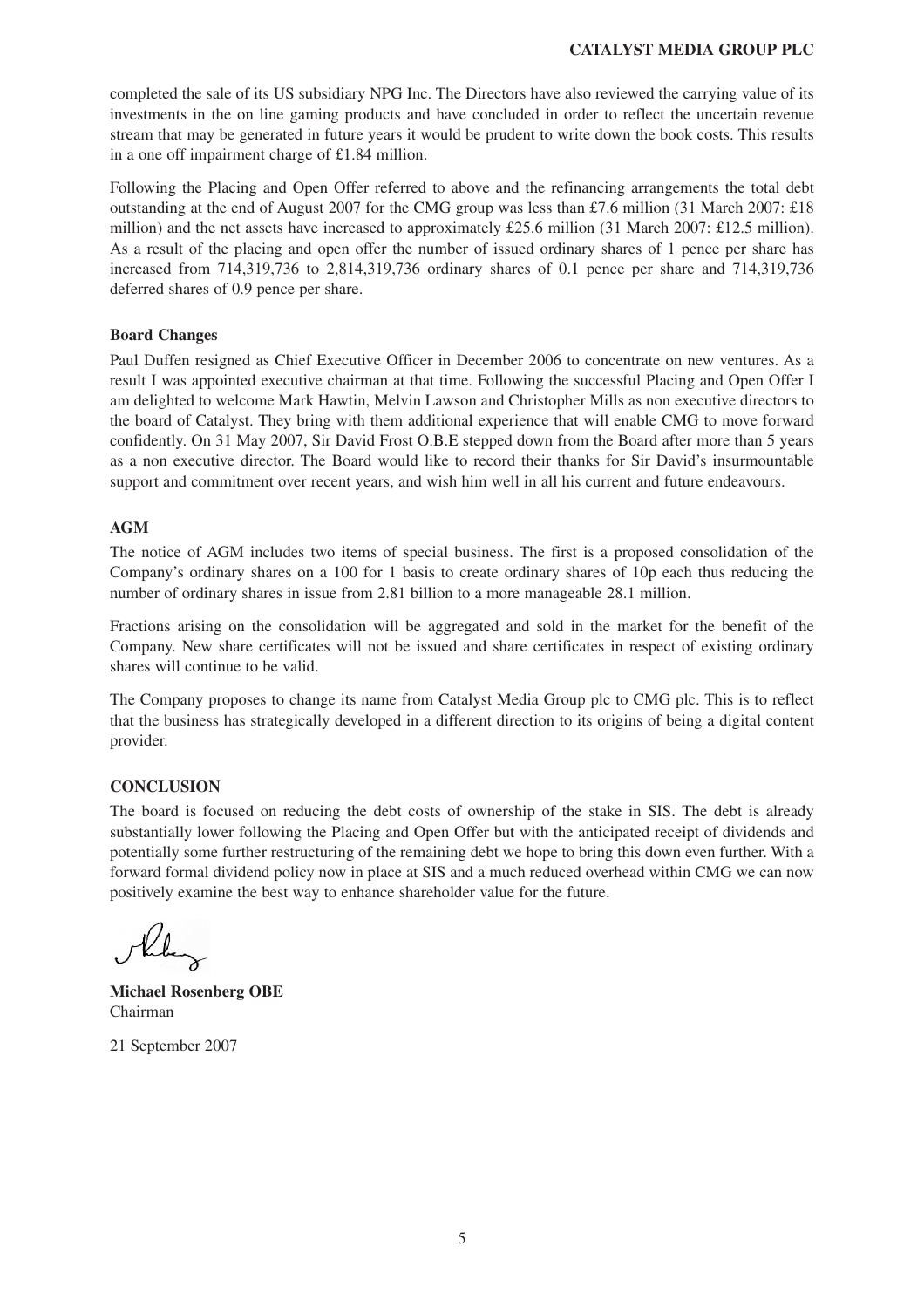## **CORPORATE GOVERNANCE STATEMENT**

In July 2005, the Quoted Companies Alliance (QCA) published Corporate Governance Guidelines for AIM Companies. The Company's Board apply these guidelines under which it has been in full compliance throughout the year except as stated below.

## **Directors**

There is a board of directors, which is set up to control the Company and Group and at 31 March 2007 this consisted of two executive and one non-executive director. Michael Rosenberg OBE is Executive Chairman of the Board. The Board meets on a regular basis, approximately once every month, to discuss a range of significant matters including strategic decisions and performance. A procedure to enable directors to take independent professional advice if required has been agreed by the Board and formally confirmed by all Directors.

Produced at each Board meeting is the latest financial information available, which consists of detailed management accounts with the relevant comparisons to budget. The Executive Directors give a current trading appraisal.

Each member of the Board is subject to the re-election provisions of the Articles of Association, which requires them to offer themselves for re-election at least once every three years. In the event of a proposal to appoint a new director, this would be discussed at a full Board meeting, with each member being given the opportunity to meet the individual concerned prior to any formal decision being taken. Due to the size of the Group, no Nomination Committee has been established.

The Directors have delegated certain of their responsibilities to various committees, which operate within specific terms of reference and authority limits. The Directors meet on a regular basis and deal with any number of decisions that do not require full Board approval.

## **Audit and Remuneration Committees**

The Audit Committee, which consists of Mark Hawtin (Chairman of the Committee), Melvin Lawson and Christopher Mills, will be responsible for the relationship with the Group's auditors, the in-depth review of the Group's financial reports, internal controls and any other reports that the Group may circularise. The terms of reference include a review of the cost effectiveness of the audit and non-audit services provided to the Group. The Committee meet twice a year, prior to the announcement of interim and annual results and, should it be necessary, would convene at other times.

The Remuneration Committee which consists of Mark Hawtin (Chairman of the Committee), Melvin Lawson and Christopher Mills meets and considers, within existing terms of reference, the remuneration policy and makes recommendations to the Board for each Executive Director. The Executive Director's remuneration consists of a package of basic salary, bonuses and share options, which are linked to corporate and individual performance achievements and the levels of each will be determined by the Remuneration Committee.

The Audit and Remuneration Committees were constituted on 30 May 2000 and now consists solely of Non-Executive Directors. Melvin Lawson, a non Executive Director, is a significant shareholder in the company and this relationship could materially interfere with the exercise of his independent judgement. Christopher Mills, a Non Executive Director, has related party transactions (See Note 31) that could materially interfere with the exercise of his independent judgement. Therefore they each do not meet with the independent criteria set out in the combined code. The Chairman, Mark Hawtin is not judged to be an independent director by virtue of his position.

## **Communication with shareholders**

The annual report and accounts and the interim statement at each half year are the primary vehicles for communication with shareholders. These documents are also distributed to other parties who have expressed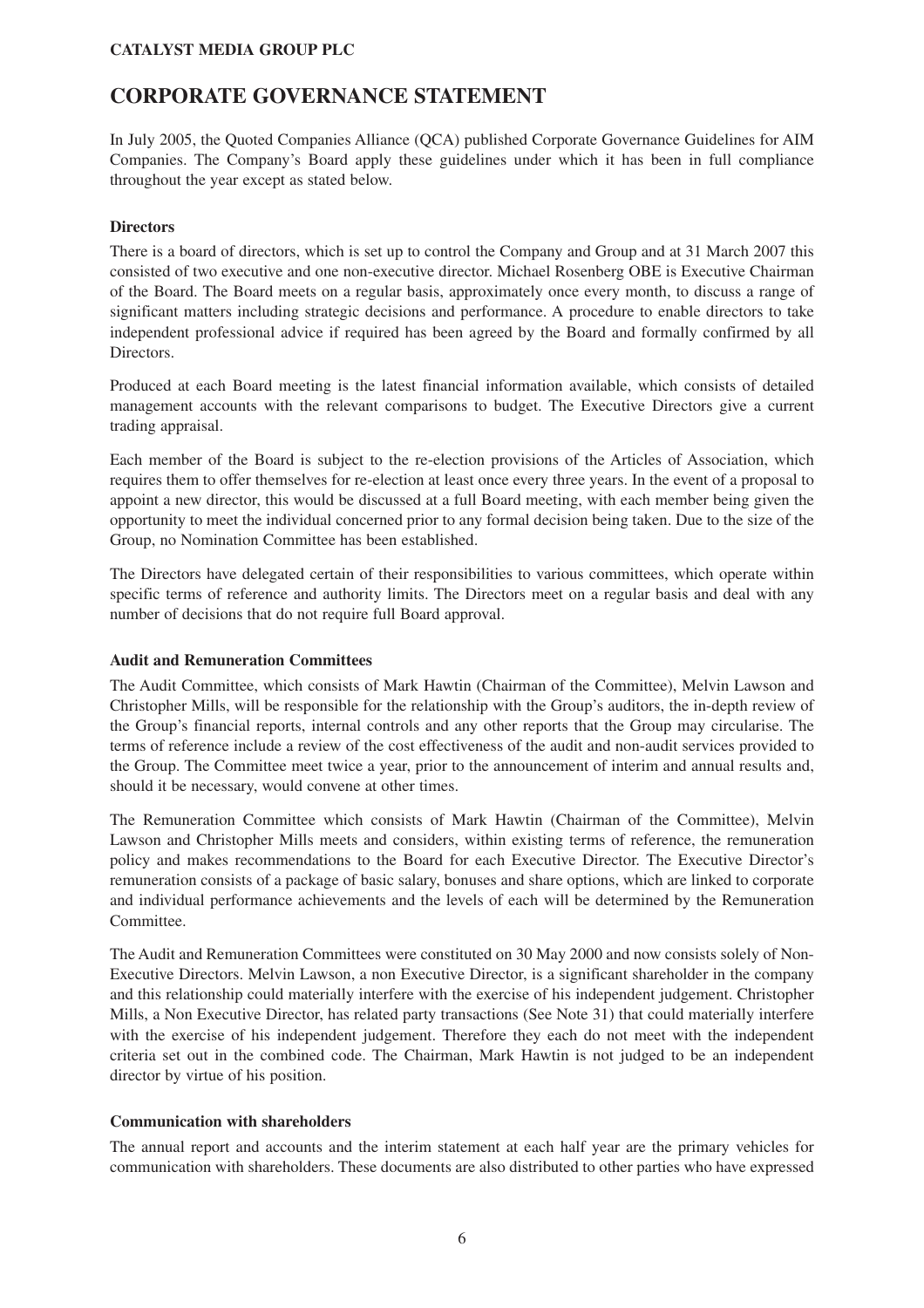an interest in the Group's performance. Company results can be viewed on the website (www.CMGplc.com).

Shareholders who have any queries relating to their shareholdings or to the affairs of the Company generally are invited to contact the Company Secretary at the Company's registered address.

#### **Internal financial control**

The Group operates an appropriate system of internal financial control, which is designed to ensure that the possibility of misstatement or loss is kept to a minimum. There is a comprehensive system in place for financial reporting and the Board receives a number of reports to enable it to carry out these functions in the most efficient manner. These procedures include the preparation of management accounts, forecast variance analysis and other ad hoc reports. There are clearly defined authority limits throughout the Group, including those matters which are reserved specifically for the Board. The Board has responsibility for the effectiveness of the internal financial control framework. Such a system can only provide reasonable and not absolute assurance against material misstatement. The Group does not currently have, nor considers there is currently a need for, an internal audit function.

#### **Statement of Directors' responsibilities**

Company law requires the Directors to prepare financial statements for each financial year which give a true and fair view of the state of affairs of the Company and the Group as at the end of the financial year and of the profit or loss of the Group for that period. In preparing those financial statements, the Directors are required to:

- select suitable accounting policies and then apply them consistently;
- make judgements and estimates that are reasonable and prudent;
- state whether applicable accounting standards have been followed, subject to any material departures disclosed and explained in the financial statements; and
- prepare the financial statements on the going concern basis unless it is inappropriate to presume that the Group will continue in business.

The directors are responsible for keeping proper accounting records which disclose with reasonable accuracy at any time the financial position of the Company and the Group and to enable them to ensure that the financial statements comply with the Companies Act 1985. They are also responsible for safeguarding the assets of the Group and hence for taking reasonable steps for the prevention and detection of fraud and other irregularities.

#### **Going concern**

The directors can report that based on the Group's budgets and financial projections, they have satisfied themselves that the business is a going concern. The Board has a reasonable expectation that the Company and Group have adequate resources and facilities to continue in operational existence for the foreseeable future and therefore the accounts are prepared on a going concern basis.

By order of the Board

Arra Republ

**Anna Prestwich** Company Secretary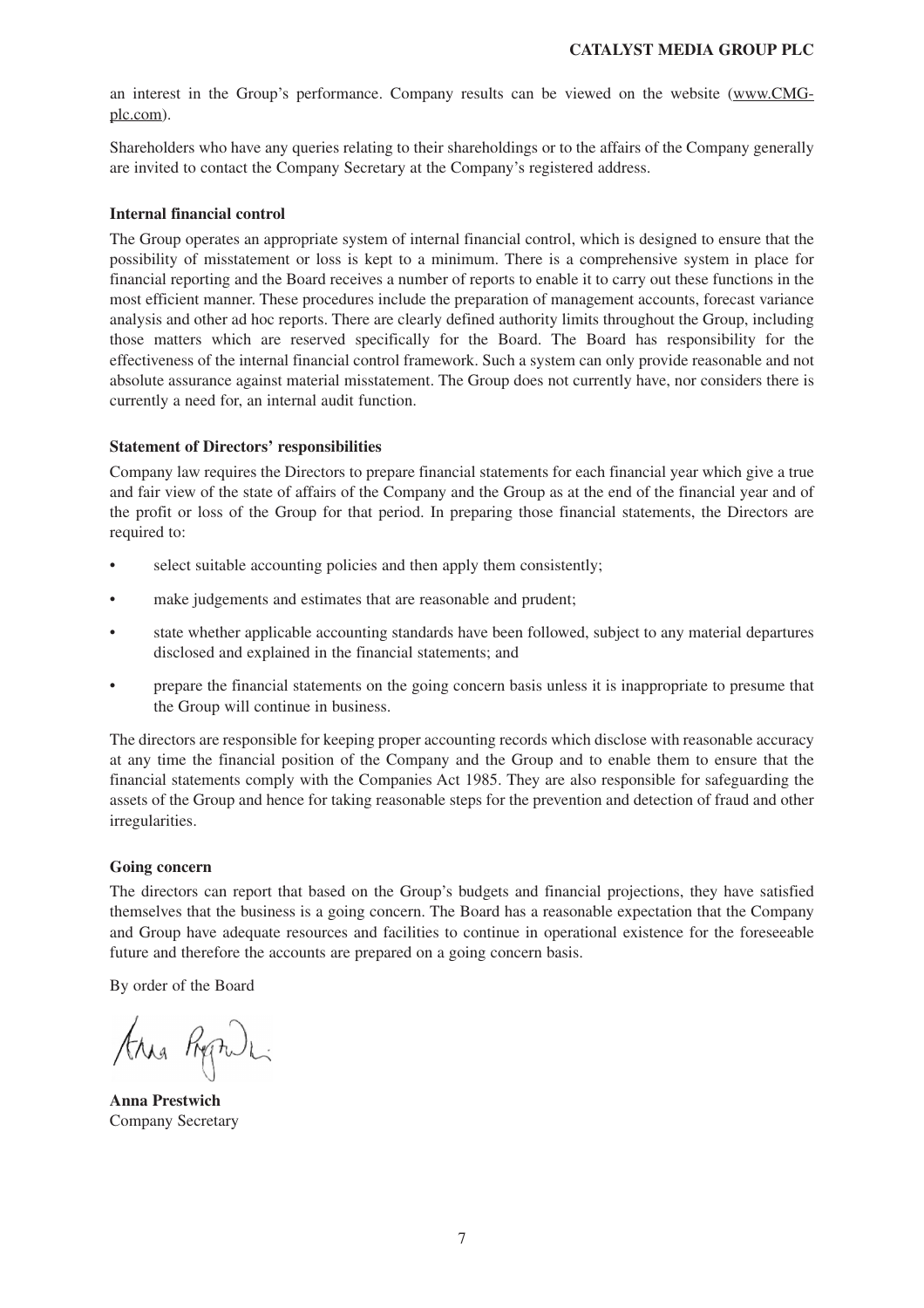## **DIRECTORS' REPORT**

The directors present their annual report and the audited financial statements for the year ended 31 March 2007.

## **PRINCIPAL ACTIVITY**

The principal trading activity of the Company and its subsidiaries includes exploitation of rights and/or licenses to cultural and historical video content and marketing them to business, educational and consumer audiences.

CMG receives royalties from Global Media Services Inc ("GMS") which represent the deferred consideration for the disposal of CMG's interest in that business. GMS provides a range of technical services to enable the online distribution of audio-visual content.

The Company is developing an on-line gaming platform complete with a suite of fixed odds and exclusive head to head games. It is anticipated that these games will be available for marketing in the near future. The offerings also include head to head Tringo, Spoof and fixed odds games such as Roulette, Keno and Dice games.

CMG owns a 20.54 per cent. stake in Satellite Information Services (Holdings) Limited ("SIS"). SIS provides bookmakers with live television pictures, data display systems and broadcast services. SIS produces live coverage of over 8,000 horse races and 22,500 greyhound races, seven days a week, every week of the year. SIS also produces the 'At The Races' channel on the Sky satellite platform and is Europe's largest independent satellite uplink service provider through its SISLink operation.

#### **REVIEW OF BUSINESS**

A full review of the business is included within the Chairman's Statement.

## **RISKS AND UNCERTAINTIES**

A number of risks and uncertainties exist which could adversely impact the group's businesses. These include:

#### **Control of the business and affairs of SIS**

CMG currently holds a 20.54 per cent. stake in SIS and is entitled to appoint 1 director to the board of SIS which currently consists of a board of 10 directors, of which 5 are appointed by shareholders, 4 are independent and 1 is the chief executive. Although it can influence the board on strategic decisions, CMG will not be in a position to control in any way the day-to-day business and affairs of SIS other than with the support of other directors and a majority of shareholders of SIS.

#### **SIS dividend policy**

SIS has adopted a formal dividend policy to pay out no less than 50 per cent. of distributable earnings subject to cashflow considerations. However any future dividends paid by SIS are, inter alia, dependent on the profitability of SIS and the resolutions of the board of SIS (on which the Group will have only a minority representation) to declare such dividends.

#### **Exclusivity of SIS content**

The majority of the rights that SIS has to content are exclusive apart from 31 of the 59 racecourses in the UK, thus there are other companies operating in competition with SIS. However, the capital cost of establishing a rival service, alongside the extent of SIS's existing customer contracts and space constraints in Licenced Betting Outlets (LBO's) all represent significant barriers to entry. In addition, due to the exclusive content that SIS owns and the contracts that it has with LBO's, the SIS directors believe that if an LBO takes any new service it will be in addition to and not in place of SIS's service.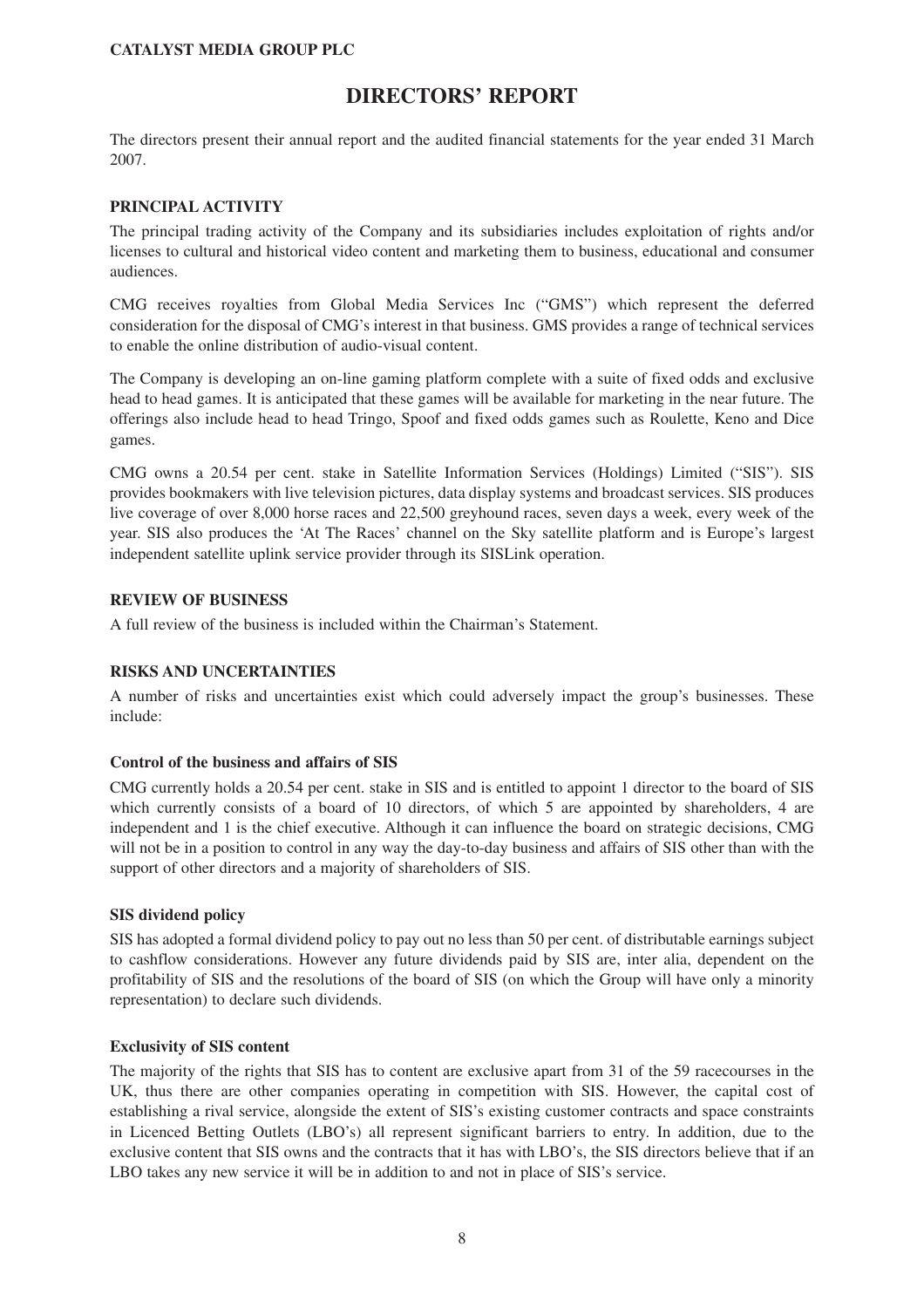## **KEY PERFORMANCE INDICATORS**

The Company is undergoing an operational and debt restructuring review and as such investors and prospective investors should note that the key performance indicators (KPIs) used by the Board in monitoring performance at the moment are under review.

#### **FINANCIAL RISK MANAGEMENT**

The Group's financial risk management policy is set out within note 19.

## **RESULTS AND DIVIDENDS**

The consolidated profit and loss account is set out on page 12 of the financial statements and shows loss for the period after tax and minority interest as £2,668,311 (restated 2006 – loss of £6,229,609).

The directors do not recommend a dividend in respect of the ordinary shares  $(2006 - \text{fnil})$ .

#### **POST BALANCE SHEET EVENTS**

Details of significant events occurring after the period end are given in note 32 to the accounts.

#### **PAYMENT OF SUPPLIERS**

The policy of the Group is to settle supplier invoices within the terms of trade agreed with individual suppliers. At the period end the group had an average of  $85$  days ( $2006 - 43$  days) purchases outstanding.

#### **DIRECTORS**

The Directors of the Company at the year end were:

| Michael Rosenberg OBE      | <i>Executive Director</i>                            |
|----------------------------|------------------------------------------------------|
| Anna Prestwich             | Chief Financial Officer                              |
| <b>Sir David Frost OBE</b> | <i>Non-executive Director</i> (resigned 31 May 2007) |

Mark Hawtin, Melvin Lawson and Christopher Mills were appointed non-executive directors on 1 June 2007.

Paul Duffen resigned as a director of the Company on 19 December 2006.

## **POLITICAL AND CHARITABLE DONATIONS**

The Company made charitable donations totalling £2,500 during the period  $(2006 - \text{\textsterling}1,200)$ .

#### **DIRECTORS' AUDIT RESPONSIBILITY**

Each Director has confirmed that in fulfilling their duties as a director, they have:

- taken all necessary steps in order to make themselves aware of any information relevant to the audit and to establish that the auditors are aware of that information; and
- so far as they are aware, there is no relevant audit information of which the auditors have not been made aware.

#### **AUDITORS**

A resolution to reappoint Nexia Smith & Williamson will be proposed at the forthcoming Annual General Meeting (notice of which is set out on page 38).

Approved by the board of Directors and signed on behalf of the Board

Arra Republi

**Anna Prestwich** Company Secretary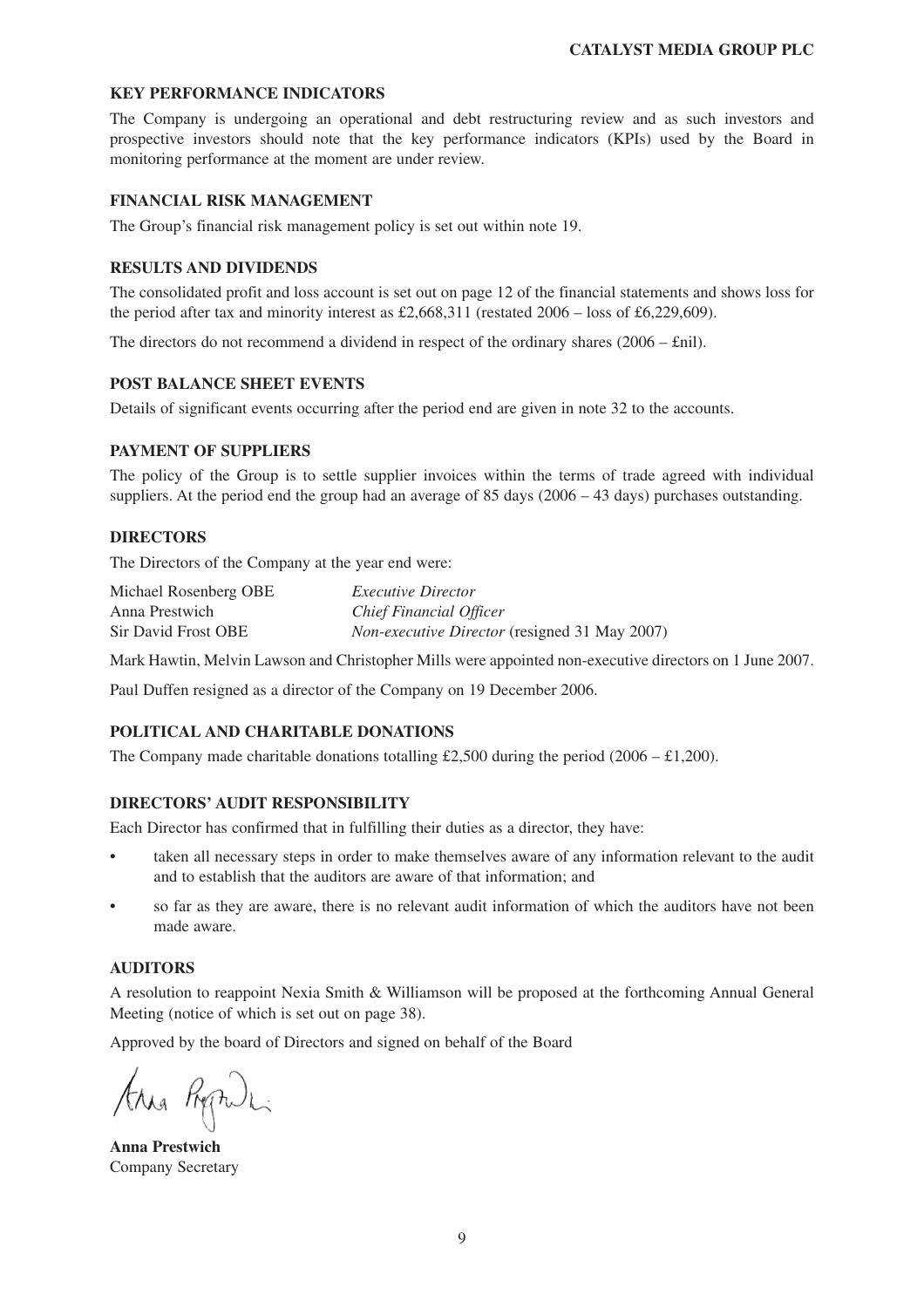# **Nexia Smith & Williamson**

#### **Independent auditors' report to the shareholders of Catalyst Media Group plc**

We have audited the group and parent company accounts ('the accounts') of Catalyst Media Group plc for the year ended 31 March 2007 which comprise the Consolidated Profit and Loss Account, the Consolidated and Company Balance Sheets, the Consolidated Cash Flow Statement, the Consolidated Statement of Total Recognised Gains and Losses and the related notes 1 to 32. These accounts have been prepared under the accounting policies set out therein.

This report is made solely to the Company's members, as a body, in accordance with Section 235 of the Companies Act 1985. Our audit work has been undertaken so that we might state to the Company's members those matters we are required to state to them in an auditors' report and for no other purpose. To the fullest extent permitted by law, we do not accept or assume responsibility to anyone other than the Company and the Company's members as a body, for our audit work, for this report, or for the opinions we have formed.

#### **Respective responsibilities of directors and auditors**

The Directors' responsibilities for preparing the Annual Report and the accounts in accordance with applicable law and United Kingdom Accounting Standards (United Kingdom Generally Accepted Accounting Practice) are set out in the Statement of Directors' Responsibilities.

Our responsibility is to audit the accounts in accordance with relevant legal and regulatory requirements and International Standards on Auditing (UK and Ireland).

We report to you our opinion as to whether the accounts give a true and fair view and are properly prepared in accordance with the Companies Act 1985. We report to you whether in our opinion the information given in the Directors' Report is consistent with the accounts. The information given in the Directors' Report includes that specific information presented in the Chairman's Statement that is cross referred from the Business Review section of the Directors' Report. We also report to you if, in our opinion, the Company has not kept proper accounting records, if we have not received all the information and explanations we require for our audit, or if the information specified by law regarding Directors' remuneration and transactions with the Company is not disclosed.

We read other information contained in the Annual Report and consider whether it is consistent with the audited accounts. This other information comprises only the Directors' Report, the Chairman's Statement and the Corporate Governance Statement. We consider the implications for our report if we become aware of any apparent misstatements or material inconsistencies with the accounts. Our responsibilities do not extend to any other information.

#### **Basis of audit opinion**

We conducted our audit in accordance with International Standards on Auditing (UK and Ireland) issued by the Auditing Practices Board. An audit includes examination, on a test basis, of evidence relevant to the amounts and disclosures in the accounts. It also includes an assessment of the significant estimates and judgements made by the directors in the preparation of the accounts, and of whether the accounting policies are appropriate to the Company's circumstances, consistently applied and adequately disclosed.

We planned and performed our audit so as to obtain all the information and explanations which we considered necessary in order to provide us with sufficient evidence to give reasonable assurance that the accounts are free from material misstatement, whether caused by fraud or other irregularity or error. In forming our opinion we also evaluated the overall adequacy of the presentation of information in the accounts.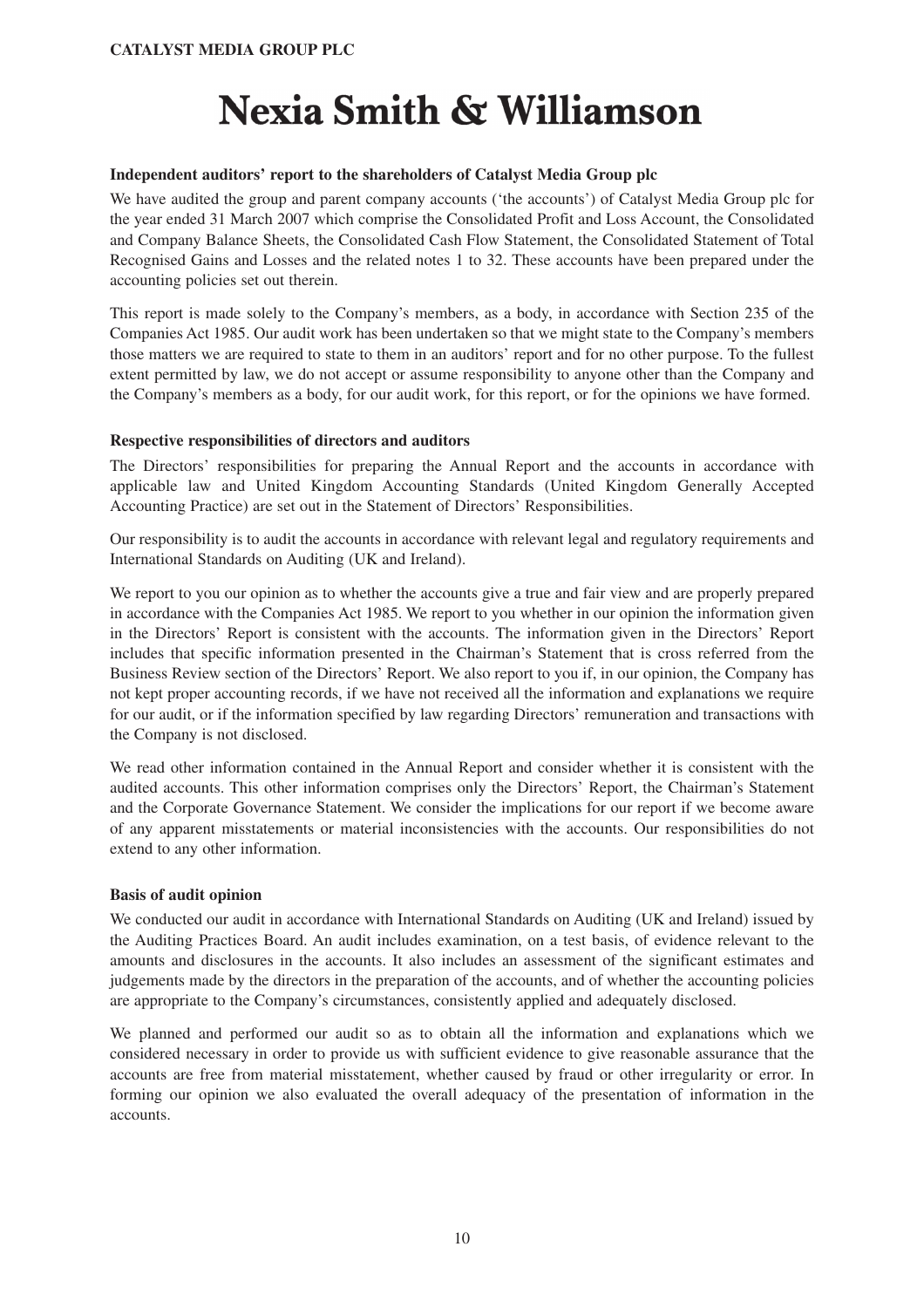## **Opinion**

In our opinion:

- the accounts give a true and fair view, in accordance with United Kingdom Generally Accepted Accounting Practice, of the state of the group's and parent company's affairs as at 31 March 2007 and of the group's profit for the year then ended;
- the accounts have been properly prepared in accordance with the Companies Act 1985; and
- the information given in the Directors' Report is consistent with the accounts.

Nexia Smut & Williamson

**Nexia Smith & Williamson** 25 Moorgate Chartered Accountants London Registered Auditors EC2R 6AY

Date 21 September 2007

*The maintenance and integrity of the Catalyst Media Group plc web site is the responsibility of the Directors; the work carried out by the auditors does not involve consideration of these matters and, accordingly, the auditors accept no responsibility for any changes that may have occurred to the accounts since they were initially presented on the web site.*

*Legislation in the United Kingdom governing the preparation and dissemination of accounts may differ from legislation in other jurisdictions.*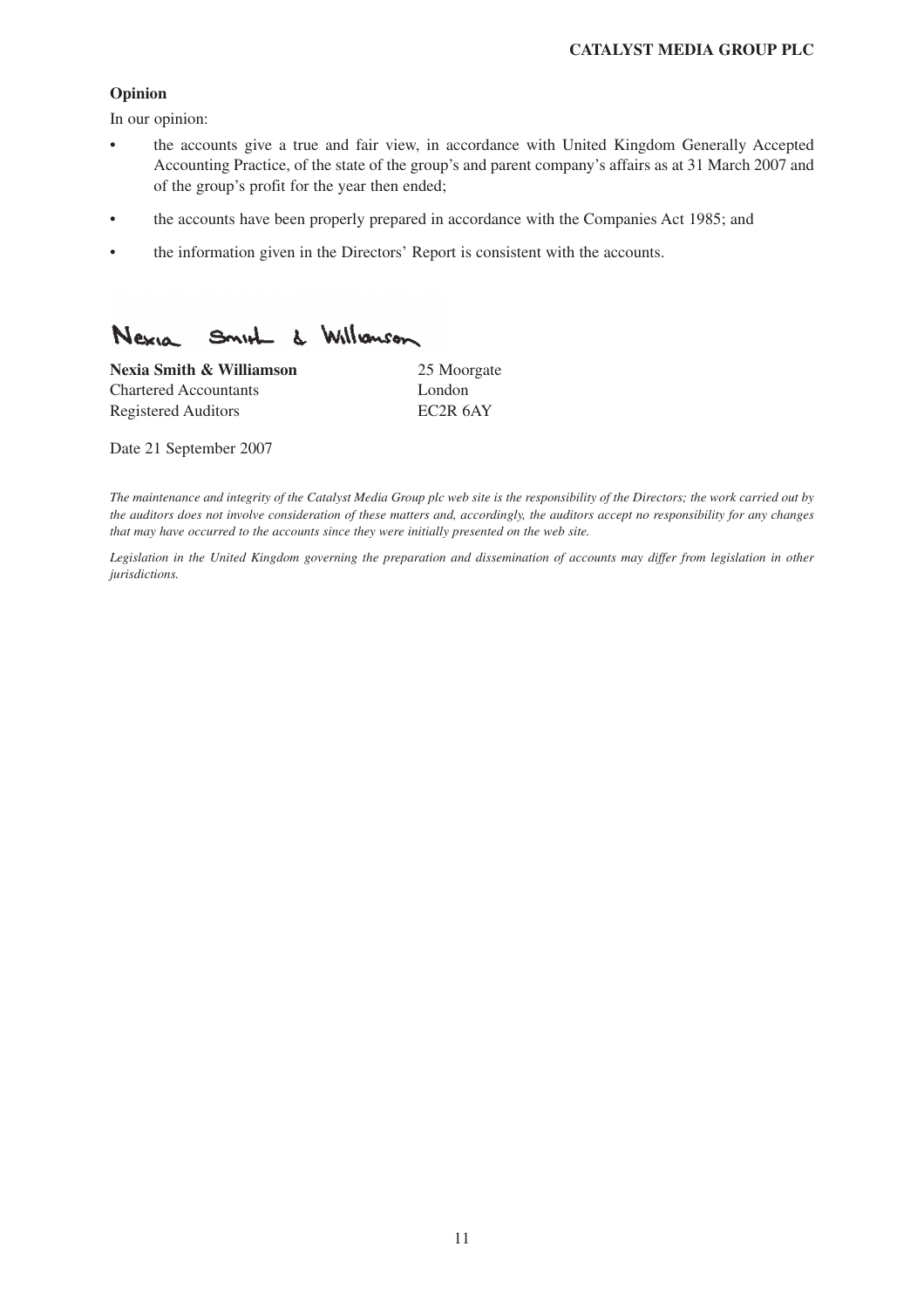## **CONSOLIDATED PROFIT AND LOSS ACCOUNT FOR THE YEAR ENDED 31 MARCH 2007**

|                                                                    |                |                                | 17 month                         |
|--------------------------------------------------------------------|----------------|--------------------------------|----------------------------------|
|                                                                    |                | Year ended<br>31 March<br>2007 | period ended<br>31 March<br>2006 |
|                                                                    |                |                                | (restated)                       |
| <b>TURNOVER</b>                                                    | <b>Note</b>    | £                              | £                                |
| Continuing operations                                              | $\mathfrak{2}$ | 283,818                        | 391,003                          |
| Discontinued operations                                            |                |                                | 2,488,937                        |
|                                                                    |                | 283,818                        | 2,879,940                        |
| Cost of sales                                                      | 3              | (16, 674)                      | (2, 237, 219)                    |
| <b>GROSS PROFIT</b>                                                |                | 267,144                        | 642,721                          |
| Operating expenses                                                 |                |                                |                                  |
| - goodwill impairment-continuing                                   |                | (1,840,614)<br>83,920          | (2,457,021)                      |
| - share based payments<br>- other operating expenses               |                | (1,991,035)                    | (304, 468)<br>(4,238,600)        |
| - development expenditure                                          |                | (1,060,097)                    |                                  |
| Total operating expenses                                           |                | (4,807,826)                    | (7,000,089)                      |
| Dividend income                                                    |                |                                | 2,205,403                        |
| <b>OPERATING LOSS</b>                                              |                |                                |                                  |
| Continuing operations                                              |                | (4,540,682)                    | (2,635,509)                      |
| Discontinued operations                                            |                |                                | (1,516,456)                      |
|                                                                    | 2,5,6          | (4,540,682)                    | (4,151,965)                      |
| Share of operating profit in associate                             |                | 2,395,000                      |                                  |
| Loss on disposal of subsidiary - discontinued                      |                |                                | (1,946,513)                      |
| Profit on disposal of share in associate                           |                | 151,705                        |                                  |
| Interest receivable<br>Interest receivable associate               | $\overline{7}$ | 7,666<br>95,000                | 99,704                           |
| Interest payable                                                   | 8              | (1,227,128)                    | (710, 334)                       |
| <b>LOSS ON ORDINARY ACTIVITIES BEFORE TAXATION</b>                 |                | (3, 118, 439)                  | (6,709,108)                      |
| Taxation                                                           | 10             | 252,757                        | 699,249                          |
| LOSS ON ORDINARY ACTIVITIES AFTER TAXATION                         |                |                                |                                  |
| <b>FOR THE YEAR</b>                                                |                | (2,865,682)                    | (6,009,859)                      |
| Dividends (associate)                                              |                | (1,000)                        |                                  |
| Minority interest                                                  |                | 198,371                        | (219,750)                        |
| <b>LOSS FOR THE YEAR</b>                                           | 21             | (2,668,311)                    | (6,229,609)                      |
| Basic and diluted loss per ordinary share                          | 11             | (0.39p)                        | (1.27p)                          |
| Basic and diluted loss per ordinary share: continuing operations   | 11             | (0.39p)                        | (1.00p)                          |
| Basic and diluted loss per ordinary share: discontinued operations | 11             |                                | (0.27p)                          |
|                                                                    |                |                                |                                  |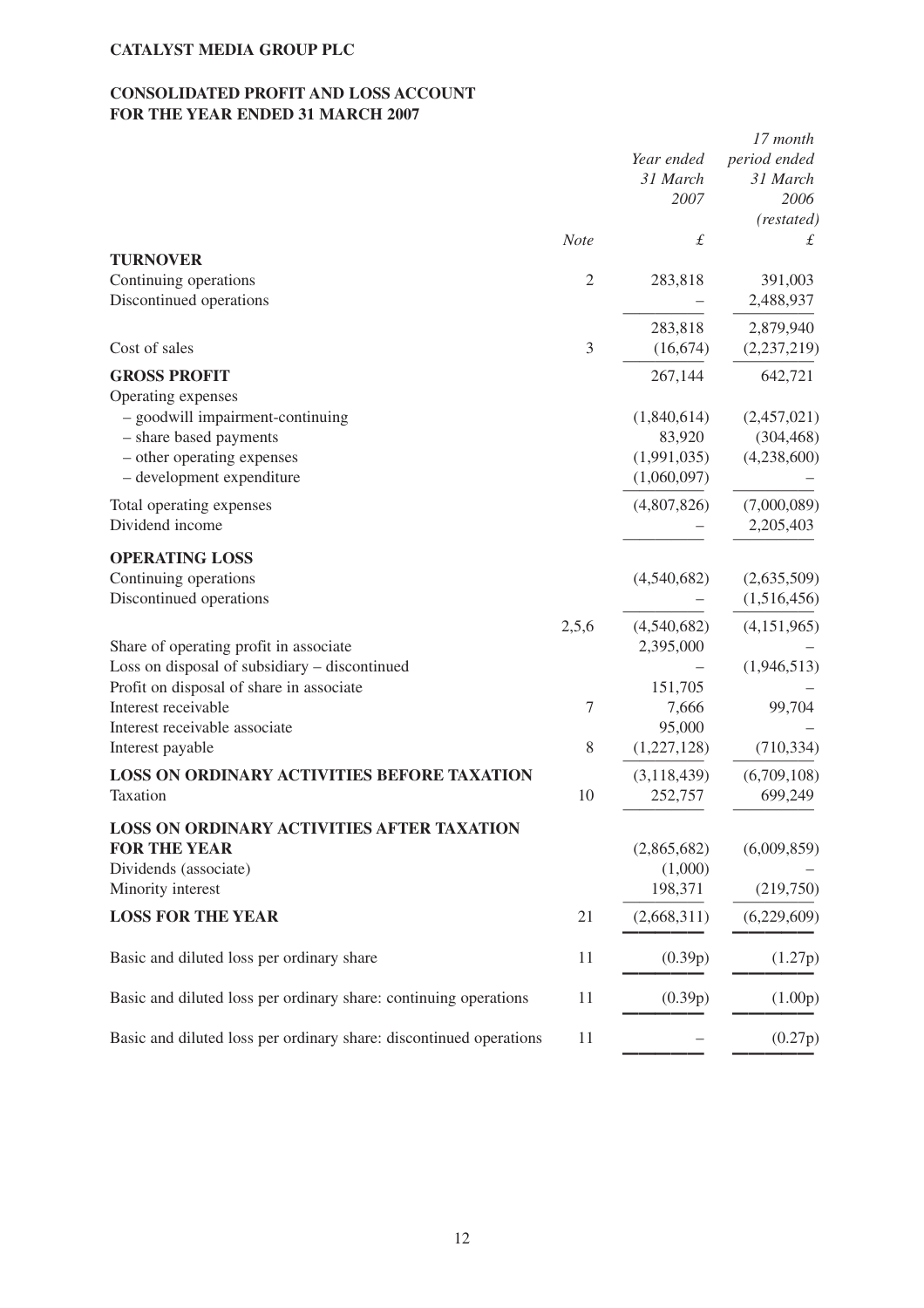—————

## **CONSOLIDATED STATEMENT OF TOTAL RECOGNISED GAINS AND LOSSES FOR THE YEAR ENDED 31 MARCH 2007**

| 17 month     |
|--------------|
| period ended |
| 31 March     |
| 2006         |
| (restated)   |
| £            |
| (6,229,609)  |
| (69,746)     |
| (6,299,355)  |
|              |
|              |
|              |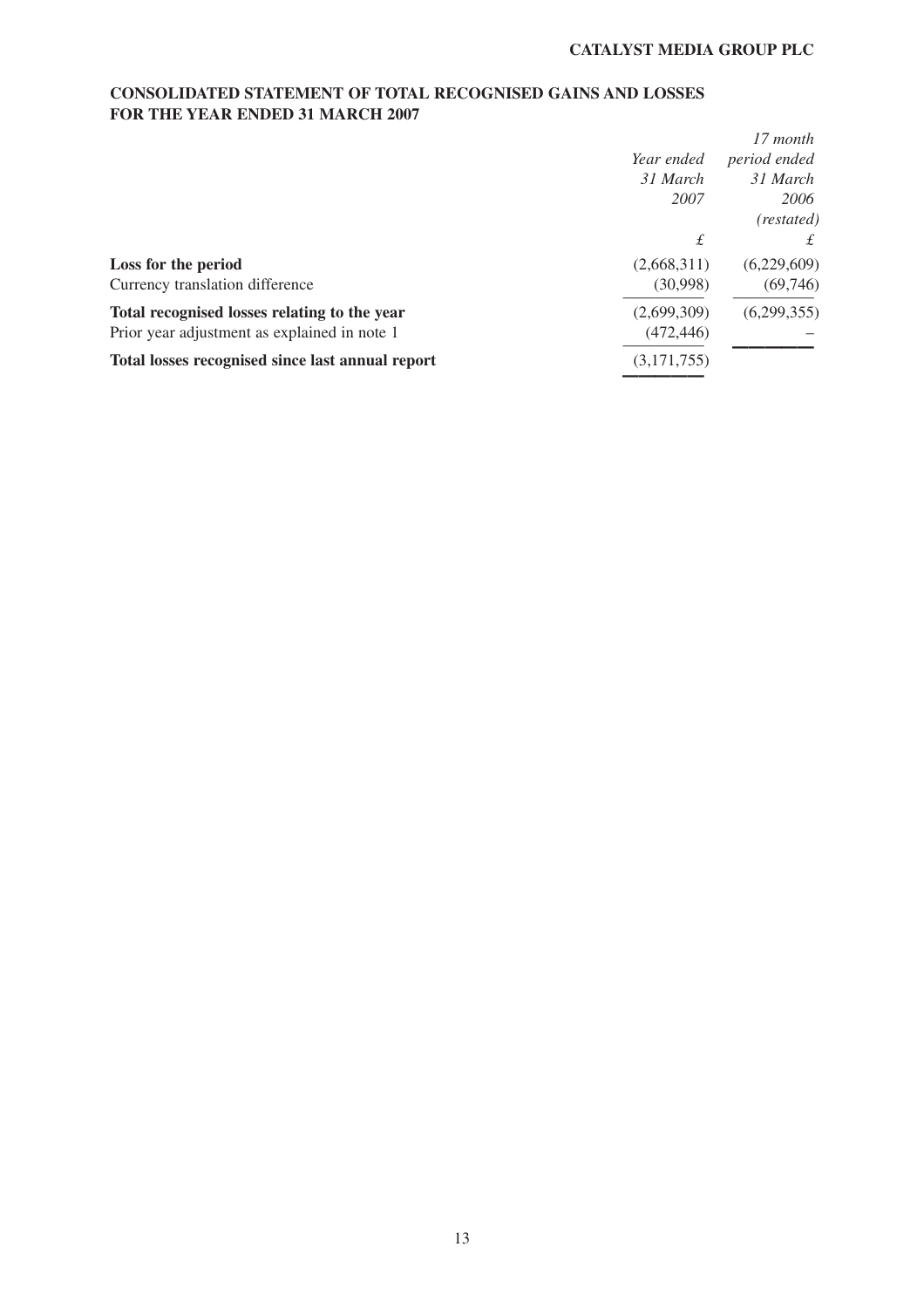## **CONSOLIDATED BALANCE SHEET 31 MARCH 2007**

|                                                             |                 | 31 March<br>2007 | 31 March<br>2006<br>(restated) |
|-------------------------------------------------------------|-----------------|------------------|--------------------------------|
|                                                             | <b>Note</b>     | $\pounds$        | £                              |
| <b>FIXED ASSETS</b>                                         |                 |                  |                                |
| Intangible assets                                           | 12              | 7,158,452        | 3,067,352                      |
| Tangible assets                                             | 13              | 54,893           | 89,367                         |
| Investments                                                 | 14              |                  | 22,193,670                     |
| Investment in Associate                                     | 15              | 21,729,985       |                                |
|                                                             |                 | 28,943,330       | 25,350,389                     |
| <b>CURRENT ASSETS</b>                                       |                 |                  |                                |
| <b>Debtors</b>                                              | 16              | 1,401,669        | 472,438                        |
| Cash at bank                                                |                 | 1,948,586        | 634,250                        |
|                                                             |                 | 3,350,255        | 1,106,688                      |
| <b>CREDITORS: amounts falling due within one year</b>       | 17a             | (2,008,429)      | (4,022,475)                    |
| NET CURRENT ASSETS/(LIABILITIES)                            |                 | 1,341,826        | (2,915,787)                    |
| <b>TOTAL ASSETS LESS CURRENT LIABILITIES</b>                |                 | 30,285,156       | 22,434,602                     |
| <b>CREDITORS: amounts falling due in more than one year</b> | 17 <sub>b</sub> | (18,009,390)     | (9,049,491)                    |
| <b>TOTAL NET ASSETS</b>                                     |                 | 12,275,766       | 13,385,111                     |
| <b>CAPITAL AND RESERVES</b>                                 |                 |                  |                                |
| Called up share capital                                     | 20              | 7,143,197        | 6,272,361                      |
| Shares to be issued                                         | 21              | 388,526          | 472,446                        |
| Share premium account                                       | 21              | 30,896,287       | 27,928,193                     |
| Merger reserve                                              | 21              | 2,402,674        | 2,402,674                      |
| Profit and loss account                                     | 21              | (28, 554, 918)   | (25,938,983)                   |
| <b>EQUITY SHAREHOLDERS' FUNDS</b>                           |                 | 12,275,766       | 11,136,691                     |
| Minority interest                                           |                 |                  | 2,248,420                      |
|                                                             |                 | 12,275,766       | 13,385,111                     |

————— —————

The board of Directors approved these financial statements on 21 September 2007

Signed on behalf of the board of Directors

Kh  $\bigcup$  $\chi$ 

**Michael Rosenberg OBE** Director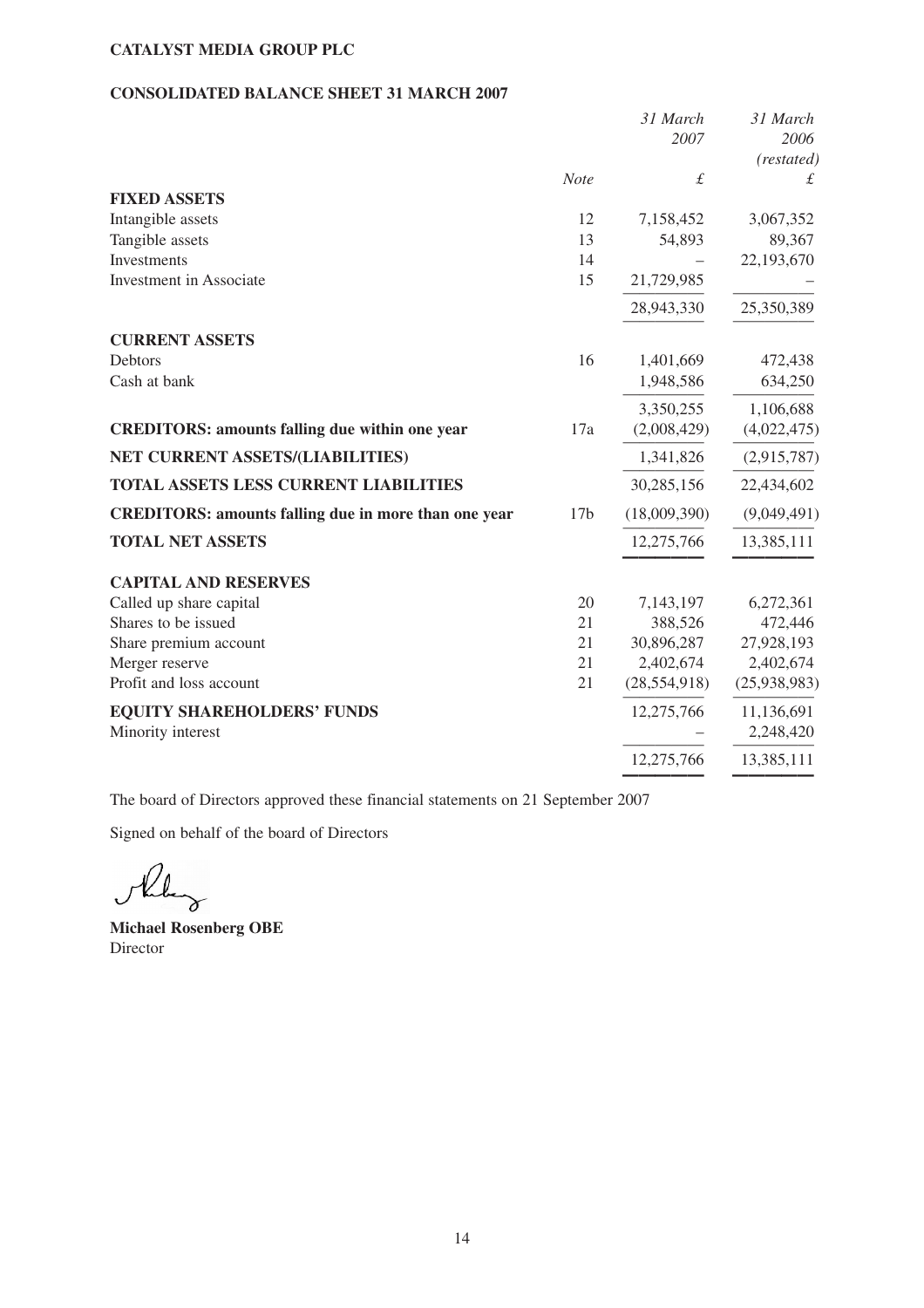## **COMPANY BALANCE SHEET 31 MARCH 2007**

|                                                             |                 | 31 March     | 31 March        |
|-------------------------------------------------------------|-----------------|--------------|-----------------|
|                                                             |                 | 2007         | 2006            |
|                                                             | <b>Note</b>     | $\pounds$    | (restated)<br>£ |
| <b>FIXED ASSETS</b>                                         |                 |              |                 |
| Intangible fixed assets                                     | 12              | 77,602       |                 |
| Tangible fixed assets                                       | 13              | 580          | 1,016           |
| Investments                                                 | 14              | 17,203,552   | 11,760,394      |
|                                                             |                 | 17,281,734   | 11,761,410      |
| <b>CURRENT ASSETS</b>                                       |                 |              |                 |
| Debtors                                                     | 16              | 1,918,460    | 4,276,747       |
| Cash at bank                                                |                 | 1,904,344    | 616,387         |
|                                                             |                 | 3,822,804    | 4,893,134       |
| <b>CREDITORS: amounts falling due within one year</b>       | 17a             | (1,485,709)  | (2,629,943)     |
| <b>NET CURRENT ASSETS</b>                                   |                 | 2,337,095    | 2,263,191       |
| TOTAL ASSETS LESS CURRENT LIABILITIES                       |                 | 19,618,829   | 14,024,601      |
| <b>CREDITORS: amounts falling due in more than one year</b> | 17 <sub>b</sub> | (7,991,258)  |                 |
| <b>NET ASSETS</b>                                           |                 | 11,627,571   | 14,024,601      |
| <b>CAPITAL AND RESERVES</b>                                 |                 |              |                 |
| Called up share capital                                     | 20              | 7,143,197    | 6,272,361       |
| Shares to be issued                                         | 21              | 388,526      | 472,446         |
| Share premium account                                       | 21              | 30,896,287   | 27,928,193      |
| Merger reserve                                              | 21              | 2,912,060    | 2,912,060       |
| Profit and loss account                                     | 21              | (29,712,499) | (23, 560, 459)  |
| <b>EQUITY SHAREHOLDERS' FUNDS</b>                           | 27              | 11,627,571   | 14,024,601      |
|                                                             |                 |              |                 |

The board of Directors approved these financial statements on 21 September 2007

Signed on behalf of the board of Directors

Rho  $\overline{J}$ 

**Michael Rosenberg OBE** Director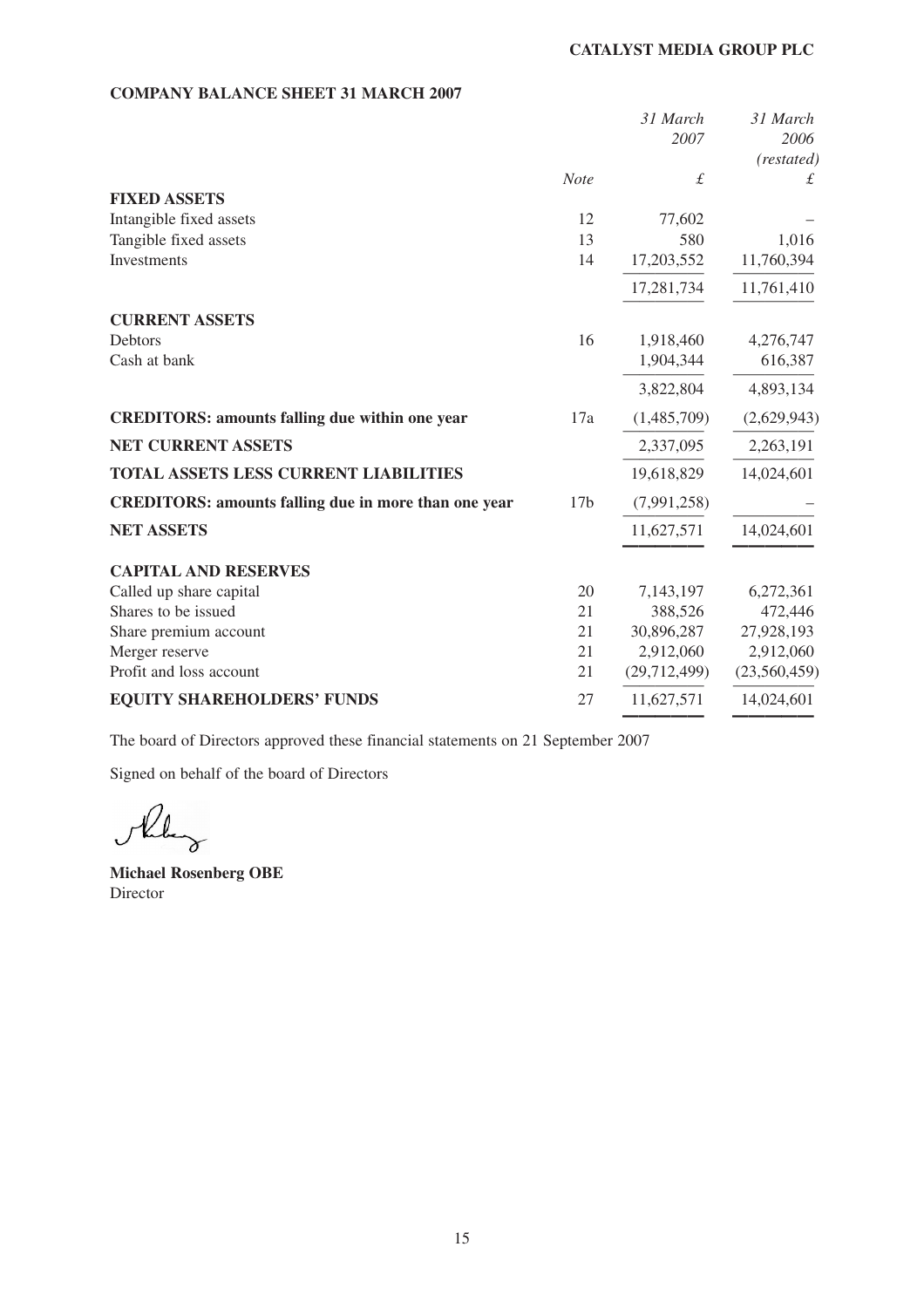## **CONSOLIDATED CASH FLOW STATEMENT YEAR ENDED 31 MARCH 2007**

|                                                 |             |             | 17 month       |
|-------------------------------------------------|-------------|-------------|----------------|
|                                                 |             | Year ended  | period ended   |
|                                                 |             | 31 March    | 31 March       |
|                                                 |             | 2007        | 2006           |
|                                                 |             |             | (restated)     |
|                                                 | <b>Note</b> | $\pounds$   |                |
| Net cash outflow from operating activities      | 24          | (2,262,282) | (2,236,529)    |
| Returns on investments and servicing of finance | 25          | (1,219,462) | (610, 630)     |
| Taxation                                        |             | 1,010,757   | 334,249        |
| Capital expenditure and financial investment    | 25          | (951, 982)  | (20, 482)      |
| Acquisition                                     | 25          | (3,742,926) | (23, 115, 000) |
| Net cash outflow before financing               |             | (7,165,895) | (25, 648, 392) |
| Financing                                       | 25          | 8,480,231   | 25,855,482     |
| Increase in cash in the year                    | 22          | 1,314,336   | 207,090        |
|                                                 |             |             |                |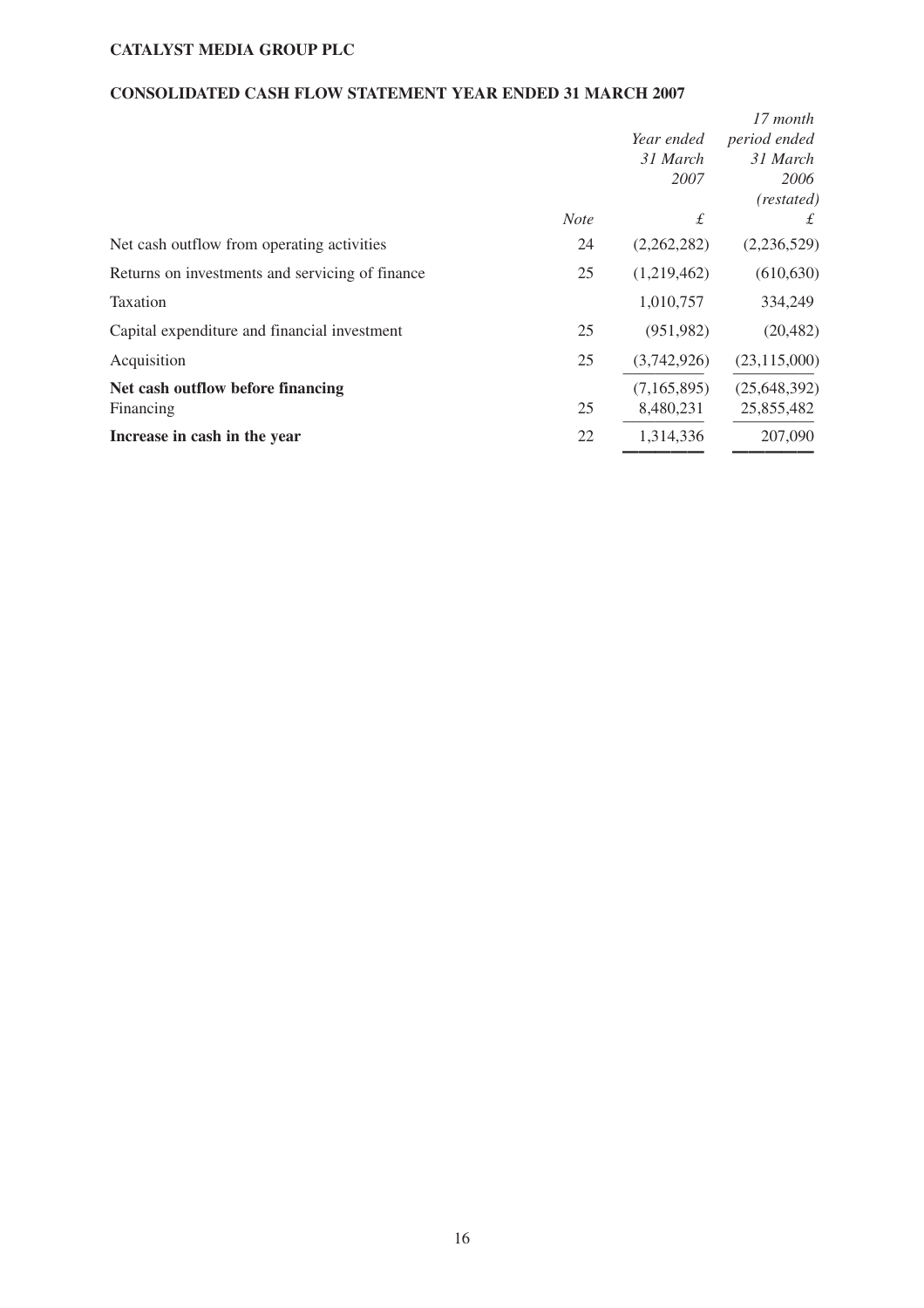## **NOTES TO THE ACCOUNTS**

## **1. STATEMENT OF ACCOUNTING POLICIES**

The financial statements are prepared in accordance with applicable United Kingdom accounting standards. The particular accounting policies adopted are described below. All the accounting policies have been applied consistently throughout the period and the preceding period, except as stated below.

## **Basis of accounting**

The financial statements are prepared under the historical cost convention.

#### **Going concern**

The Directors have prepared the financial statements on basis that the Group is a going concern as the forecasts the Directors have prepared indicate that the Group will have sufficient cash resources to satisfy liabilities as they fall due for a period of at least 12 months from the date of approval of the accounts.

#### **Basis of consolidation**

The group financial statements consolidate the financial statements of Catalyst Media Group Plc and all of its subsidiaries at the period end.

The interest in Satellite Information Services (Holdings) Limited ("SIS) was held as a fixed asset investment until 29 September 2006. From this date, the shareholding in SIS is treated as an associate and accounted for under the equity accounting rules, where the profit attributable to CMG plc is included in the profit and loss statement and the share of the net assets and the associated goodwill are shown on the consolidated balance sheet.

#### **Prior year adjustment and Share-based payments**

The year ended 31 March 2006 figures have been restated to comply with the provisions of FRS20 to recognise the expense, measured at fair value, in respect of the share-based payments made by the company. The Directors have calculated the fair value of all employee share options which has resulted in the prior year loss increasing by £472,446.

## **Intangible fixed assets – goodwill**

Goodwill arising on the acquisition of subsidiary undertakings and businesses, representing any excess of the fair value of the consideration given over the fair value of the identifiable assets and liabilities acquired, is capitalised and written off on a straight line basis over its useful economic life, which is between 10 years to 20 years. Provision is made for any impairment in value.

Goodwill arising on acquisition of an associate, representing the fair value of the consideration given over the fair value of the identifiable assets and liabilities acquired, is capitalised and deemed to have an economic life greater than 20 years and as such is not written off. Provision is made for any impairment in value, and that is reviewed on an annual basis.

## **Intangible fixed assets – intellectual property rights**

Intellectual property rights acquired are amortised over the period of the licence to exploit such rights, typically five to ten years. Provision is made for any impairment in value, and that is reviewed on an annual basis.

## **Licenses**

Licence rights acquired are amortised over the period of the licence to exploit such rights, typically five to ten years. Licences acquired during the year do not start to run until the products to which they relate to are used. At 31 March 2007, as such, none of the licences had been amortised.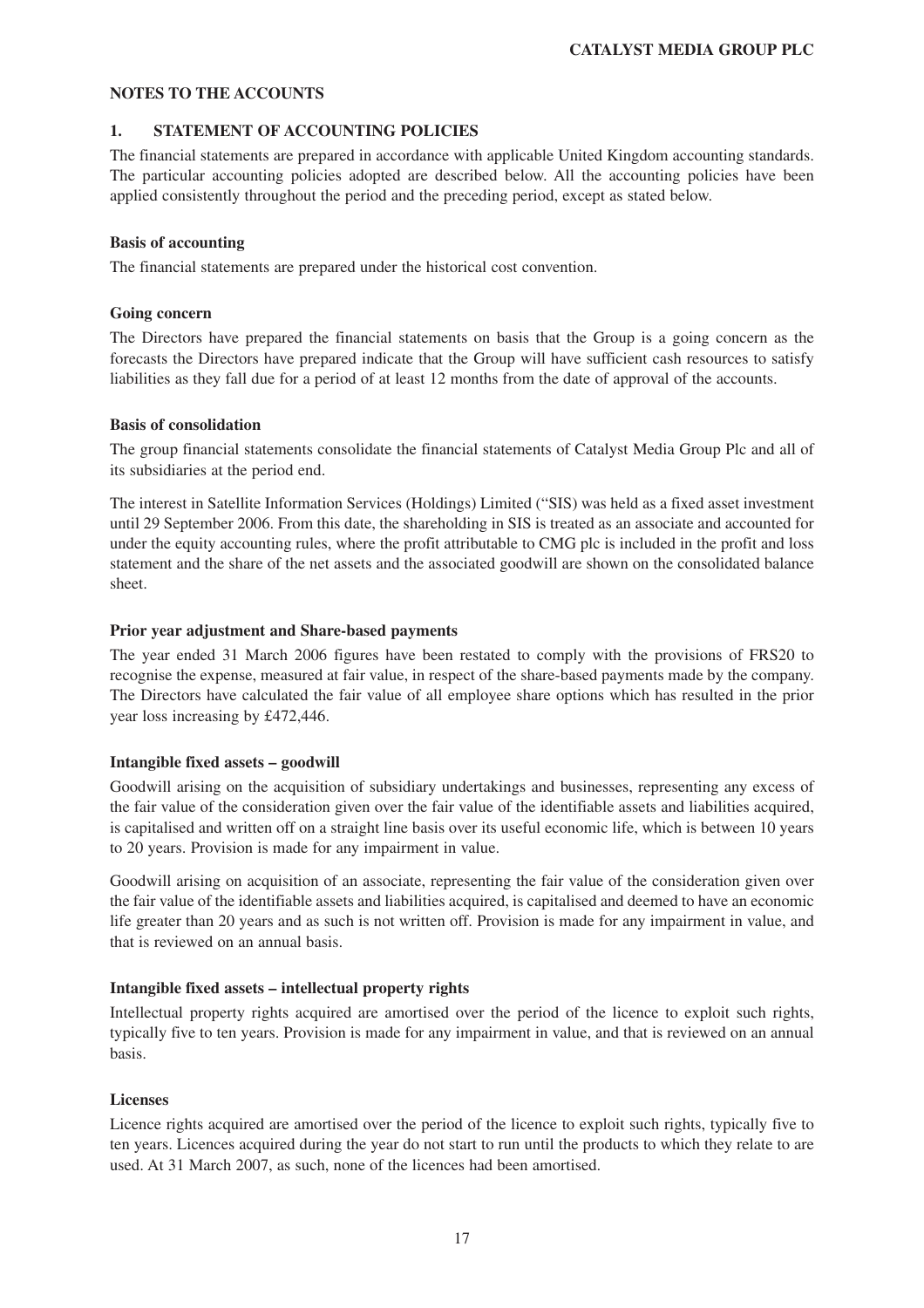## **NOTES TO THE ACCOUNTS (continued)**

## **1. STATEMENT OF ACCOUNTING POLICIES (continued)**

#### **Development expenditure**

Development expenditure is written off in the year it is incurred unless the Directors are satisfied as to the technical, commercial and financial viability of individual projects. In this situation, the expenditure is deferred and amortised over the period during which the Group is expected to benefit.

## **Tangible fixed assets**

Depreciation is provided on cost in equal annual instalments over the estimated useful lives of the assets. The useful economic lives of the assets are as follows: Fixtures, fittings and computer equipment, 4 years to 5 years.

#### **Investments**

Investments held as fixed assets are stated at cost less provision for any impairment.

#### **Deep discounted bonds**

In accordance with Financial Reporting Standard 4: Capital Instruments, the estimated finance costs, being the difference between the net proceeds and the total expected payments are allocated over the expected period of the bonds at a constant rate on the carrying amount.

#### **Deferred taxation**

Deferred taxation is provided in full on timing differences that result in an obligation at the balance sheet date to pay more tax, or a right to pay less tax, at a future date, at rates expected to apply when the liability crystallises based on current tax rates and law. Timing differences arise from the inclusion of items of income and expenditure in taxation computations in periods different from those in which they are included in financial statements.

Deferred tax assets are recognised to the extent that it is regarded as more likely than not that they will be recovered. Deferred tax assets and liabilities are not discounted.

## **Leases**

Assets held under finance leases and related lease obligations are recorded in the balance sheet at the fair value of the leased asset at the inception of the lease. The amounts by which the lease payments exceed the recorded lease obligations are treated as finance charges which are amortised over each lease term to give a constant rate of charge on the remaining balance of the obligation.

Operating lease rentals are charged to income in equal annual amounts over the lease term.

#### **Foreign currency**

The results of overseas operations are translated at the average rates of exchange during the period and their balance sheets at the rates ruling at the balance sheet date. Exchange differences arising on translation of the opening net assets and results are reported in the statement of total recognised gains and losses. All other exchange differences are included in the profit and loss account.

## **Revenue recognition and turnover**

Revenue is recognised under an exchange transaction with a customer, when, and to the extent that, the Group obtains the right to consideration in exchange for its performance.

Turnover represents amounts derived from the provision of services which fall within the Group's ordinary activities after deduction of trade discounts and value added tax.

Those provision of services included internet web design, website administration and revenues from streamed advertising.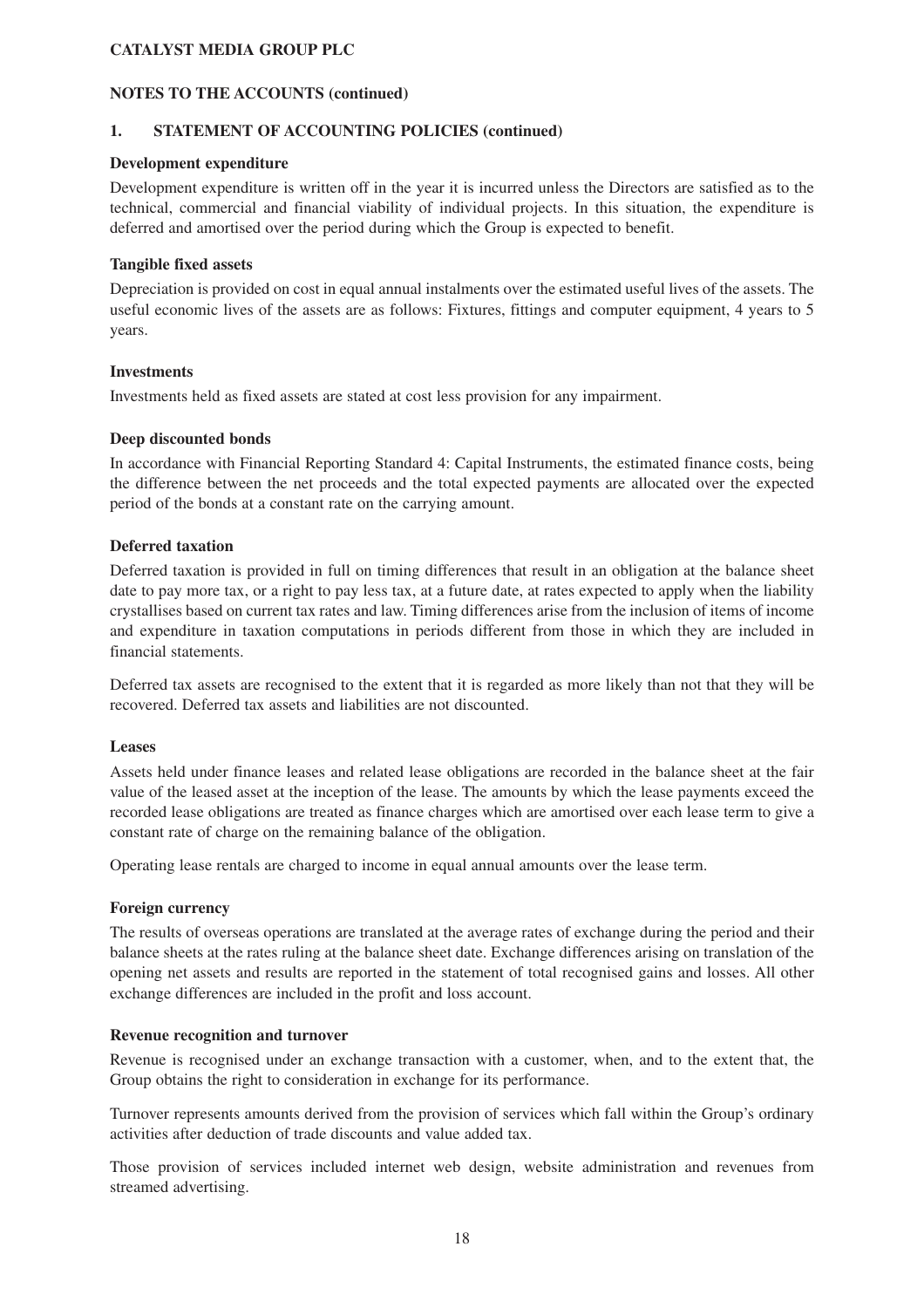## **2. SEGMENTAL INFORMATION**

The Group's net assets, turnover and loss before tax, are all attributable to internet services and website administration.

## *Analysis by geographical destination*

|                                | 2007           | 2006           |
|--------------------------------|----------------|----------------|
|                                | $\pounds$      | £              |
| North America                  | 180,747        | 2,734,676      |
| Europe                         | 103,071        | 145,264        |
| <b>Turnover</b>                | 283,818        | 2,879,940      |
| <b>Analysis by operation</b>   |                |                |
|                                | 2007           | 2006           |
|                                | $\pounds$      | £              |
| Website & distribution         | 103,071        | 392,003        |
| TV production                  |                | 1,879,132      |
| Internet professional services | 180,747        | 608,805        |
| <b>Turnover</b>                | 283,818        | 2,879,940      |
| <b>Analysis by operation</b>   |                |                |
|                                | 2007           | 2006           |
|                                |                | (restated)     |
|                                | $\pounds$      | £              |
| Website & distribution         | 4,504,107      | 4,160,777      |
| TV production                  |                | 2,059,593      |
| Internet professional services | 36,575         | 136,998        |
| Dividend income                |                | (2,205,403)    |
| <b>Operating loss</b>          | 4,540,682      | 4,151,965      |
| <b>Analysis by operation</b>   |                |                |
|                                | 2007           | 2006           |
|                                |                | (restated)     |
|                                | $\pounds$      | £              |
| Website & distribution         | 4,057,038      | 1,991,424      |
| Investment in SIS              | 25,622,156     | 23,115,000     |
| TV production                  |                | (504, 458)     |
| Internet professional services | 61,572         | 29,712         |
| Assets                         | 29,740,766     | 24,631,678     |
| Interest bearing liabilities   | (17, 465, 000) | (10, 975, 237) |
| <b>Net Assets</b>              | 12,275,766     | 13,656,441     |
|                                |                |                |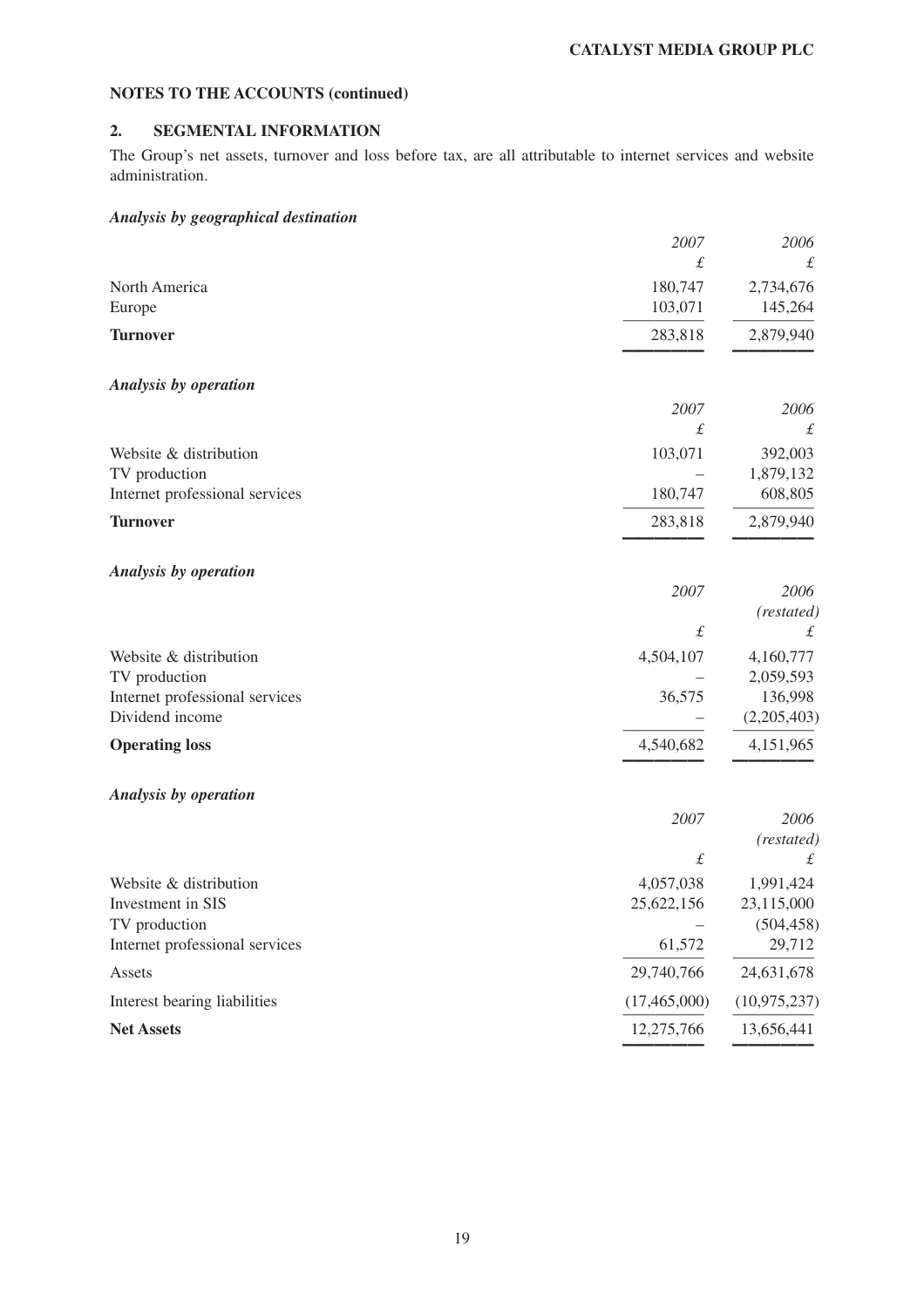## **NOTES TO THE ACCOUNTS (continued)**

## **3. COST OF SALES**

|                         | 2007   | 2006        |
|-------------------------|--------|-------------|
|                         |        | $f_{\cdot}$ |
| Continuing operations   | 16,674 | 428,418     |
| Discontinued operations | —      | 1,808,801   |
|                         | 16,674 | 2,237,219   |
|                         |        |             |

## **4. INFORMATION REGARDING DIRECTORS AND EMPLOYEES**

## *Directors' remuneration*

Directors' emoluments for the period that each individual served as a Director were as follows:

|                                                                                                             |         |                 |              |                | 17 months      |
|-------------------------------------------------------------------------------------------------------------|---------|-----------------|--------------|----------------|----------------|
|                                                                                                             |         |                 |              |                | ended          |
|                                                                                                             | Salary/ | <b>Benefits</b> |              | 31 March       | 31 March       |
|                                                                                                             | fees    | in kind         | <b>Bonus</b> | 2007           | 2006           |
|                                                                                                             | £       | £               | $\pounds$    | $\mathcal{L}$  | £              |
| <b>Total Directors emoluments</b>                                                                           | 472,755 | 22,564          | 100,000      | 595,319        | 378,051        |
| Emoluments payable to the highest paid director were:                                                       |         |                 |              |                |                |
|                                                                                                             |         |                 |              | 2007           | 2006           |
|                                                                                                             |         |                 |              | $\pounds$      | $\pounds$      |
| Salary and Bonus                                                                                            |         |                 |              | 384,422        | 267,623        |
| Benefits in Kind                                                                                            |         |                 |              | 15,888         | 7,925          |
|                                                                                                             |         |                 |              | 400,310        | 275,548        |
| Included within salary and fees is $£191,666$ paid as compensation for loss of office.                      |         |                 |              |                |                |
|                                                                                                             |         |                 |              | 2007           | 2006           |
|                                                                                                             |         |                 |              | $\pounds$      | $\pounds$      |
| <b>Employees</b>                                                                                            |         |                 |              |                |                |
| Wages and salaries (including Executive Directors)                                                          |         |                 |              | 676,085        | 2,326,788      |
| Social security costs                                                                                       |         |                 |              | 72,220         | 188,329        |
|                                                                                                             |         |                 |              | 748,305        | 2,515,117      |
|                                                                                                             |         |                 |              | No.            | No.            |
| The average number of employees (including Executive Directors)<br>employed by the Group during the period: |         |                 |              |                |                |
| Sales and marketing                                                                                         |         |                 |              | $\overline{2}$ | $\overline{4}$ |
| Administration                                                                                              |         |                 |              | $\overline{4}$ | 26             |
|                                                                                                             |         |                 |              | 6              | 30             |

————— —————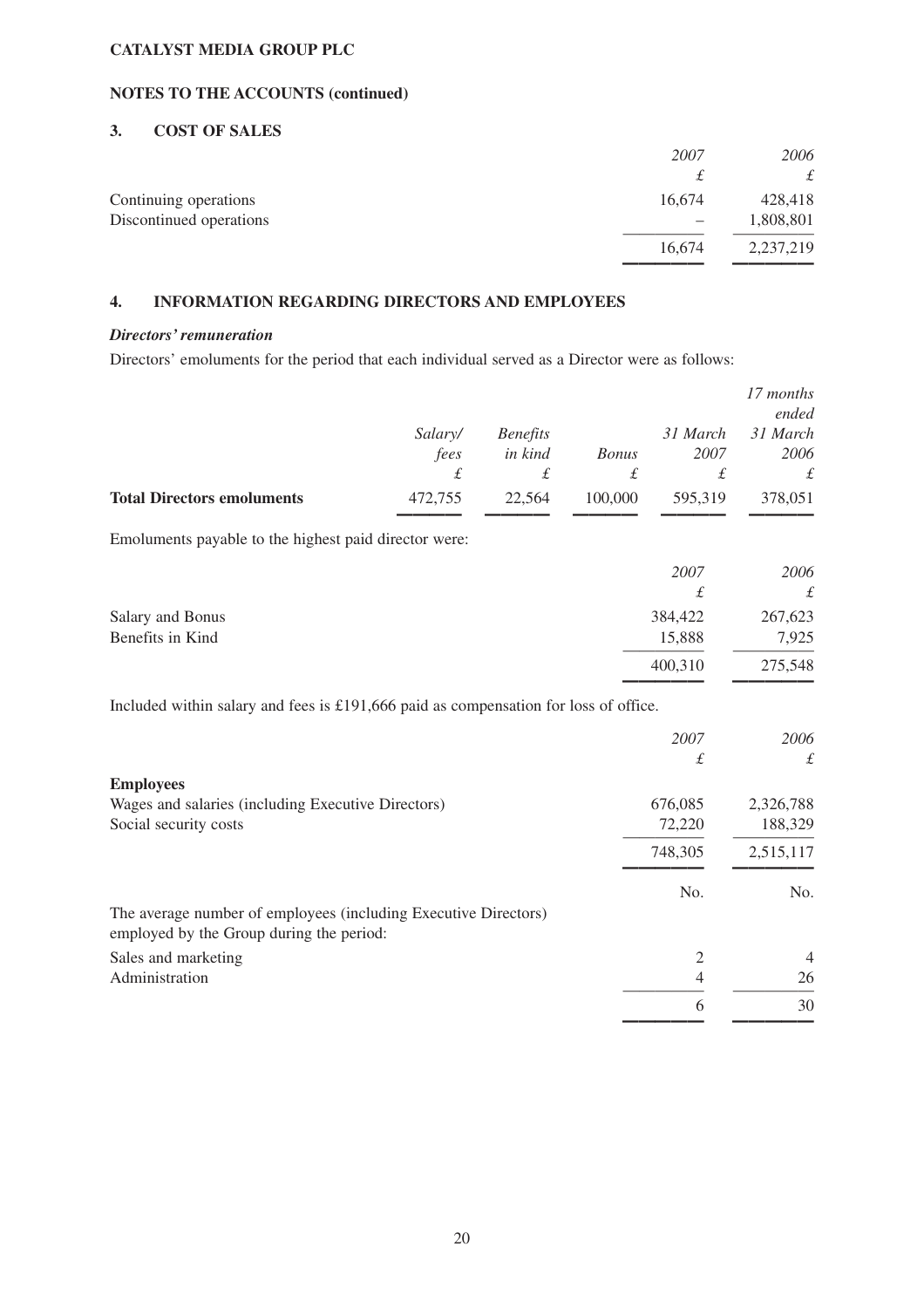————— —————

## **NOTES TO THE ACCOUNTS (continued)**

## **5. OPERATING LOSS ON ORDINARY ACTIVITIES BEFORE TAXATION**

|                                                                        | 2007              | 2006              |
|------------------------------------------------------------------------|-------------------|-------------------|
|                                                                        | £                 | £                 |
| Operating loss is stated after charging:                               |                   |                   |
| Depreciation                                                           | 22,967            | 185,301           |
| Amortisation of goodwill                                               | 18,779            | 677,334           |
| Impairment of goodwill charge                                          | 1,840,614         | 2,457,021         |
| Rentals under operating leases                                         |                   |                   |
| - other assets                                                         | 50,000            | 390,268           |
| <b>AUDITORS REMUNERATION</b><br>6.                                     |                   |                   |
|                                                                        | 2007              | 2006              |
|                                                                        | $\pounds$         | $\pounds$         |
| The auditors remuneration in the year consisted of:                    |                   |                   |
| Audit services                                                         | 40,000            | 29,000            |
| Other services supplied pursuant to such legislation                   | 7,000             | 5,000             |
| Services relating to corporate finance transactions entered into by or |                   |                   |
| on behalf of the Company or any of its associates                      | 55,000            | 80,000            |
| All other services                                                     | 12,750            | 15,164            |
| 7.<br><b>INTEREST RECEIVABLE</b>                                       |                   |                   |
|                                                                        |                   |                   |
|                                                                        | 2007<br>$\pounds$ | 2006<br>$\pounds$ |
|                                                                        |                   |                   |
| Rent receivable                                                        |                   | 85,050            |
| <b>Bank</b> interest                                                   | 7,666             | 14,654            |
|                                                                        | 7,666             | 99,704            |
| 8.<br><b>INTEREST PAYABLE</b>                                          |                   |                   |
|                                                                        | 2007              | 2006              |
|                                                                        | £                 | £                 |
|                                                                        |                   | 710,334           |
| Interest on loans                                                      | 1,227,128         |                   |

#### **9. LOSS OF PARENT COMPANY**

As permitted by section 230 of the Companies Act 1985, the profit and loss account of the parent Company is not presented as part of these accounts. The parent Company's loss for the financial period amounted to £6,152,040 (restated 2006: loss of £6,872,348).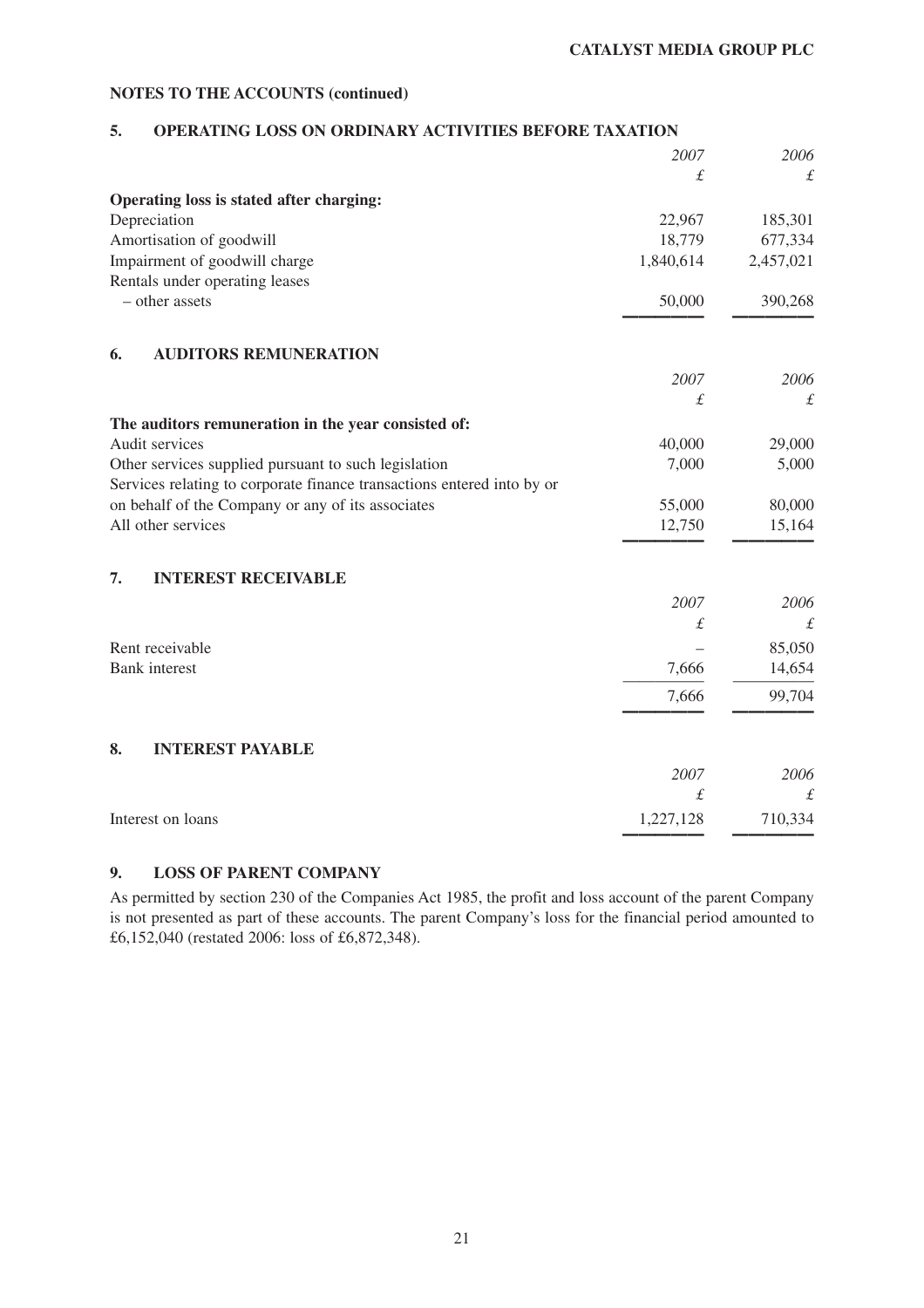## **NOTES TO THE ACCOUNTS (continued)**

#### **10. TAX ON LOSS ON ORDINARY ACTIVITIES**

#### (a) *Analysis of tax charge on ordinary activities*

|                                           | 2007      | 2006    |
|-------------------------------------------|-----------|---------|
|                                           | £         | £       |
| Current tax                               |           |         |
| UK corporation tax on loss for the period |           |         |
| Consortium relief                         | 1,016,757 | 700,000 |
| UK corporation tax: associate             | (747,000) |         |
| Deferred tax: associate                   | (16,000)  |         |
| Overseas tax                              | (1,000)   |         |
| Under provision in respect of prior years |           | (751)   |
| Tax credit for the period                 | 252,757   | 699,249 |
|                                           |           |         |

#### (b) *Factors affecting tax charge for the year*

The tax assessed for the period is lower than the standard rate of corporation tax in the UK (30 per cent.).

The differences are explained below:

|                                                                        | 2007          | 2006        |
|------------------------------------------------------------------------|---------------|-------------|
|                                                                        | £             | £           |
| Loss on ordinary activities before taxation                            | (3, 118, 439) | (6,404,640) |
| Taxation on loss at standard rate of 30 per cent. (2006: 30 per cent.) | (935, 532)    | (1,921,391) |
| Effects of:                                                            |               |             |
| Expenses not deductible for tax purposes                               | 910,363       | 2,121,341   |
| Income not taxable                                                     | (45,512)      | (661,620)   |
| Other timing differences                                               |               | 228,031     |
| Capital allowances in excess of depreciation                           | (8,109)       | 214         |
| (Utilised)/unutilised tax losses                                       | (127,210)     | (466, 575)  |
| Under provision in respect of prior periods                            | (63,757)      | 751         |
| Overseas tax                                                           | 1,000         |             |
| Current tax (credit)/charge for the period                             | (268,757)     | (699.249)   |
|                                                                        |               |             |

## (c) *Factors that may affect the future tax charge*

Deferred tax has not been provided in respect of timing differences relating primarily to revenue losses and management expenses as there is insufficient evidence that the asset will be recovered. The amount of the asset not recognised is £2,954,400 (2006: £3,012,950). After 31 March 2007, a change in UK corporation tax rates was announced. The above deferred tax asset has been calculated based on a UK tax rate of 30 per cent. as applicable at 31 March 2007.

## **11. EARNINGS PER ORDINARY SHARE**

The calculation of the basic loss per share is based on the weighted average number of issued ordinary shares being 686,217,802 (2006: 488,640,167) and on the loss attributable to ordinary shareholders of £2,668,311 (2006: loss £6,229,609).

The diluted loss per share calculation is identical to that used for basic earnings per share as the exercise of share options would have the effect of reducing the loss per ordinary share and therefore is not dilutive under the terms of Financial Reporting Standard 22 "Earnings per share".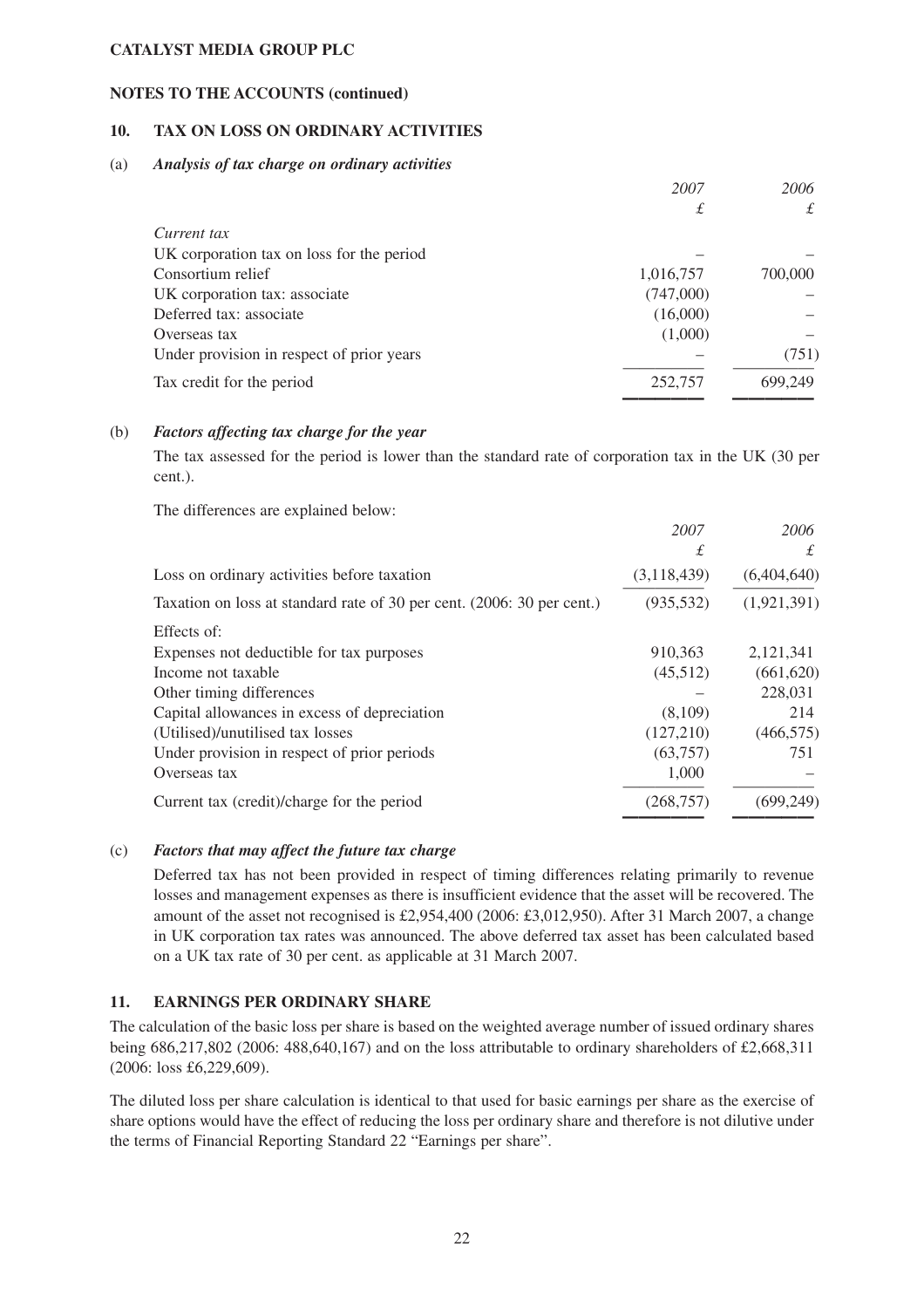## **12. INTANGIBLE FIXED ASSETS**

| Group                       | Development<br>expenditure<br>£ | Licences<br>£ | Goodwill<br>£ | <i>Intellectual</i><br>property<br>rights<br>£ | Total<br>$f_{\cdot}$ |
|-----------------------------|---------------------------------|---------------|---------------|------------------------------------------------|----------------------|
| Cost                        |                                 |               |               |                                                |                      |
| At 1 April 2006             | 94,951                          |               | 8,267,498     | 4,213,834                                      | 12,576,283           |
| <b>Additions</b>            |                                 | 950,000       | 4,860,389     | 152,748                                        | 5,963,137            |
| Foreign exchange adjustment |                                 |               | (23, 182)     |                                                | (23, 182)            |
| At 31 March 2007            | 94,951                          | 950,000       | 13,104,705    | 4,366,582                                      | 18,516,238           |
| Amortisation                |                                 |               |               |                                                |                      |
| At 1 April 2006             | (94, 951)                       |               | (5,200,146)   | (4,213,834)                                    | (9,508,931)          |
| Charge for the period       |                                 |               | (18, 779)     |                                                | (18, 779)            |
| Impairment                  |                                 | (872, 398)    | (968, 216)    |                                                | (1,840,614)          |
| Foreign exchange adjustment |                                 |               | 10,538        |                                                | 10,538               |
| At 31 March 2007            | (94, 951)                       | (872, 398)    | (6,176,603)   | (4,213,834)                                    | (11, 357, 786)       |
| Net book value              |                                 |               |               |                                                |                      |
| At 31 March 2007            |                                 | 77,602        | 6,928,102     | 152,748                                        | 7,158,452            |
| At 31 March 2006            |                                 |               | 3,067,352     |                                                | 3,067,352            |

| <b>The Company</b>                    | Development<br>expenditure<br>£ | Licences<br>£ | <i>Intellectual</i><br>property<br>rights<br>£ | <b>Total</b><br>£ |
|---------------------------------------|---------------------------------|---------------|------------------------------------------------|-------------------|
| Cost                                  |                                 |               |                                                |                   |
| At 31 March 2006                      | 94,951                          |               | 1,056,621                                      | 1,151,572         |
| <b>Additions</b>                      |                                 | 950,000       |                                                | 950,000           |
| At 31 March 2007                      | 94,951                          | 950,000       | 1,056,621                                      | 2,101,572         |
| Amortisation                          |                                 |               |                                                |                   |
| At 31 March 2006 and at 31 March 2007 | (94, 951)                       |               | (1,056,621)                                    | (1,151,572)       |
| Impairment                            |                                 | (873,398)     |                                                | (873, 398)        |
| At 31 March 2007                      | (94, 951)                       | (873, 398)    | (1,056,621)                                    | (2,024,970)       |
| Net book value                        |                                 |               |                                                |                   |
| At 31 March 2007                      |                                 | 77,602        |                                                | 77,602            |
| At 31 March 2006                      |                                 |               |                                                |                   |

————– ————– ————– ————– ————–

————– ————– ————– ————–

Licences acquired during the year do not start to run until the products to which they relate to are used. At 31 March 2007, none of the licences had been amortised.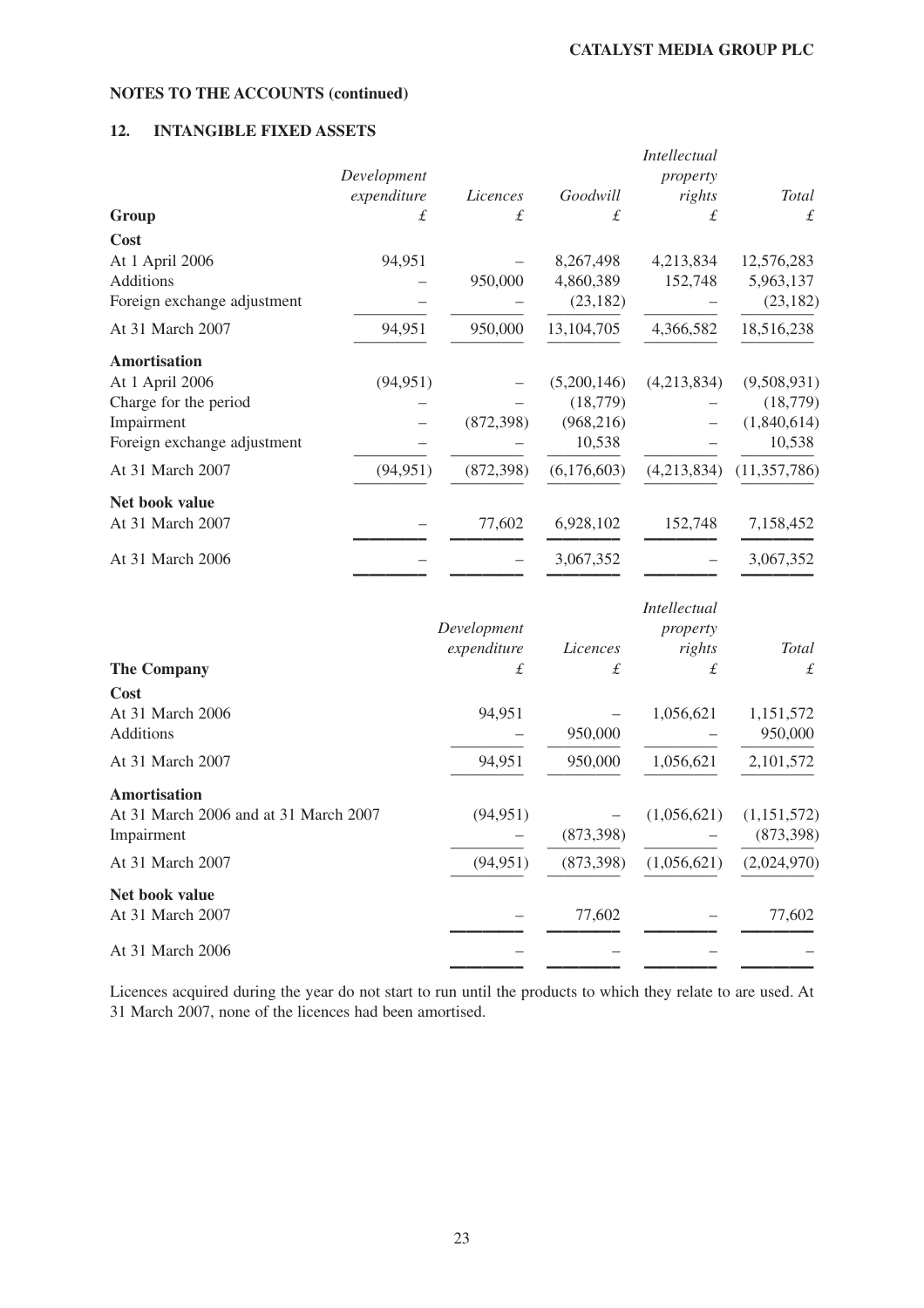## **NOTES TO THE ACCOUNTS (continued)**

## **13. TANGIBLE FIXED ASSETS**

|                                 | Fixtures, fittings |
|---------------------------------|--------------------|
|                                 | and computer       |
|                                 | equipment          |
|                                 | £                  |
| <b>The Group</b>                |                    |
| Cost                            |                    |
| At 1 April 2006                 | 454,681            |
| Additions                       | 3,399              |
| Disposals                       | (1,700)            |
| Foreign exchange adjustment     | (13, 489)          |
| At 31 March 2007                | 442,891            |
| <b>Accumulated depreciation</b> |                    |
| At 1 April 2006                 | (365,314)          |
| Charge for the period           | (22,967)           |
| Disposals                       | 283                |
| At 31 March 2007                | 387,998            |
| Net book value                  |                    |
| At 31 March 2007                | 54,893             |
| At 31 March 2006                | 89,367             |

The depreciation charge includes £nil (2006: £101,335) in respect of finance leases with net book value of £nil (2006: £nil).

—————

|                                    | Fixtures, fittings |
|------------------------------------|--------------------|
|                                    | and computer       |
|                                    | equipment          |
|                                    | £                  |
| Company                            |                    |
| Cost                               |                    |
| At 31 March 2006 and 31 March 2007 | 90,357             |
| <b>Accumulated depreciation</b>    |                    |
| At 31 March 2006                   | (89, 341)          |
| Charge for the period              | (436)              |
| At 31 March 2007                   | (89,777)           |
| Net book value                     |                    |
| At 31 March 2007                   | 580                |
| At 31 March 2006                   | 1,016              |
|                                    |                    |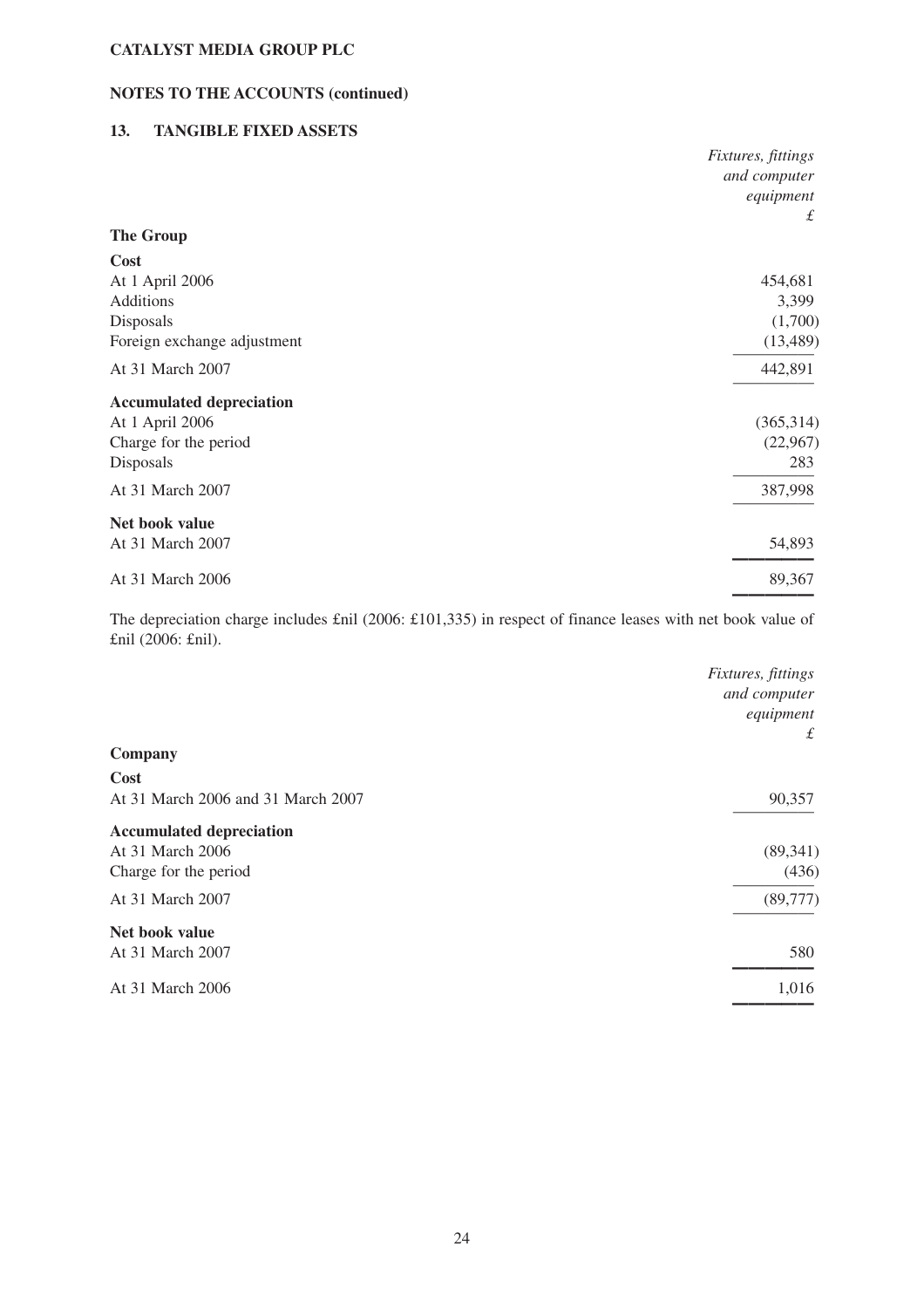—————

## **NOTES TO THE ACCOUNTS (continued)**

## **14. FIXED ASSET INVESTMENTS**

|                       | Investment     |
|-----------------------|----------------|
|                       | £              |
| Group                 |                |
| Cost                  |                |
| At 31 March 2006      | 22,193,670     |
| Transfer to Associate | (20, 165, 000) |
| Disposal              | (2,028,670)    |
| At 31 March 2007      |                |
| Net book value        |                |
| 31 March 2007         |                |
| 31 March 2006         | 22,193,670     |

On 29 September 2006, CMG acquired the remaining 20 per cent. shareholding in its subsidiary CMHL. As a result of this, CMHL became a wholly owned subsidiary and there is no longer a minority interest. Following the acquisition the effective stake held in SIS by CMG at 31 March 2007 was 20.51 per cent. which has led to CMG accounting for the shareholding in SIS as an associate rather than an investment.

|                                            | Shares in<br>subsidiaries |
|--------------------------------------------|---------------------------|
| <b>Company</b>                             | £                         |
| Cost                                       |                           |
| At 31 March 2006                           | 19,692,661                |
| <b>Additions</b>                           | 6,661,375                 |
| Reduction in estimated cost of acquisition | (463, 394)                |
| At 31 March 2007                           | 25,890,642                |
| <b>Provision for impairment</b>            |                           |
| At 31 March 2006                           | 7,932,267                 |
| Write back in the period                   | (463, 394)                |
| Impairment                                 | 1,218,217                 |
| At 31 March 2007                           | 8,687,090                 |
| Net book value                             |                           |
| 31 March 2007                              | 17,203,552                |
| 31 March 2006                              | 11,760,394                |
|                                            |                           |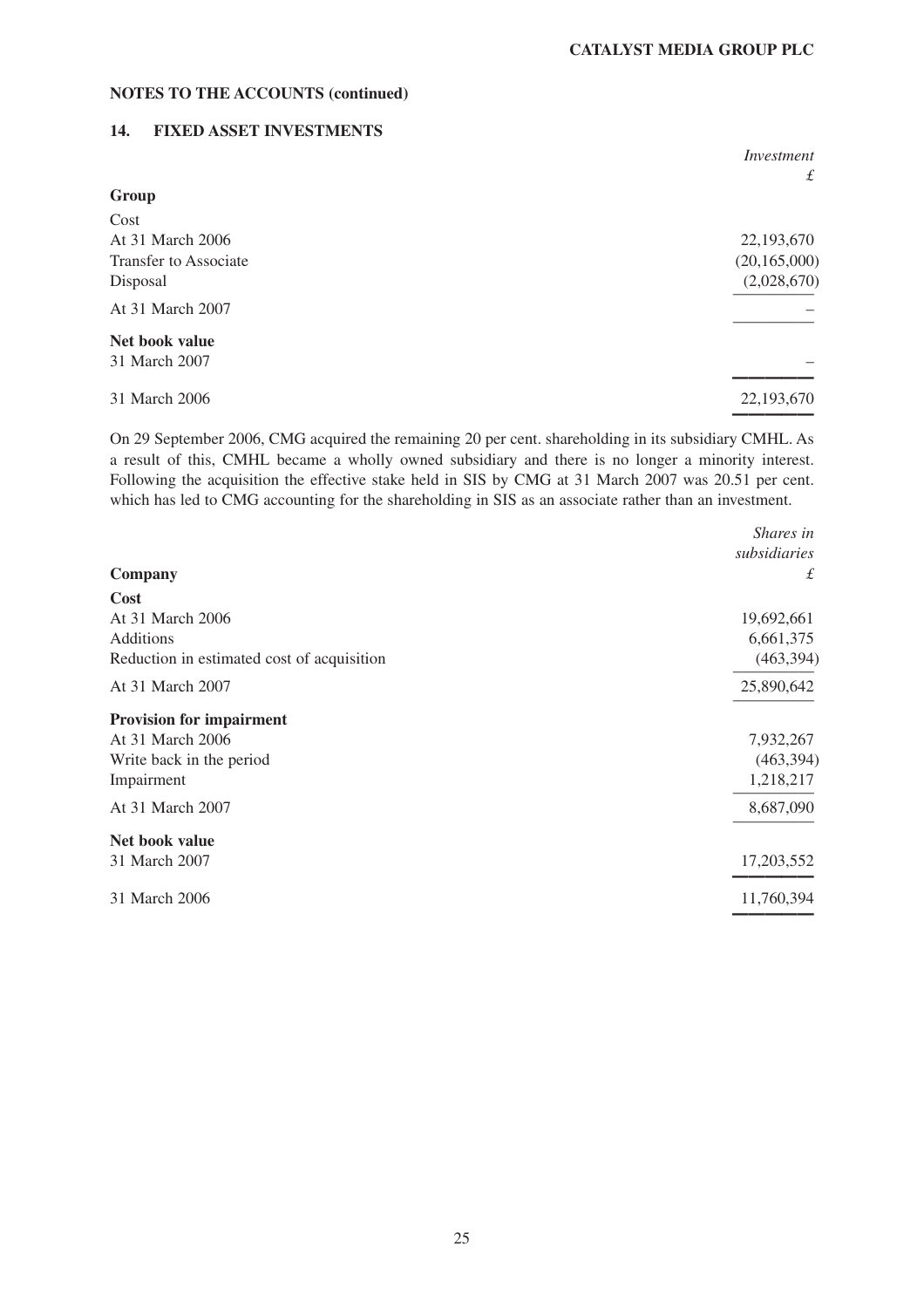## **NOTES TO THE ACCOUNTS (continued)**

#### **14. FIXED ASSET INVESTMENTS (continued)**

The above investments relate to the companies below.

|                                        | Country of           |                                        | Percentage  |
|----------------------------------------|----------------------|----------------------------------------|-------------|
|                                        | Incorporation        |                                        | of ordinary |
|                                        | and operation        | Activity                               | shares held |
| Newsplayer Limited                     | <b>Great Britain</b> | Technical and marketing services       | 100         |
| Newsplayer International Limited       | Guernsey             | Website administration and finance     | 100         |
| Spoof.com Limited                      | <b>Great Britain</b> | <b>Skilled Games</b>                   | 100         |
| NPG Inc                                | <b>United States</b> | Website services                       | 100         |
| Betelgeuse Productions Inc             | <b>United States</b> | Not trading                            | 100         |
| Alternateport Limited*                 | <b>Great Britain</b> | <b>Investment Company</b>              | 100         |
| Catalyst Media Holdings Limited        | <b>Great Britain</b> | <b>Investment Company</b>              | 100         |
| <b>Satellite Information Services</b>  | <b>Great Britain</b> | Provision of integrated television and | 20.51       |
| (Holdings) Limited**                   |                      | information services to licensed       |             |
|                                        |                      | betting offices                        |             |
| Newsplayer Group Limited               | <b>Great Britain</b> | <b>Holding Company</b>                 | 100         |
| VideoTV Plc                            | <b>Great Britain</b> | Dormant                                | 100         |
| <b>Catalyst Media Services Limited</b> | <b>Great Britain</b> | Dormant                                | 100         |
| Stable Technology Investment Limited   | <b>Great Britain</b> | Dormant                                | 100         |

\* A subsidiary of Catalyst Media Holdings Limited

\*\* An associate of Catalyst Media Group plc

#### **Analysis of acquisitions**

On 29 September 2006, Catalyst Media Group plc purchased the remaining 20 per cent. stake in Catalyst Media Holdings Limited for a cash consideration of £5.5 million.

The book value and fair value of the net assets acquired were:

|                                                                        | £          |              |
|------------------------------------------------------------------------|------------|--------------|
| Fixed asset investments                                                |            | 28,615,000   |
| Creditors                                                              |            | (18,707,171) |
| Net assets                                                             |            | 9,907,829    |
| Goodwill previously recognised on acquisition of 80 per cent. interest |            | 2,950,000    |
| Goodwill on acquisition of remaining 20 per cent. interest             |            | 3,892,171    |
| - Consideration paid on acquisition of 80 per cent. interest           | 11,250,000 |              |
| - Consideration paid for remaining 20 per cent. interest               | 5,500,000  |              |
| Total consideration (excluding professional costs)                     |            | 16,750,000   |

On 22 August 2006, the Company purchased the entire share capital of Spoof.com Limited through the issue of 25,252,776 ordinary shares at a price of 4.5p per share. Including costs, the total consideration totalled £1,161,375. Up to a further 30,303,331 new ordinary shares at 4.5p per share are to be issued over three years, dependant on Spoof.com Limited achieving specified target revenues over that period. The Directors have not provided for this deferred consideration in the accounts as they believe due to the prevailing gaming market conditions it is unlikely that these targets will be achieved within the three years. Although they intend to use best endeavours in line with the agreement with the vendors of that company to maximise revenues from the site. The book value and fair value of the net assets acquired were:

—————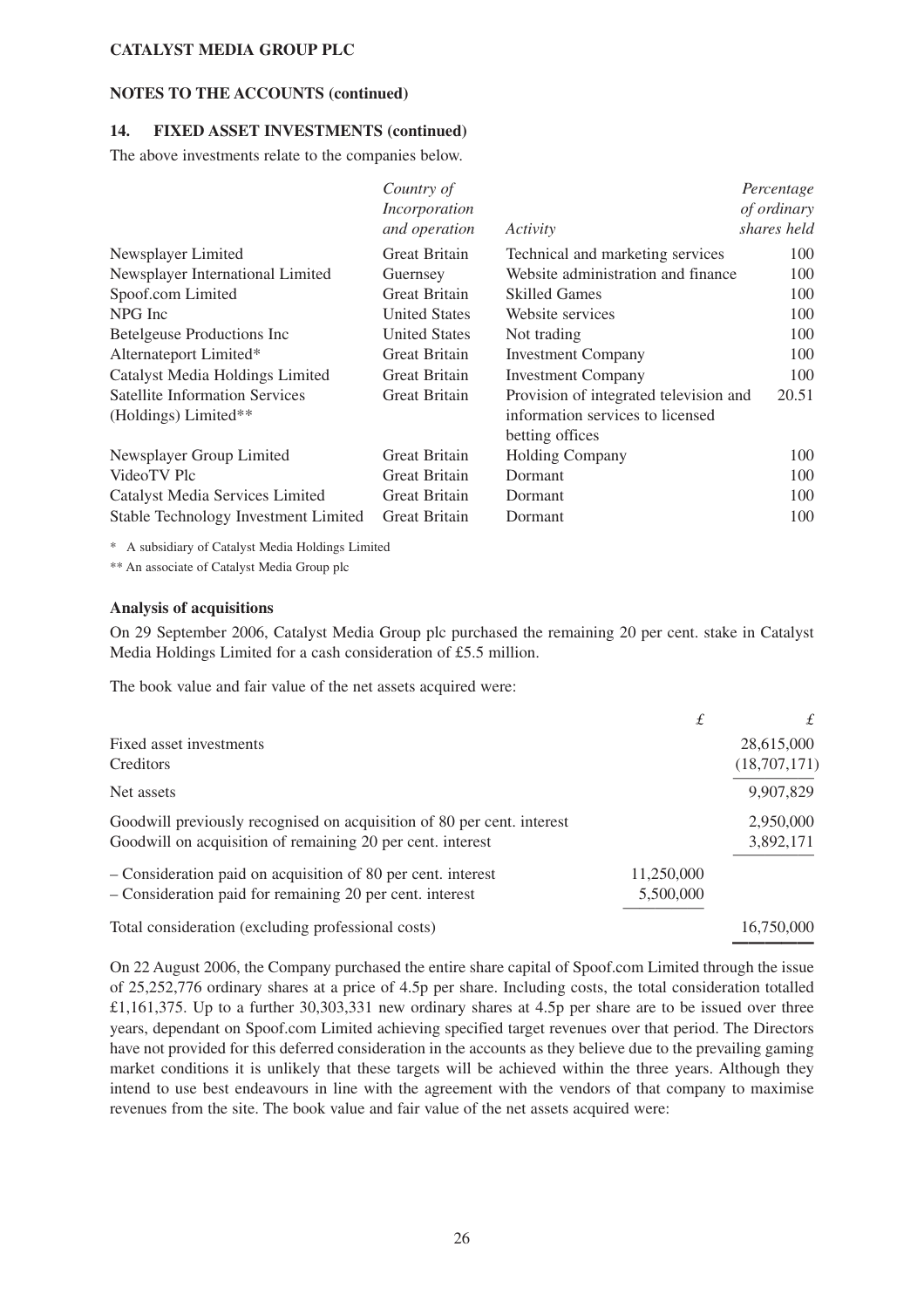## **14. FIXED ASSET INVESTMENTS (continued)**

|                | $\pounds$ |
|----------------|-----------|
| Fixed assets   | 152,748   |
| Current assets | 40,410    |
| Net assets     | 193,158   |
| Goodwill       | 968,217   |
| Consideration  | 1,161,375 |
|                |           |

The acquisition of Spoof.com Limited did not make a contribution to the Group's net operating cash flows or operating results.

## **15. INVESTMENT IN ASSOCIATE**

|                       | Share of   |             |              |
|-----------------------|------------|-------------|--------------|
|                       | net assets | Goodwill    | <b>Total</b> |
| Company               | £          | £           | £            |
| Cost                  |            |             |              |
| At 31 March 2006      |            |             |              |
| Transfer to associate | 6,624,116  | 16,879,713  | 23,503,829   |
| Disposal              | (499, 925) | (1,273,919) | (1,773,844)  |
| At 31 March 2007      | 6,124,191  | 15,605,794  | 21,729,985   |
| Net book value        |            |             |              |
| 31 March 2007         | 6,124,191  | 15,605,794  | 21,729,985   |
| 31 March 2006         |            |             |              |
|                       |            |             |              |

On 29 September 2006, CMG acquired the remaining 20 per cent. shareholding in CMHL for £5.5 million (excluding professional costs) which owns 100 per cent. of Alternateport which in turn owned a 22.19 per cent. stake in SIS. The effective shareholding in SIS increased therefore from 17.73 per cent. up to 22.19 per cent. as at that date and at 31 March 2007 was 20.51 per cent.

CMHL is now a wholly owned subsidiary of CMG and entirely controlled by the directors of CMG. As Alternateport is a shareholder of SIS it has always been entitled to appoint a director and alternate director to the SIS board. These positions are both held by directors of CMG, who play an active role in the strategic decision making of SIS. From 29th September 2006, the Directors consider that they have continued to be able to exert significant influence over the policies and as a result of the increase in ownership to over 20 per cent. have, accordingly, treated their investment as an associate from that date.

#### **Share of the operating profit of associate**

|                                                     | 2007  |
|-----------------------------------------------------|-------|
|                                                     | £'000 |
| Share of associates' operating profit               | 2,395 |
| Interest receivable                                 | 95    |
| PROFIT ON ORDINARY ACTIVITIES BEFORE TAXATION       | 2,490 |
| <b>Taxation</b>                                     | (758) |
| <b>PROFIT ON ORDINARY ACTIVITIES AFTER TAXATION</b> | 1,732 |
| <b>Dividends</b>                                    | (1)   |
| <b>RETAINED PROFIT TRANSFERRED TO RESERVES</b>      | 1.731 |
|                                                     |       |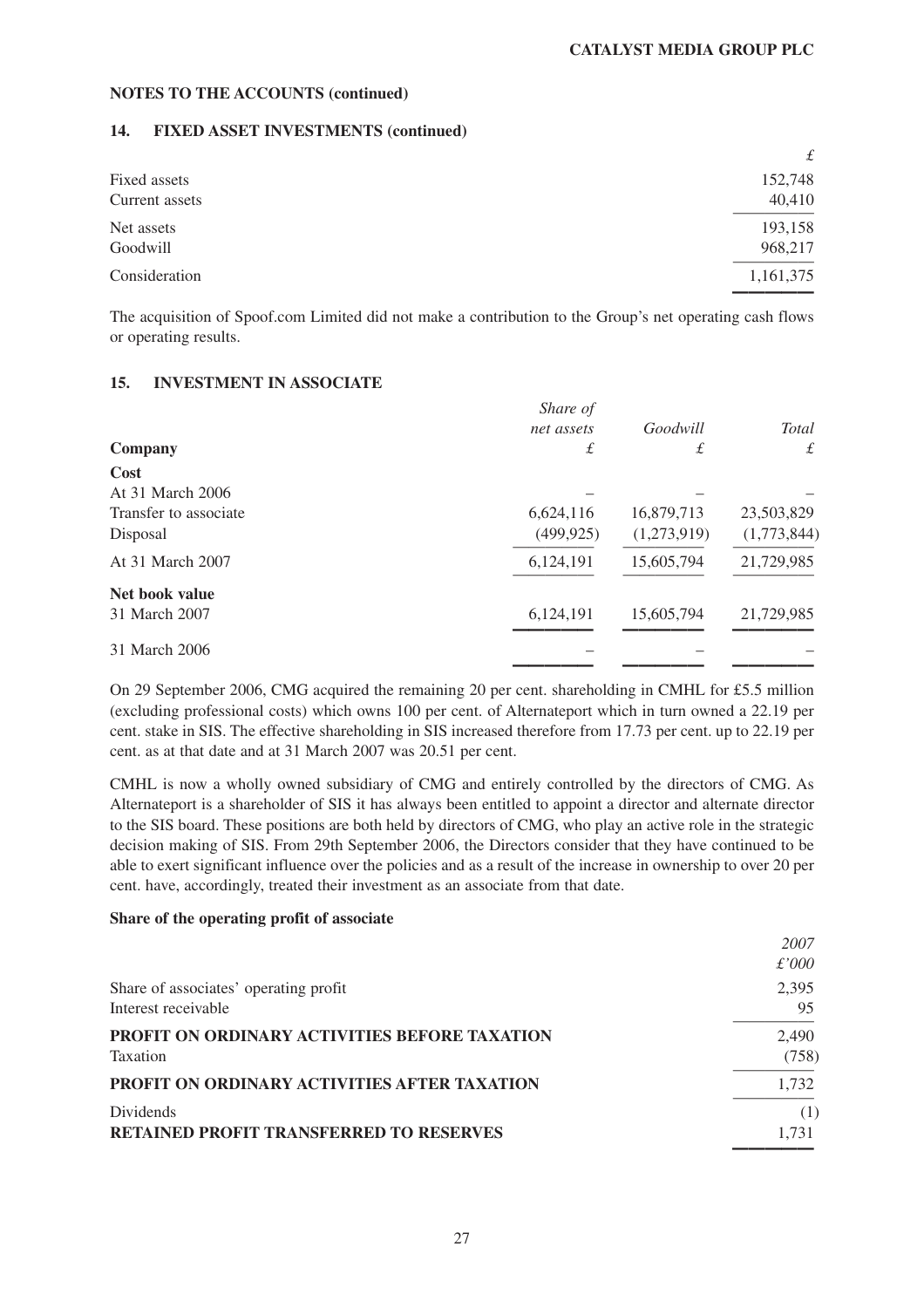## **NOTES TO THE ACCOUNTS (continued)**

## **15. INVESTMENT IN ASSOCIATE (continued)**

## **Analysis by operation**

|                                                         | 2007<br>£'000         |
|---------------------------------------------------------|-----------------------|
| UK racing pictures                                      | 721                   |
| <b>Uplink</b> services                                  | 809                   |
| Other services                                          | 865                   |
| Share of the operating profit of associate              | 2,395                 |
| Share of net assets by operation of associate           | 2007<br>$\pounds'000$ |
| Fixed assets                                            | 5,001                 |
| Current assets                                          | 7,163                 |
| Creditors: amounts falling due within one year          | (4,898)               |
| Net current assets                                      | 7,266                 |
| Creditors: amounts falling due after more than one year | (2,373)               |
| Share of net assets of associate on acquisition         | 4,893                 |
| Goodwill on acquisition of associate                    | 16,880                |
| Share of operating profit of associate in period        | 1,731                 |
| Total cost of investment in associate                   | 23,504                |
| Disposal of share of associate                          | (1,774)               |
| Share of net assets of associate                        | 21,730                |

## **16. DEBTORS: AMOUNTS FALLING DUE WITHIN ONE YEAR**

|                                   | 2007      |           | 2006    |              |         |
|-----------------------------------|-----------|-----------|---------|--------------|---------|
|                                   | Group     | Company   |         | Group        | Company |
|                                   | £         | £         | £       | $\mathbf{f}$ |         |
| Trade debtors                     | 114,949   | 7.923     | 112,547 | 36,285       |         |
| Other debtors                     | 774,467   | 721,089   | 201,478 | 201,478      |         |
| Amounts due by group undertakings |           | 760,535   |         | 3,950,931    |         |
| Prepayments and accrued income    | 512,253   | 428,913   | 158,413 | 88,053       |         |
|                                   | 1,401,669 | 1,918,460 | 472,438 | 4,276,747    |         |
|                                   |           |           |         |              |         |

Included within other debtors is £86,230 (2006: £136,157) falling due in greater than one year.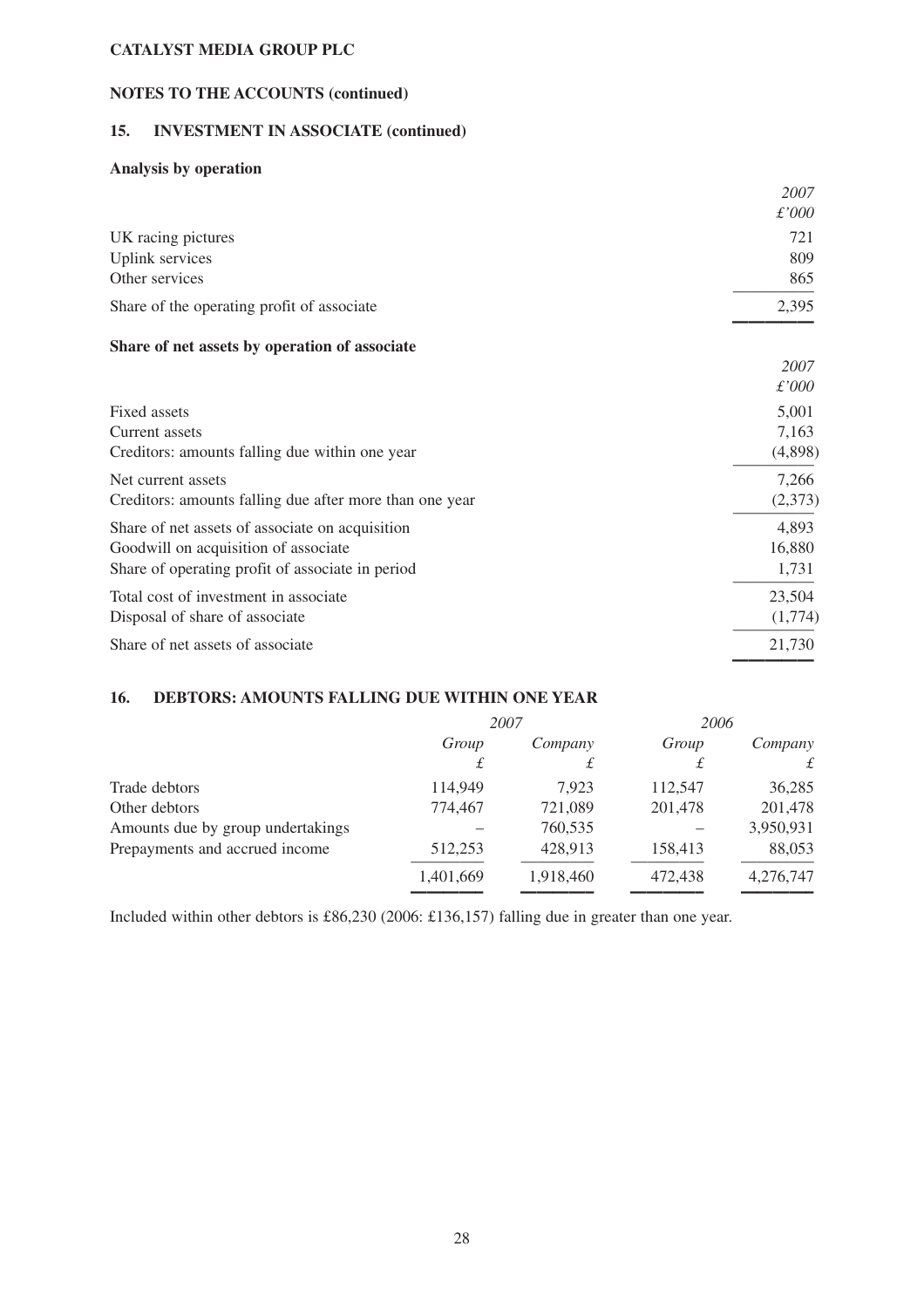|                                               |           | 2007      | 2006      |           |
|-----------------------------------------------|-----------|-----------|-----------|-----------|
|                                               | Group     | Company   | Group     | Company   |
|                                               | £         | £         | £         | £         |
| Bank loans                                    |           |           | 121,028   |           |
| Other loans (including convertible loan note) | 160,000   | 160,000   | 1,640,612 | 1,640,612 |
| Obligations under finance leases              |           |           | 285,134   |           |
| Trade creditors                               | 386,818   | 284,912   | 296,980   | 239,710   |
| Taxation and social security                  | 131,086   | 2,265     | 61,799    |           |
| Other creditors                               | 615,519   | 525,500   | 516,390   | 396,677   |
| Accruals and deferred income                  | 715,006   | 513,032   | 1,100,532 | 352,944   |
|                                               | 2,008,429 | 1,485,709 | 4,022,475 | 2,629,943 |
|                                               |           |           |           |           |

## **17A. CREDITORS: AMOUNTS FALLING DUE WITHIN ONE YEAR**

#### *Other loans*

The £160,000 convertible loan note, unless previously repaid or converted, was due to be redeemed at par on 23 February 2006. Interest is payable at 6 per cent. per annum. The note may be converted at any time in multiples of £10,000 into ordinary 1p shares and the rate of conversion will be 20p nominal amount of ordinary shares for every £1 nominal of the notes converted. Conversion is at the option of the Noteholder. The Noteholder was repaid, including accrued interest, by the Company in full in May 2007.

## **17B. CREDITORS: AMOUNTS FALLING DUE IN MORE THAN ONE YEAR**

|                                    | 2007       |           | 2006      |         |
|------------------------------------|------------|-----------|-----------|---------|
|                                    | Group      | Company   | Group     | Company |
|                                    |            |           | t         | £       |
| Loan                               | 17,305,000 |           |           |         |
| Deep discounted bonds              |            |           | 9,049,491 |         |
| Amounts owed to group undertakings |            | 7,991,258 |           |         |
| Other creditors                    | 704,390    |           |           |         |
|                                    | 18,009,390 | 7,991,258 | 9,049,491 |         |
|                                    |            |           |           |         |

To facilitate the acquisition of Alternateport Limited in September 2005, Catalyst Media Holdings Limited ("CMHL"), a subsidiary of the Company, issued two deep discount bonds to Eureka Interactive Fund Ltd ("Eureka"). The balance of £9,049,491 was repaid in full on 29 September 2006.

To facilitate the repayment of the two deep discounted bonds to Eureka and to acquire the remaining 20 per cent. in its subsidiary CMHL from Eureka, CMHL, took a loan of £18,605,000 with Investec Bank (UK) Limited of which £17,305,000 has been drawn down ("the Investec Facility"). Interest during the period accrued at 2.5 per cent. above the bank base rate up to 31 December 2006 and 3.5 per cent. above the bank base rate up to 31 March 2007. The loan is repayable in full by 31 December 2010.

Attached to the loan is a warrant instrument pursuant to which Investec has been granted a warrant to subscribe for 'B' shares in CMHL in certain circumstances at a price of 1p per share.

The number of 'B' shares to be subscribed depends upon the maximum total amount outstanding under the Investec Facility (including accrued interest) at any time after 10 April 2007 and prior to the commencement of the subscription period as defined in the Investec Facility. The number to be subscribed is the number of 'B' shares which, when added to the number of shares in CMHL then in issue, results in the economic interest of those 'B' shares in the shares held by Alternateport in SIS being the percentage ranging from nil to 3 per cent., depending on the value outstanding. If the loan has not been repaid in full by 31 December 2010 then the economic interest of those 'B' shares will be 10 per cent.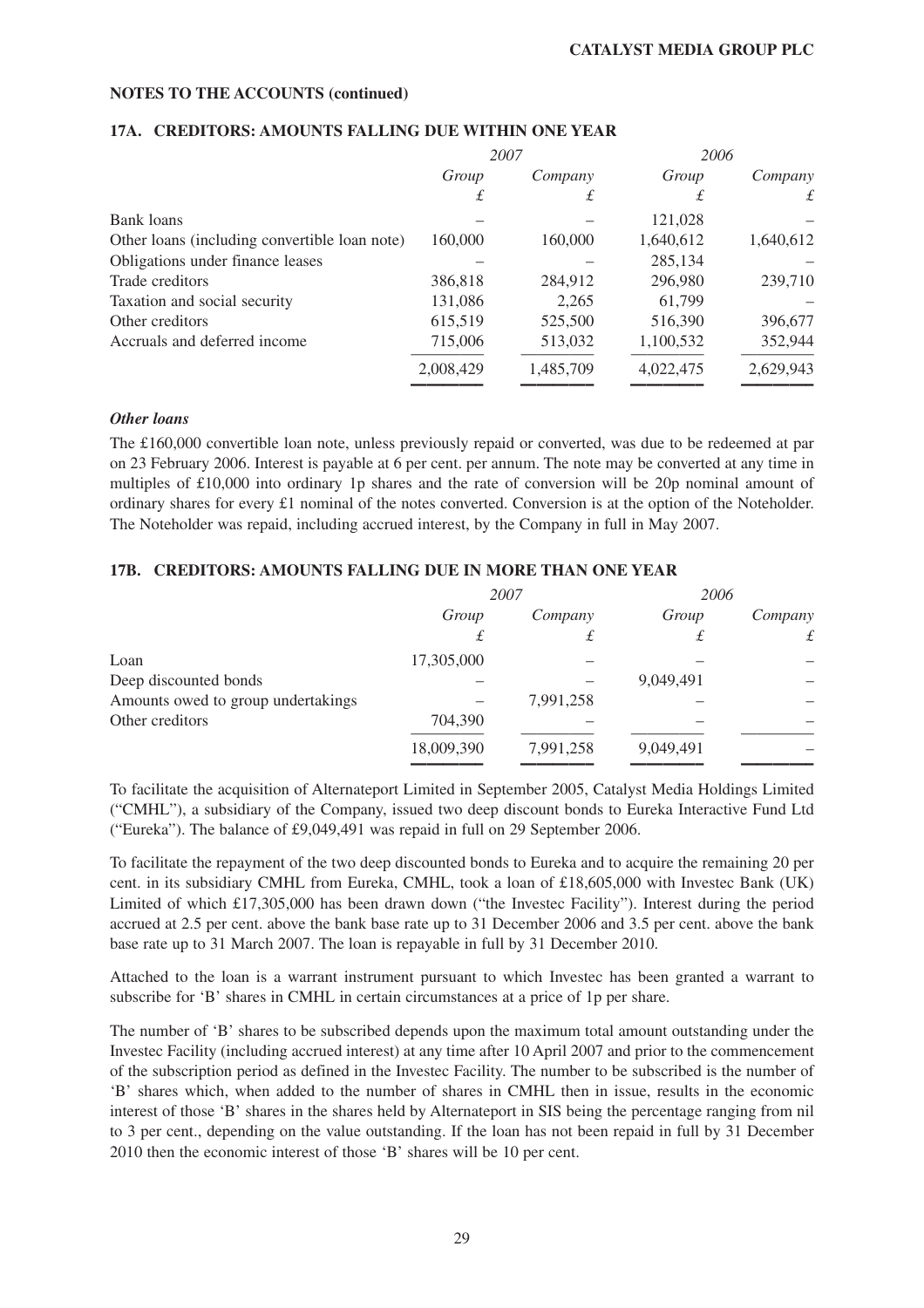## **NOTES TO THE ACCOUNTS (continued)**

## **17B. CREDITORS: AMOUNTS FALLING DUE IN MORE THAN ONE YEAR (continued)**

By 10 April 2007, the Company had raised £10 million (after expenses) via the Placing and Open Offer at 0.5p per share. On 10 April 2007, CMG borrowed a further £3.5 million from NASCIT and Oryx International Growth Fund Limited and on 24 August 2007, CMG borrowed a further £3.91m from National Westminster Bank plc ("NatWest") to repay in full the existing debt that the Company had in place with Investec. As a consequence of these transactions the existing debt to Investec was repaid in full, and under the terms of the facility with Investec, Investec is no longer entitled to exercise its warrant in respect of the Company's wholly owned subsidiary, CMHL.

## **18. DEBT MATURITY**

|                                   | 2007       | 2006       |
|-----------------------------------|------------|------------|
| Debt                              | £          | £          |
| In one year or less, or on demand | 160,000    | 1,651,774  |
| Within two to five years          | 17,305,000 | 9,444,491  |
|                                   | 17,465,000 | 11,096,265 |
|                                   |            |            |

#### **19. FINANCIAL INSTRUMENTS**

The Group's financial instruments comprise cash, other loans and convertible loan notes. The main purpose of the cash and convertible loan note is to provide working capital for the Group, with the other loans issued as consideration for the purchase of subsidiary companies. The Group's policy is to obtain the highest rate of return of its cash balances, subject to having sufficient resources to manage the business on a day to day basis and not exposing the Group to unnecessary risk of default, utilising instruments such as the convertible loan notes where the return is considered commensurate to the risk entered into.

Historically, the Group's exposure to foreign currency was predominantly to the US dollar. The Group's overall exposure to the US dollar at 31 March 2007 was immaterial due to its withdrawal from the US market.

Of the Group's financial instruments as at 31 March 2007, a total of £17,305,000 (2006: £516,028) attracted floating interest rates, the remaining debt of £160,000 (2006: £10,580,537) had fixed interest rates. All debt is subject to interest charges. The Directors believe the fair value of the Group's financial instruments is not materially different to their book value.

## **20. CALLED UP SHARE CAPITAL**

|                                                                 | 2007        | 2006      |
|-----------------------------------------------------------------|-------------|-----------|
|                                                                 |             | £         |
| Authorised: 2006                                                |             |           |
| 950,000,000 (2004: 200,000,000) ordinary shares of 1 pence each | 9.500,000   | 9,500,000 |
| Called up, allotted and fully paid:                             |             |           |
| 714,319,736 (2006: 627,236,153) ordinary shares of 1 pence each | 7, 143, 197 | 6.272.361 |
|                                                                 |             |           |

There have been the following changes in the issued share capital during the period:

In May 2006, 437,500 new 1p ordinary shares were issued to Paradine Productions Limited, a Company owned by Sir David Frost OBE at 4p per share, 3,100,264 new 1p ordinary shares at 3.39p per share and 97,222 new 1p ordinary shares at 18p per share.

In June 2006, 13,751,375 new 1p ordinary shares were issued at 4 pence per share to settle the sum of £1,085,612 payable to J. Servidio and S. Domenico under the Betelgeuse Stock Purchase Agreement.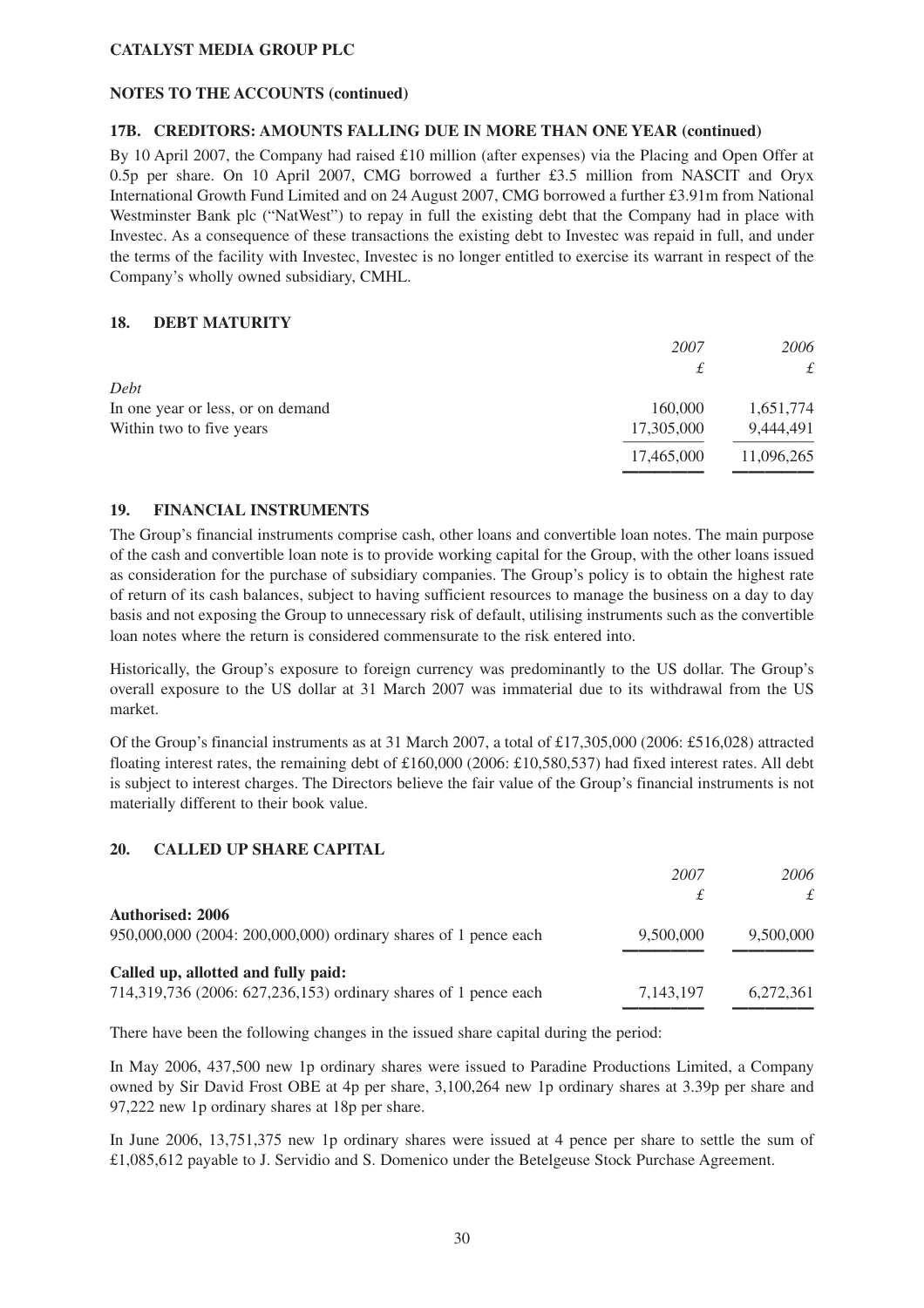## **20. CALLED UP SHARE CAPITAL (continued)**

In July and September 2006, 32,777,782 and 11,666,664 respectively, new 1p ordinary shares were issued at 4.5 pence per share to YooMedia plc.

In August 2006, 25,252,776 new 1p ordinary shares were issued at 4.5 pence per share for the acquisition of Spoof.com Limited.

At 31 March 2007, there were 5,500,000 (2006: 9,245,083) unapproved share options under the Executive Share Option Scheme and 24,470,501 (2006: 27,385,869) EMI share options. There were 18 million warrants in issue, exercisable at any time up to and including the 27 May 2010 and further warrants in issue for 1 per cent of the issued share capital of the Company at the time of exercise of the warrant exercisable at any time up to and including 4 August 2010.

## **21. STATEMENT OF MOVEMENTS ON RESERVES**

|                           |           | <b>Share</b> |           |                |
|---------------------------|-----------|--------------|-----------|----------------|
|                           | Shares to | premium      | Merger    | Profit and     |
|                           | be issued | account      | reserve   | loss account   |
| Group                     | £         | £            | £         |                |
| At 1 April 2006 restated  | 472,446   | 27,928,193   | 2,402,674 | (25,938,983)   |
| Loss for the year         |           |              |           | (2,668,311)    |
| Exchange movement         |           |              |           | 30,997         |
| Minority interest         |           |              |           | 21,379         |
| Movement in share options | (83,920)  |              |           |                |
| Share issue               |           | 2,968,094    |           |                |
| At 31 March 2007          | 388,526   | 30,896,287   | 2,402,674 | (28, 554, 918) |
|                           |           | <b>Share</b> |           |                |
|                           | Shares to | premium      | Merger    | Profit and     |
|                           | be issued | account      | reserve   | loss account   |
| <b>The Company</b>        | £         | £            | £         | £              |
| At 1 April 2006 restated  | 472,446   | 27,928,193   | 2,912,060 | (23,560,459)   |
| Loss for the year         |           |              |           | (6,152,040)    |
| Movement in share options | (83,920)  |              |           |                |
| Share issues              |           | 2,968,094    |           |                |
| At 31 March 2007          | 388,526   | 30,896,287   | 2,912,060 | (29,712,499)   |
|                           |           |              |           |                |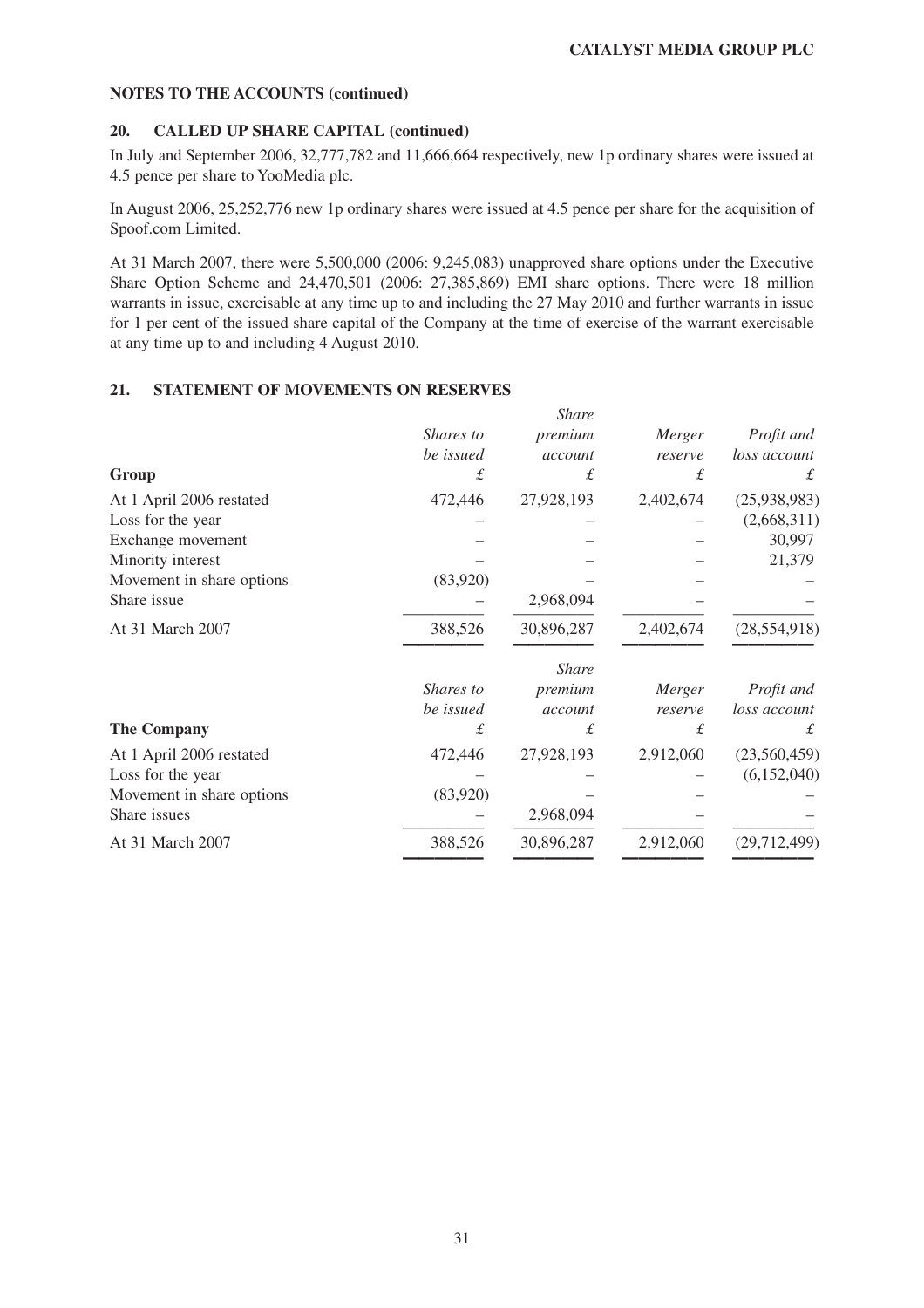## **NOTES TO THE ACCOUNTS (continued)**

## **22. RECONCILIATION OF NET CASH FLOW TO MOVEMENT IN NET DEBT**

|                                      | 2007           | 2006           |
|--------------------------------------|----------------|----------------|
|                                      | £              | £              |
| Increase in cash in the year         | 1,314,336      | 207,090        |
| Repayment of loan notes              | 1,085,612      |                |
| Repayment of bank loan               | 107,271        | 699,301        |
| Repayment of finance leases          | 102,226        | 44,161         |
| Non cash movements of finance leases | 153,803        |                |
| Repayment of other loans             | 9,444,491      |                |
| Increase in loans                    | (17,305,000)   | (9,444,491)    |
| Translation difference               | 42,862         | (86, 182)      |
| Movement in net debt in the period   | (5,054,399)    | (8,580,121)    |
| Net debt at start of period          | (10, 462, 015) | (1,881,894)    |
| Net debt at the end of period        | (15,516,414)   | (10, 462, 015) |
|                                      |                |                |

## **23. ANALYSIS OF NET DEBT**

|                       | At 31 March    |             | Non cash  | Exchange | At 31 March  |
|-----------------------|----------------|-------------|-----------|----------|--------------|
|                       | 2006           | Cash flow   | movements | Movement | 2007         |
|                       | £              | £           | £         | £        | £            |
| Cash at bank          | 634,250        | 1,314,336   |           |          | 1,948,586    |
| Bank loan             | (121, 028)     | 107,271     |           | 13,757   |              |
| Convertible loan note | (160,000)      |             |           |          | (160,000)    |
| Finance leases        | (285, 134)     | 102,226     | 153,803   | 29,105   |              |
| Loan notes            | (1,085,612)    |             | 1,085,612 |          |              |
| Other loans           | (9,444,491)    | (7,860,509) |           |          | (17,305,000) |
|                       | (10, 462, 015) | (6,336,676) | 1,239,415 | 42,862   | (15,516,414) |
|                       |                |             |           |          |              |

In June 2006, 13,751,375 new 1p ordinary shares were issued at 4 pence per share to settle the sum of £1,085,612 payable to J. Servidio and S. Domenico under the Betelgeuse Stock Purchase Agreement.

## **24. RECONCILIATION OF OPERATING LOSS TO NET CASH OUTFLOW FROM OPERATING ACTIVITIES**

|                                            | 2007        | 2006        |
|--------------------------------------------|-------------|-------------|
|                                            | £           | £           |
| Operating loss                             | (4,540,682) | (3,847,497) |
| Impairment of intellectual property rights |             | 2,457,021   |
| Impairment of intangible assets            | 1,840,615   |             |
| Depreciation                               | 22,967      | 185,301     |
| Amortisation of goodwill on acquisition    | 18,779      | 677,334     |
| Decrease/(Increase) in debtors             | (911, 359)  | 1,314,051   |
| (Decrease)/Increase in creditors           | 1,250,271   | (2,919,925) |
| Exchange adjustment                        | 57,127      | (102, 814)  |
| Net cash outflow from operating activities | (2,262,282) | (2,236,529) |
|                                            |             |             |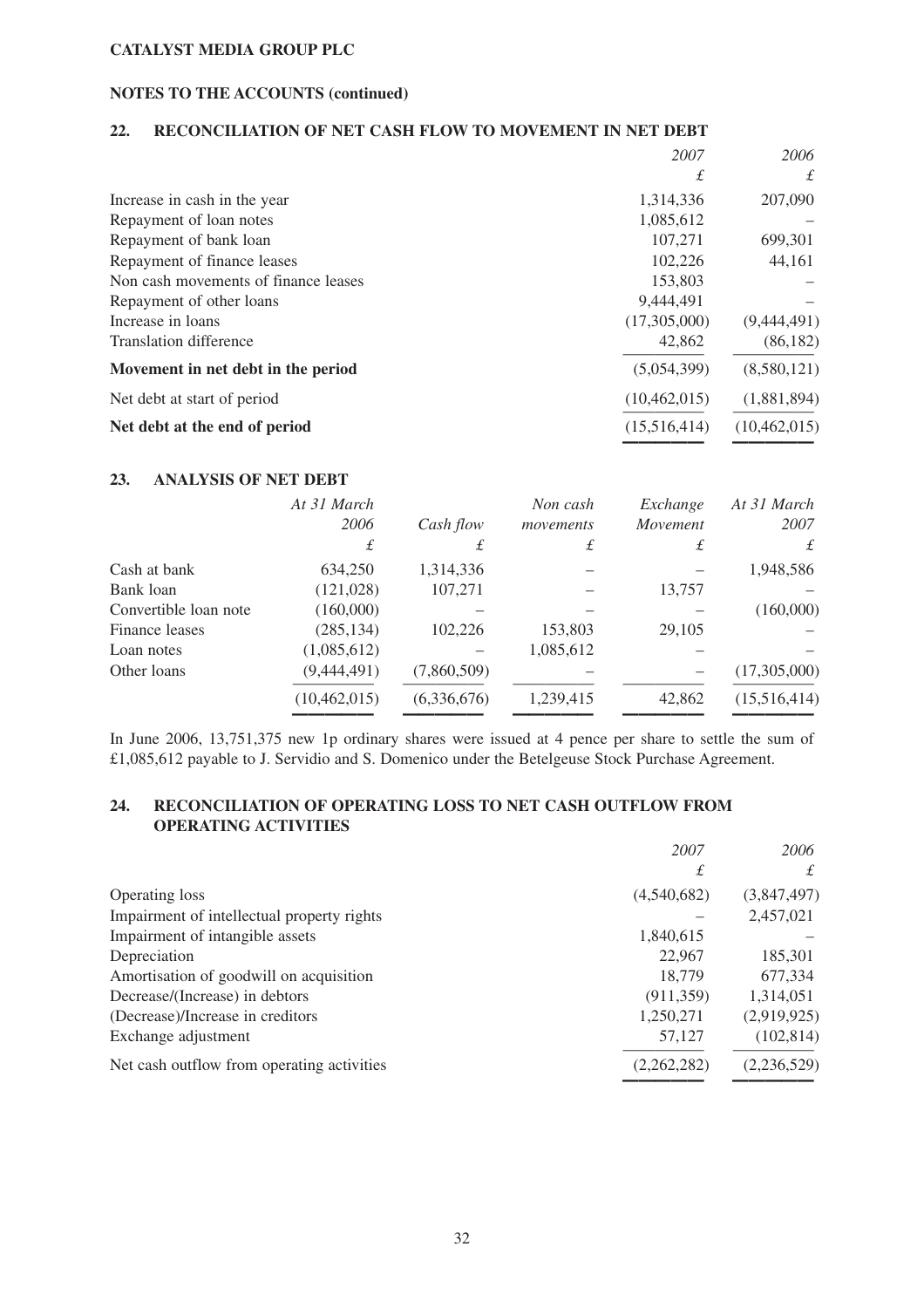## **25. ANALYSIS OF CASH FLOWS FOR HEADINGS IN THE CASH FLOW STATEMENT**

|                                                 | 2007           | 2006           |
|-------------------------------------------------|----------------|----------------|
|                                                 | £              | £              |
| Returns on investments and servicing of finance |                |                |
| Interest received                               | 7,666          | 99,704         |
| Interest paid                                   | (1,227,128)    | (692, 406)     |
| Interest on finance leases                      |                | (17, 928)      |
|                                                 | (1,219,462)    | (610, 630)     |
| Capital expenditure and financial investment    |                |                |
| Purchase of intangible fixed assets             | (950,000)      | (161, 446)     |
| Purchase of tangible fixed assets               | (3,399)        | (30, 467)      |
| Disposal of tangible fixed assets               | 1,417          | 171,431        |
|                                                 | (951, 982)     | (20, 482)      |
| <b>Acquisition</b>                              |                |                |
| Purchase of business                            | (2,460)        |                |
| Purchase of investment                          |                | (23, 115, 000) |
| Increase in investment of subsidiary            | (3,892,171)    |                |
| Disposal of share of associate                  | 151,705        |                |
|                                                 | (3,742,926)    | (23, 115, 000) |
| <b>Financing</b>                                |                |                |
| Capital element of finance lease payments       | (285, 134)     | (28, 141)      |
| Repayment of bank loan                          | (121, 028)     | (690, 106)     |
| Repayment of loans                              | (11, 037, 241) | (2,700,509)    |
| Issue of ordinary share capital                 | 2,618,634      | 17,068,272     |
| New loans                                       | 17,305,000     | 12,205,966     |
|                                                 | 8,480,231      | 25,855,482     |
|                                                 |                |                |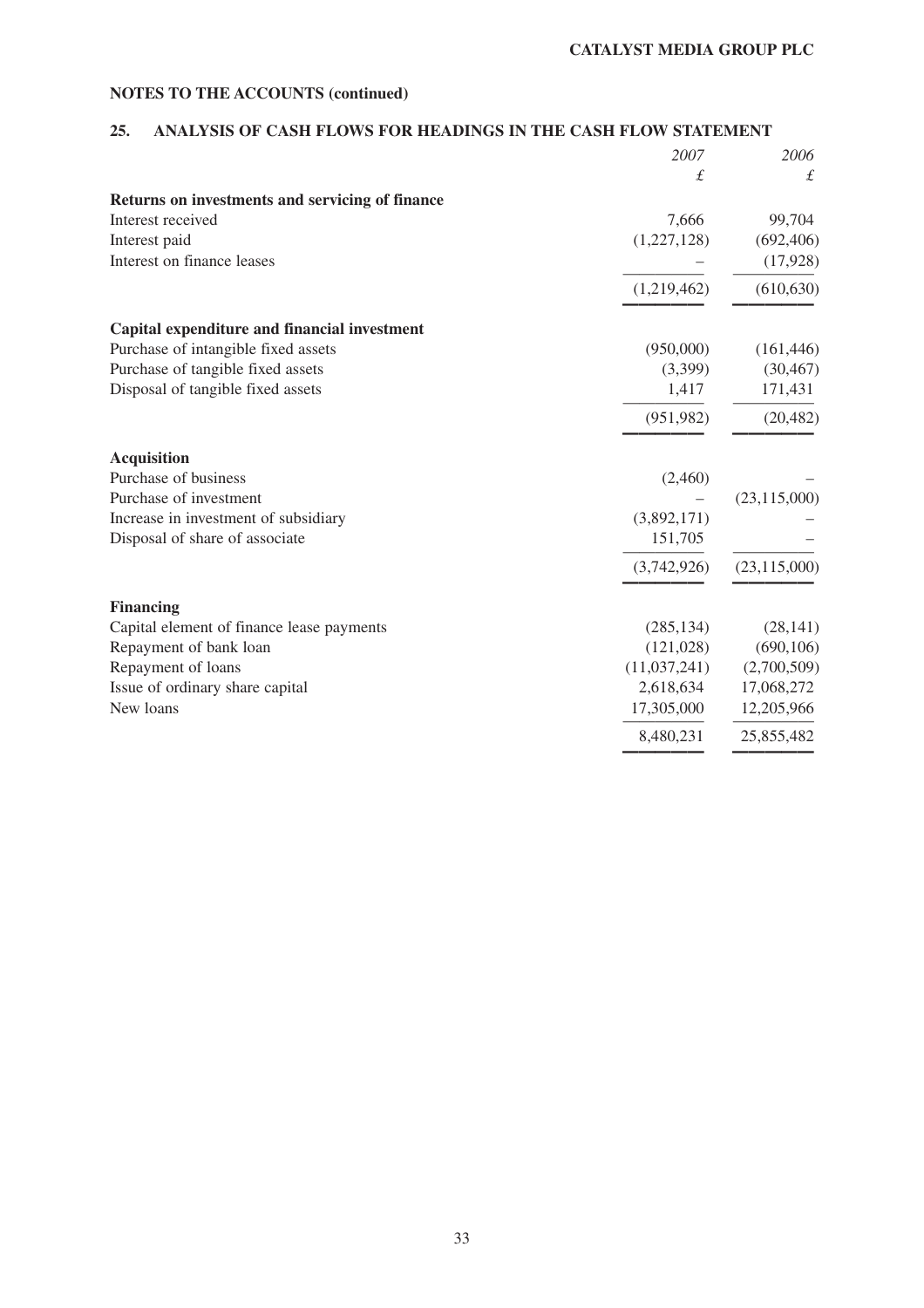## **NOTES TO THE ACCOUNTS (continued)**

## **26. RECONCILIATION OF MOVEMENTS IN EQUITY SHAREHOLDERS' FUNDS**

| 2007        | 2006             |
|-------------|------------------|
|             | restated         |
| £           | £                |
| (2,668,311) | (6,229,609)      |
| 870,836     | 4,867,262        |
| 2,968,094   | 12,624,510       |
| 30,997      | (69, 746)        |
| 21,379      |                  |
|             | (476,000)        |
| (83,920)    | 304,468          |
| 1,139,075   | 11,020,885       |
| 11,136,691  | 115,806          |
| 12,275,766  | 11,136,691       |
| 2007        | 2006<br>restated |
| $\pounds$   | £                |
| (6,152,040) | (6,872,348)      |
| 870,836     | 4,867,262        |
| 2,968,094   | 12,624,510       |
|             | (476,000)        |
| (83,920)    | 304,468          |
| (2,397,030) | 10,146,987       |
| 14,024,601  | 3,576,709        |
| 11,627,571  | 14,024,601       |
|             |                  |

## **27. OPERATING LEASE COMMITMENTS**

The annual net commitments under operating leases are as follows:

|                          |        | Land and buildings |  |
|--------------------------|--------|--------------------|--|
|                          | 2007   | 2006               |  |
|                          | £      |                    |  |
| Leases which expire:     |        |                    |  |
| Less than one year       |        | 73,587             |  |
| Within two to five years | 50,000 | 50,000             |  |
|                          | 50,000 | 123,587            |  |

————— —————

————— —————

## **28. FINANCE LEASE COMMITMENTS**

|                      |      | Capital equipment |  |
|----------------------|------|-------------------|--|
|                      | 2007 | 2006              |  |
|                      |      |                   |  |
| Leases which expire: |      |                   |  |
| Less than one year   |      | 285,134           |  |
|                      |      | 285,134           |  |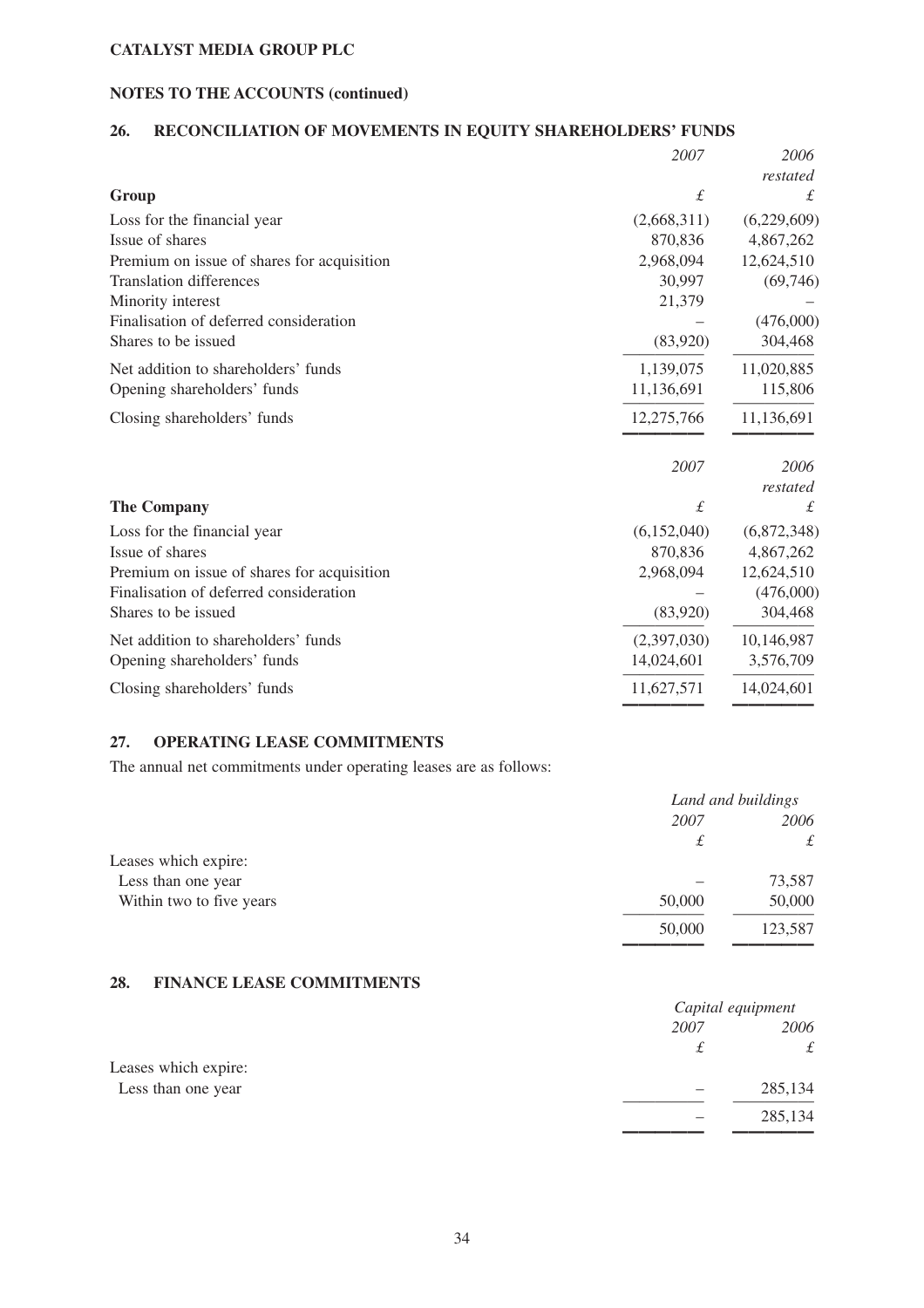#### **29. CONTINGENT LIABILITIES**

There are no contingent liabilities of which the Directors were aware of as at the date the accounts were signed.

## **30. SHARE BASED PAYMENTS**

#### *Equity settled share option scheme*

The Company issues equity-settled share-based payments to certain employees and consultants. Equitysettled share-based payments are measured at fair value (excluding the effect of non market-based vesting conditions) at the date of grant. The fair value determined at the grant date of the equity-settled share-based payments is expensed on a straight-line basis over the vesting period, based on the Company's estimate of shares that will eventually vest and adjusted for the effect of non market-based vesting conditions.

The Company operates two share option schemes: the Share Option Plan adopted in May 2000 and the Enterprise Management Incentive Plan adopted in August 2005.

Fair value of the Share Option Plan is measured by use of the Black Scholes model and the fair value of the Enterprise Management Incentive Plan is measured by use of the Monte Carlo model. The expected life used in the models has been adjusted, based on management's best estimate, for the effects of non-transferability and exercise restrictions.

Under both the Company's share option schemes, options are exercisable after 3 years from the issue date at a price equal to the quoted market price of the Company's shares on the date of grant. Options are forfeited if the employee leaves the Group before the options vest after 6 months from the departure date of leaving the Group.

Details of the total share options outstanding during the period are as follows:

|                                      | 31 March 2007 |                | 31 March 2006  |                |
|--------------------------------------|---------------|----------------|----------------|----------------|
|                                      | <b>Number</b> | Weighted       | <b>Number</b>  | Weighted       |
|                                      | of share      | average        | of share       | average        |
|                                      | options       | exercise price | options        | exercise price |
|                                      |               | (p)            |                | (p)            |
| Outstanding at beginning of period   | 29,970,501    | 4.83           | 11,640,000     | 10.40          |
| Granted during the period            |               |                | 30,130,952     | 4.00           |
| Lapsed during the period             |               |                | (11, 424, 451) | (8.12)         |
| Outstanding at the end of the period | 29,970,501    | 4.83           | 29,970,501     | 4.83           |
| Exercisable at the end of the period | 1,000,000     | 20.00          |                |                |
|                                      |               |                |                |                |

No share options were exercised in the period.

The exercise price of the share options outstanding at 31 March 2007 ranged from 4p to 20p, with a weighted average contractual life of 3 years. The aggregate of the estimated fair value of the options at 31 March 2007 is £388,526 (31 March 2006 £472,446).

The input into the Black Scholes model for the Share Option Plan which was used to value options granted before 4 August 2005 are as follows:

|                                 | 2003            | 2004          |
|---------------------------------|-----------------|---------------|
| Weighted average share price    | 34p             | 34p           |
| Weighted average exercise price | 20 <sub>p</sub> | 20p           |
| Expected volatility             | 52\%-174\%      | $73\% - 75\%$ |
| Expected life                   | 3 years         | 3 years       |
| Risk free rate                  | $4\%$           | $4\%$         |
| Expected dividend yield         | nil             | nil           |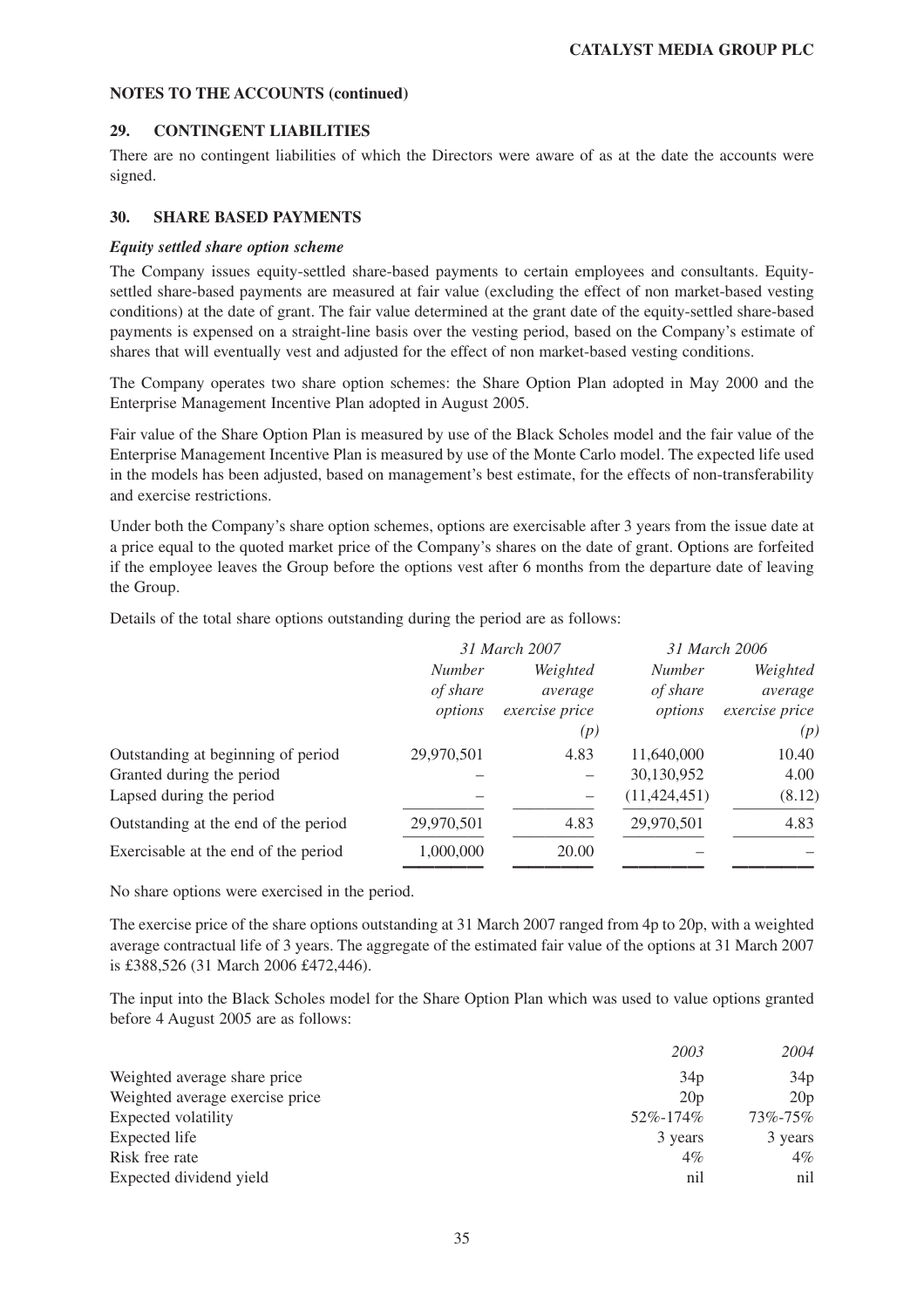## **NOTES TO THE ACCOUNTS (continued)**

## **30. SHARE BASED PAYMENTS (continued)**

The input into the Monte Carlo model for the Enterprise Management Incentive plan which was used to value the remaining options are as follows:

|                                 | 2006           |
|---------------------------------|----------------|
| Weighted average share price    | 4p             |
| Weighted average exercise price | 4 <sub>p</sub> |
| Expected volatility             | $60\%$         |
| Expected life                   | 3 years        |
| Risk free rate                  | $4.3 - 4.6\%$  |
| Expected dividend yield         | nil            |

## **31. RELATED PARTY TRANSACTIONS**

Royalty payments of £328,750 were due to David Paradine Productions Limited, a company controlled by Sir David Frost O.B.E of which £152,500 was settled in shares in May 2006 by the issue of new shares. The balance outstanding at the end of the period was £176,250 of which was settled in full in May 2007.

In May 2006, 437,500 new 1p ordinary shares were issued to Paradine Productions Limited, a company owned by Sir David Frost OBE at 4p per share, 3,100,264 new 1p ordinary shares at 3.79p per share and 97,222 new 1p ordinary shares at 18p per share.

NASCIT and Oryx International Growth Fund Limited (together known as "Northern Atlantic"), both of which Christopher Mills is a director, made a loan to the company of £4 million on 10 April 2007. Northern Atlantic also has an interest in 225,000,000 ordinary shares of 0.1p each.

Melvin Lawson and his associated companies ("Lawson") has an interest in 181,548,621 ordinary shares of 0.1p each in CMG.

## **32. POST BALANCE SHEET EVENTS**

On 4 April 2007, the Company completed a capital reorganisation with each of the existing issued and unissued ordinary shares of 1p each being subdivided into one new ordinary share of 0.1p ("Ordinary Shares") and one deferred share of 0.9p.

Furthermore the Company raised approximately £10 million, net of expenses, by way of a placing of 801,236,844 new Ordinary Shares with institutional and other investors and an open offer of 1,298,763,156 new Ordinary Shares. The new issue Ordinary Shares rank *pari passu* with the old subdivided ordinary shares of 1p each.

On 10 April 2007, the Company took a £4 million loan facility (of which £3.5 million has been drawn down) from NASCIT and Oryx International Growth Fund Limited ("Facility"). The funds provided under the Facility were used to repay a proportion of the Investec Facility so as to reduce the outstanding borrowings to Investec to below £5 million. Interest is charged at a fixed rate of 13.25 per cent. per annum and the loan is repayable on or by 10 April 2009.

On 27 April 2007, the Company completed the sale of NPG Inc, the Company's US-based on-line portal for sourcing stock footage from multiple libraries. The consideration payable to Catalyst was US\$325,000.

On 31 May 2007, Sir David Frost OBE stepped down from the Board as a Non Executive Director.

On 1 June 2007, the Company announced the appointment to the Board of Mark Hawtin, Melvin Lawson and Christopher Mills as Non Executive Directors with immediate effect. Mark Hawtin was a partner of Marshall Wace LLP until June 2007. Melvin Lawson is managing director of A Beckman plc, a company formerly listed on the London Stock Exchange and is a non-executive director of Telecom Plus plc. Christopher Mills is chief investment officer of J O Hambro Capital Management Limited.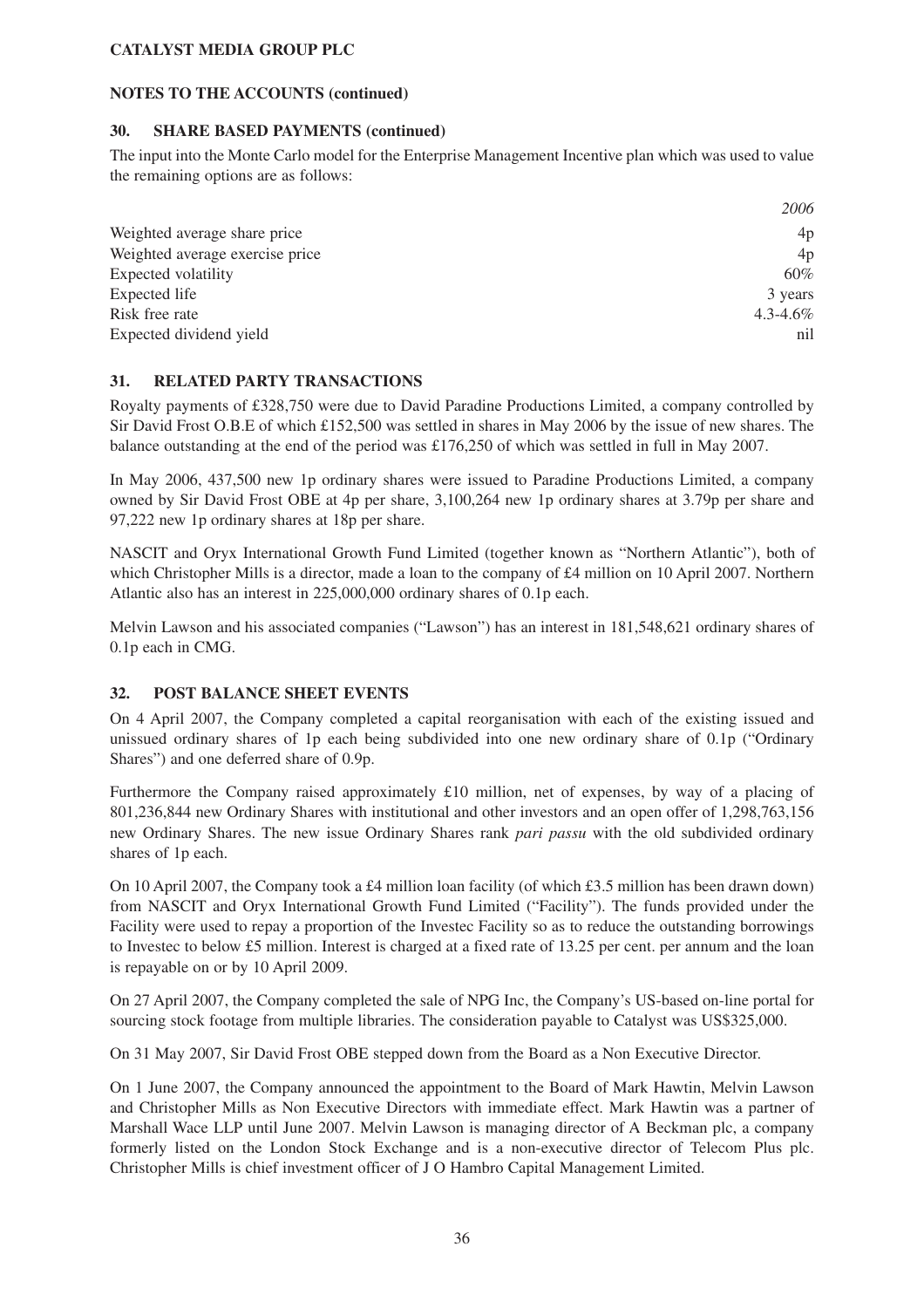## **32. POST BALANCE SHEET EVENTS (continued)**

On 7 August 2007, the Company settled a claim made after the financial year end by Champ Car World Series LLP ("Champ Car") on 14 May 2007 against the Company under a letter of agreement dated 15 December 2004 between Betelgeuse Productions Inc, the Company and Champ Car for US\$400,000 which was provided for in the current year.

On 24 August 2007, the Company took a £4.825 million loan facility (of which £3.91 million has been drawn down) provided by NatWest. The funds provided under the facility were used to repay in full the existing debt that the Company has in place with Investec and an early redemption fee of £0.93m for doing so. As a consequence, under the terms of the facility with Investec, Investec is no longer entitled to exercise its warrant in respect of the Company's wholly owned subsidiary, CMHL. Interest is charged on the facility at a fixed margin of 2.75 per cent. per annum above NatWest's base rate, and is rolled up into the loan and repayable on the final repayment date. An arrangement fee was payable in connection with the Facility. The Facility is repayable on or by 31 December 2010 and is secured against the assets of CMHL and Alternateport Limited, a wholly owned subsidiary of CMHL. The existing £4 million debt (of which £3.5 million has been drawn down) provided by NASCIT and Oryx International Growth Fund Limited has now been amalgamated into NASCIT only and they have taken a second security position to NatWest.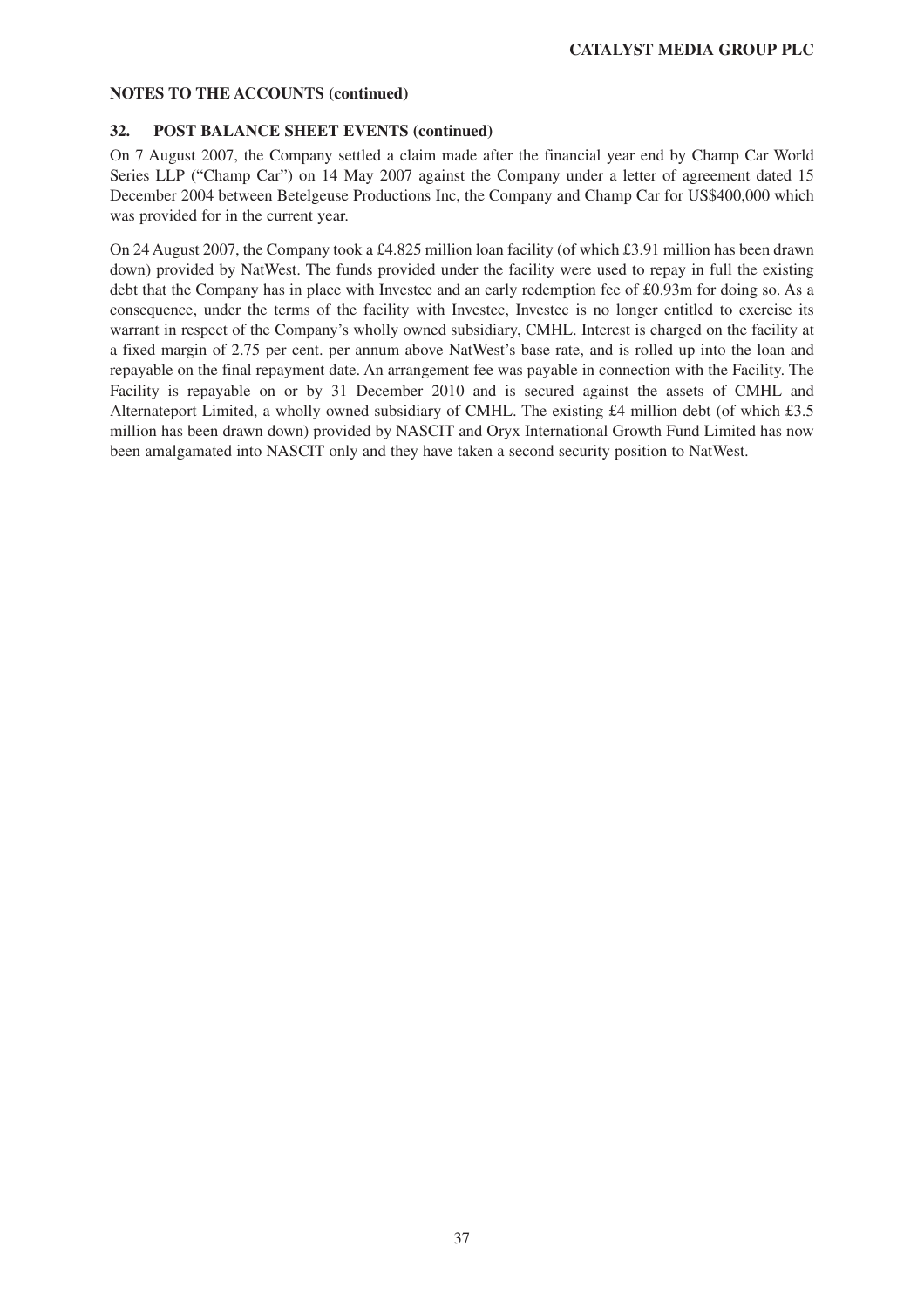## **NOTICE OF ANNUAL GENERAL MEETING**

NOTICE IS HEREBY GIVEN that the seventh Annual General Meeting of Catalyst Media Group Plc will be held at Lewis Silkin, 5 Chancery Lane, Clifford's Inn, London EC4A 1BL on Thursday 25th October 2007 at 11.00 a.m. for the following purposes:

- 1. To receive, consider and adopt the report of the Directors and the Audited Financial Statements for the period ended 31 March 2007.
- 2. To re-elect Mark Hawtin as a director of the Company.
- 3. To re-elect Melvin Lawson as a director of the Company.
- 4. To re-elect Christopher Mills as a director of the Company.
- 5. To re-elect Anna Prestwich as a director of the Company.
- 6. To re-appoint Nexia Smith & Williamson as auditors and to authorise the Directors to fix their remuneration.
- 7. To propose as an ordinary resolution that every one hundred issued and un-issued ordinary shares of 0.1p each in the capital of the Company be and are hereby consolidated into one ordinary share of 10 pence having the rights and being subject to the conditions as are set out in the articles of association of the Company, so that the authorised share capital of the Company immediately following the passing of this resolution shall be £13,000,000 divided into 65,711,223 ordinary shares of 10 pence each and 714,319,736 deferred shares of 0.9 pence each.
- 8. To propose as a special resolution that the name of the Company be changed to "CMG PLC".

#### **NOTES**

- 1. Only the holders of ordinary shares are entitled to attend the meeting and vote. A member entitled to attend and vote may appoint a proxy or proxies to attend and, on a poll, to vote on his behalf. A proxy need not be a member of the Company.
- 2. A form of proxy is provided. To be effective, a form of proxy must be completed, signed and lodged with the Company's registrar, Capita Registrars, The Registry, 34 Beckenham Road, Beckenham, Kent, BR3 4BR no later than 48 hours before the time of the meeting. Depositing a completed form of proxy will not preclude a member from attending the meeting and voting in person.
- 3. Pursuant to Regulation 41 of the Uncertificated Securities Regulations 2001, to be entitled to attend and vote at the meeting (and for the purposes of the determination by the Company of the number of votes they may cast), members must be entered on the Company's register of members by 11.00 a.m. on Tuesday 23rd October 2007.
- 4. Copies of the following documents will be available for inspection at the Company's registered office, during normal business hours, on any weekday (Saturdays and public holidays excepted) from the date of this notice until the day of the Annual General Meeting and at the place of the Annual General Meeting for 15 minutes prior to and during the meeting.
	- (a) the register of Directors' interests in shares of the Company kept in accordance with section 325 of the Companies Act 1985; and
	- (b) copies of all service agreements under which Directors are employed by the Company or any subsidiaries.

#### BY ORDER OF THE BOARD

Aria Repuls

**Anna Prestwich** Company Secretary

21 September 2007

*Registered office:* Portland House 4 Great Portland Street London W1W 8QJ